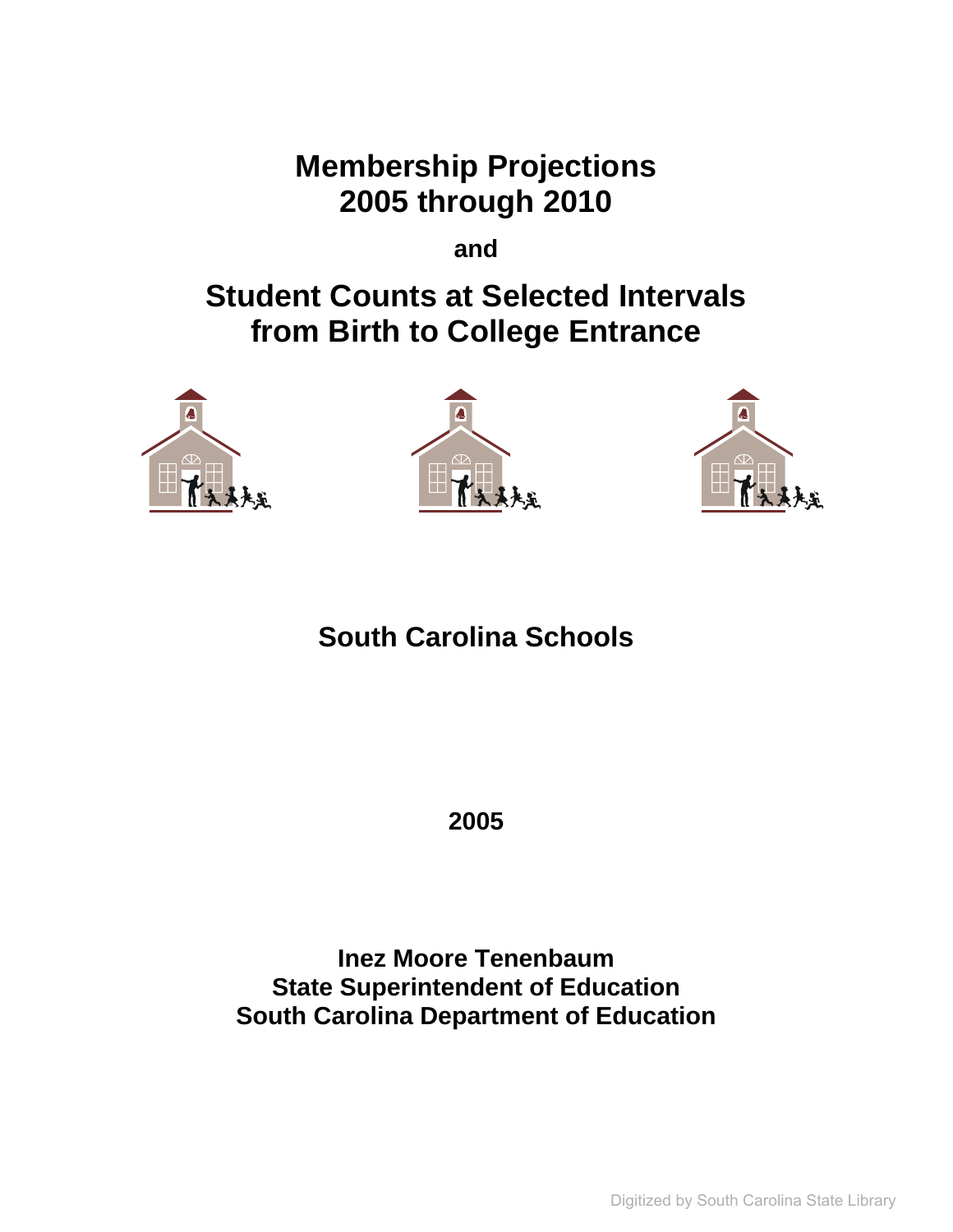#### **MEMBERSHIP PROJECTIONS, 2005 THROUGH 2010**

**AND** 

### **STUDENT COUNTS AT SELECTED INTERVALS FROM BIRTH TO COLLEGE ENTRANCE**

**SOUTH CAROLINA SCHOOLS**

Veverlyn L. Watson, PhD Team Leader Education Associate

Wayne L. Gunter Data Management and Research Analyst

Mary Jo Ferriter Data Management and Research Analyst

> Cynthia Hearn Education Associate

David Burnett, PhD Director, Office of Research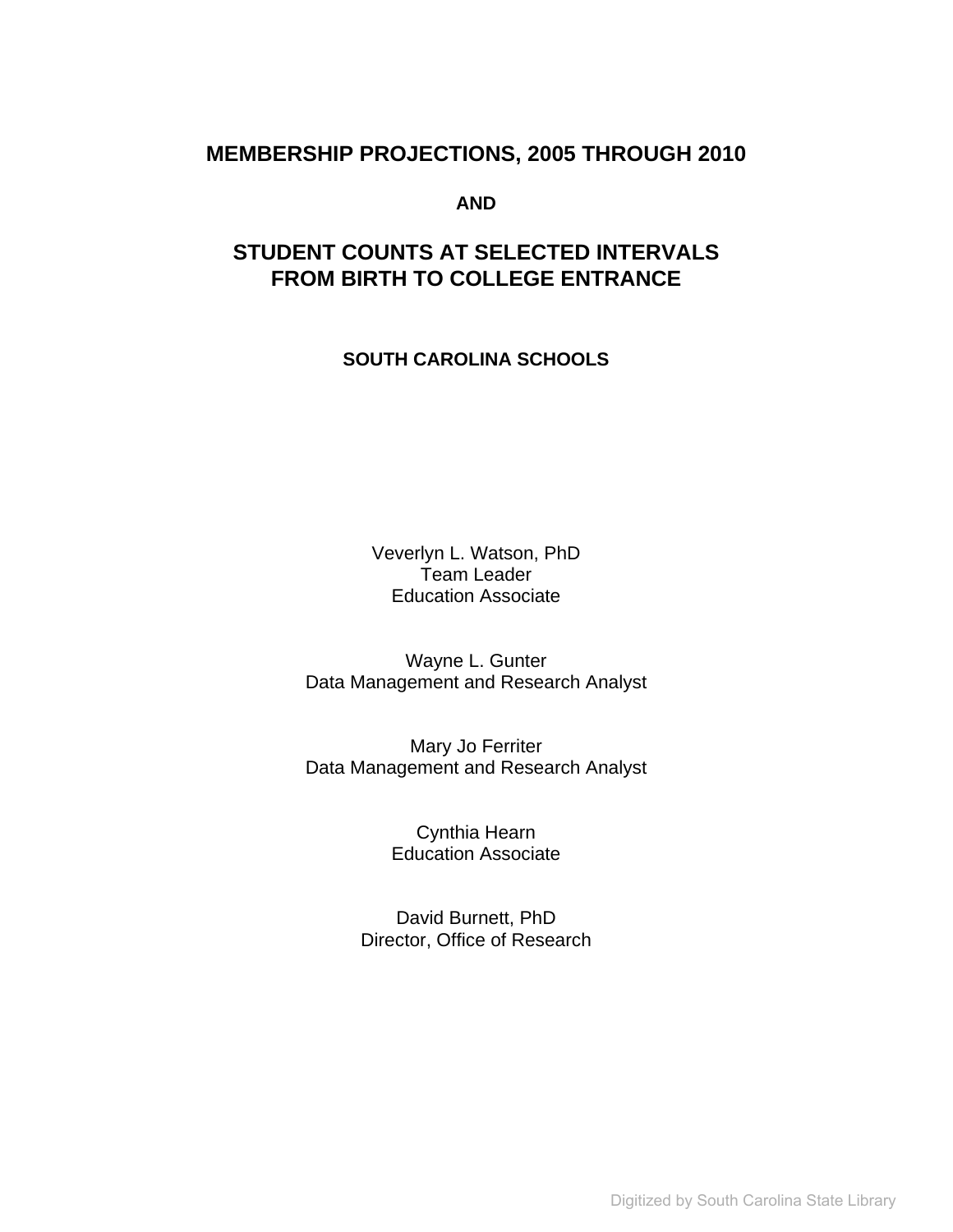## **Contents**

| TABLE 1: PUBLIC SCHOOL MEMBERSHIP IN SOUTH CAROLINA BY GRADE, 1999-2000                 |  |
|-----------------------------------------------------------------------------------------|--|
|                                                                                         |  |
| TABLE 2: PUBLIC, PRIVATE, AND HOME SCHOOL MEMBERSHIP FOR SOUTH CAROLINA, 1999-          |  |
|                                                                                         |  |
|                                                                                         |  |
|                                                                                         |  |
|                                                                                         |  |
| Matrix of Survival Ratios by Grade and by District for Public Schools 8                 |  |
|                                                                                         |  |
|                                                                                         |  |
| Comparison of Actual and Projected Public School Membership 9                           |  |
| TABLE 4: AVERAGE ERRORS (MEAN ABSOLUTE PERCENT ERROR BETWEEN ACTUAL AND                 |  |
|                                                                                         |  |
| Student Counts at Selected Intervals from Birth to College Entrance 10                  |  |
| TABLE 5: SOUTH CAROLINA BIRTHS, SELECTED GRADE COMPARISONS, HIGH SCHOOL                 |  |
| COMPLETERS (HSCS), AND NUMBER ENTERING COLLEGEA (ACTUALS AND PROJECTIONS)11             |  |
|                                                                                         |  |
|                                                                                         |  |
| TABLE A: SUMMARY OF THE 135-DAY AVERAGE DAILY MEMBERSHIP FOR PUBLIC SCHOOLS BY DISTRICT |  |
|                                                                                         |  |
| TABLE B: THE 135-DAY AVERAGE DAILY MEMBERSHIP FOR PUBLIC SCHOOLS BY DISTRICT AND        |  |
|                                                                                         |  |
| TABLE C: THE 135-DAY AVERAGE DAILY MEMBERSHIP PROJECTIONS FOR PUBLIC SCHOOLS BY         |  |
|                                                                                         |  |
| TABLE D: THE 135-DAY AVERAGE DAILY MEMBERSHIP PROJECTIONS FOR PUBLIC SCHOOLS BY         |  |
|                                                                                         |  |
| TABLE E: THE 135-DAY AVERAGE DAILY MEMBERSHIP PROJECTIONS FOR PUBLIC SCHOOLS BY         |  |
|                                                                                         |  |
| TABLE F: THE 135-DAY AVERAGE DAILY MEMBERSHIP PROJECTIONS FOR PUBLIC SCHOOLS BY         |  |
| 32 <sup>-</sup>                                                                         |  |
| TABLE G: THE 135-DAY AVERAGE DAILY MEMBERSHIP PROJECTIONS FOR PUBLIC SCHOOLS BY         |  |
|                                                                                         |  |
| TABLE H: THE 135-DAY AVERAGE DAILY MEMBERSHIP PROJECTIONS FOR PUBLIC SCHOOLS BY         |  |
|                                                                                         |  |
| TABLE I: FALL MEMBERSHIP FOR PRIVATE SCHOOLS BY COUNTY, 1999-2000 THROUGH 2003-         |  |
|                                                                                         |  |
| TABLE J: PERCENT DIFFERENCE BETWEEN ACTUAL MEMBERSHIP FOR 2003-04 AS REPORTED           |  |
| IN JUNE 2004 AND MEMBERSHIP PROJECTED FOR THAT YEAR IN THE FIVE PREVIOUS ANNUAL         |  |
|                                                                                         |  |
|                                                                                         |  |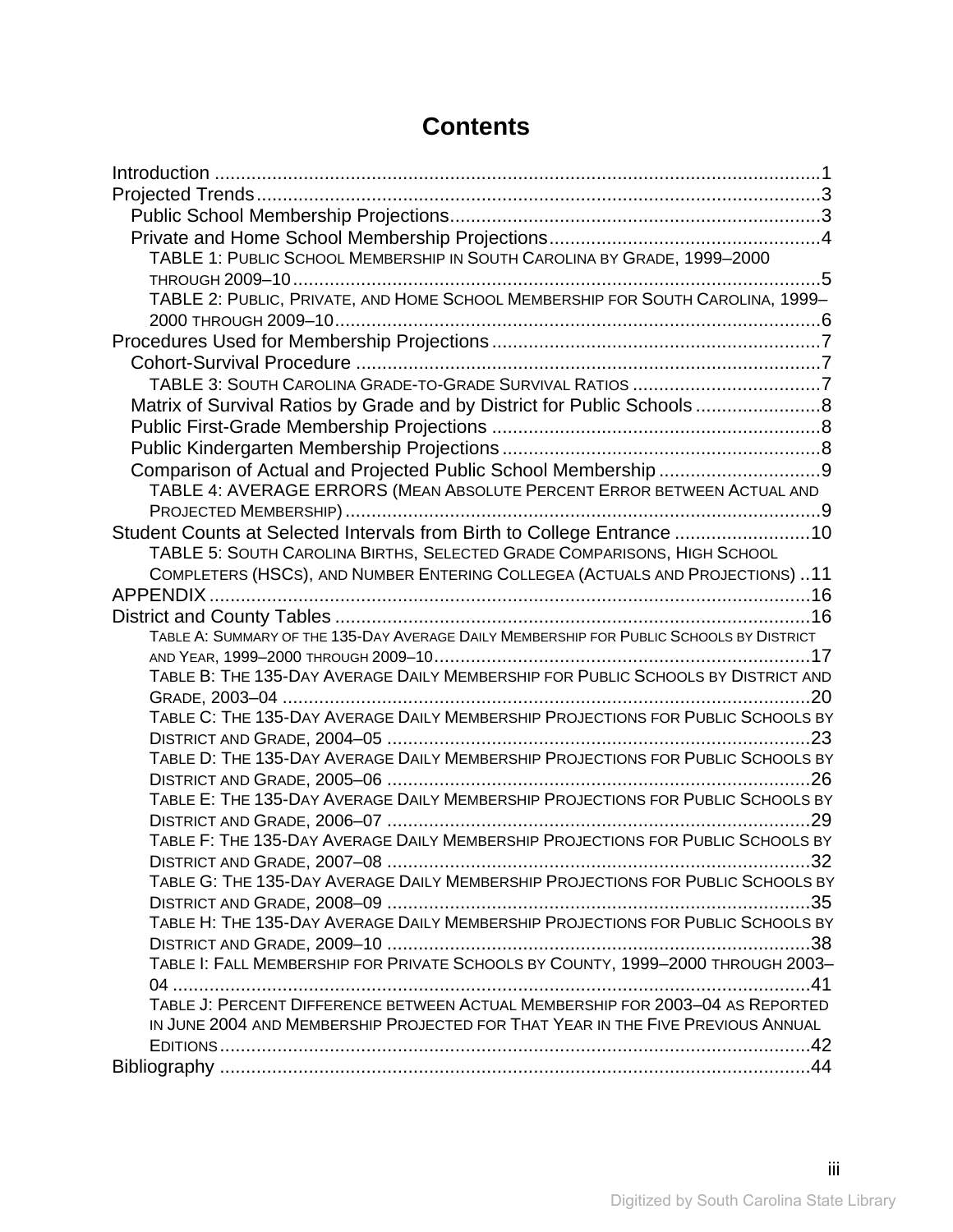# **Figures**

| Figure 1. Public School Membership,                                 |  |
|---------------------------------------------------------------------|--|
| Figure 2. Public School Membership,                                 |  |
| Figure 3. Private and Home School Membership,                       |  |
| Figure 4. Total State Membership, Public, Private, and Home School, |  |
| Figure 5. Private and Home School Membership                        |  |
| Figure 6. Total State Membership, Public, Private, and Home School, |  |

## **Tables**

| Table 1. Public School Membership in South Carolina by Grade,                                     |  |
|---------------------------------------------------------------------------------------------------|--|
| Table 2. Public, Private, and Home School Membership for South Carolina,                          |  |
|                                                                                                   |  |
|                                                                                                   |  |
| Table 5. South Carolina Births, Selected Grade Comparisons,<br>High School Completers (HSCs), and |  |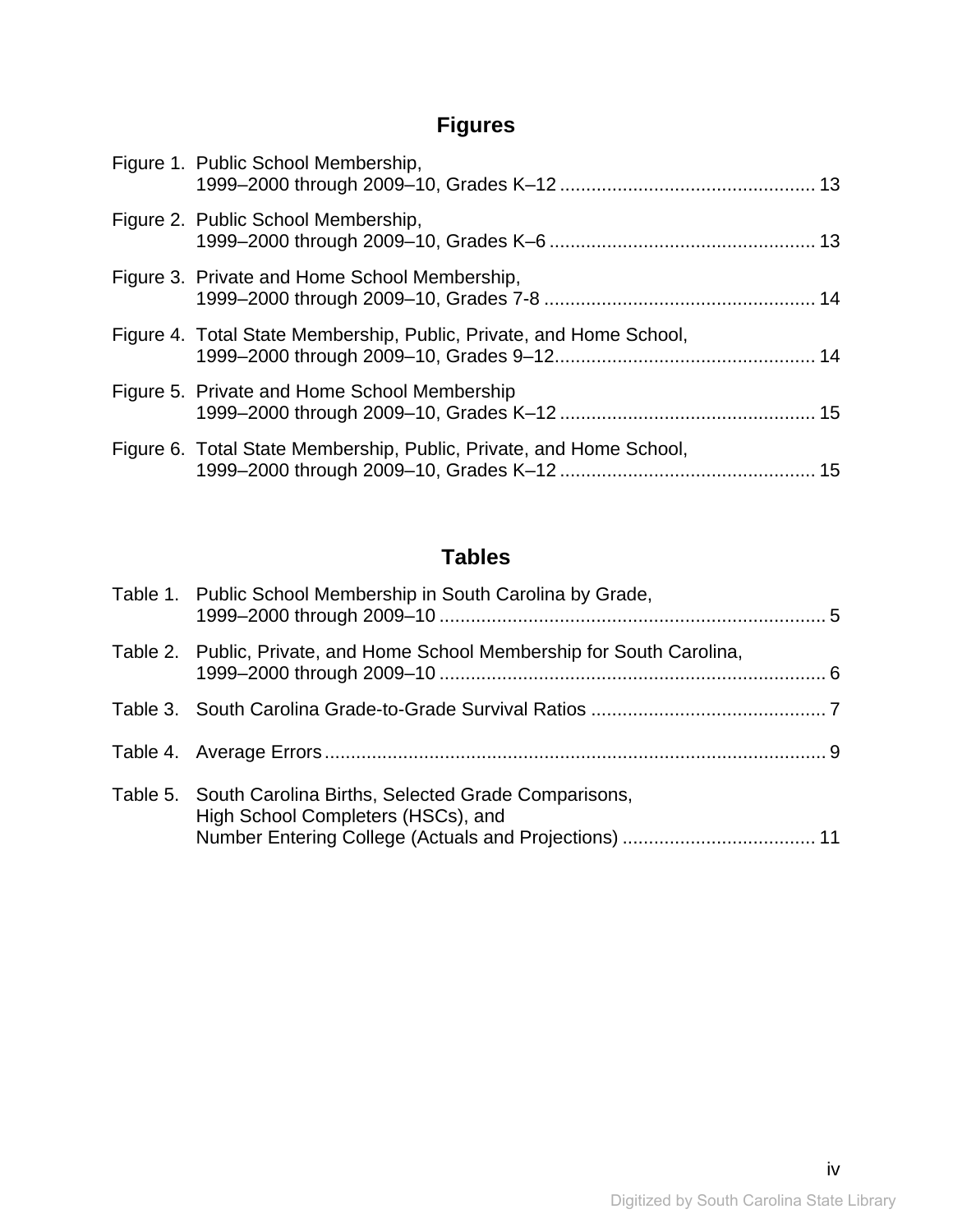# **Introduction**

<span id="page-4-1"></span><span id="page-4-0"></span>The term "membership," or "average daily membership," as used throughout this report for public schools refers to the average number of students per day on the public school rosters during the first 135 days of school. Membership counts for private schools are those students who were enrolled as of October 1 or at the end of the first month during which classes were held. Students reported by parents as being taught at home by the parents are counted as home school membership.

Membership for kindergarten through grade twelve in South Carolina public schools increased by 12,965 students, for a total of 661,335, between the 1999–2000 and 2003–04 academic years. That increase amounts to an average gain of nearly 2,593 students per year. In contrast, membership for kindergarten through grade twelve during the academic years from 2004–05 to 2009–10 is projected to increase by 14,600 students. Membership for kindergarten through grade twelve in South Carolina public schools is projected to reach 668,700 in 2009–10.

Membership projections, which are calculated using average daily membership in conjunction with the cohort-survival procedure, are produced annually to give insight into trends within the state and within individual school districts. Various charts and tables are presented to facilitate educational planning. Act 164 of 1993 changed the date by which a child must attain a certain age to enter school from November 1 to September 1. The date change decreased the kindergarten membership in South Carolina schools by approximately 7,000 students in 1995–96. That class of approximately 7,000 fewer students started moving through the grade levels in 1995– 96. The effect of Act 164 on membership will generally diminish with the senior class of 2008.

Changes that result from future legislation or economic developments could alter the figures presented in this document. For example, the closing of a military installation could result in pupil counts lower than projected. On the other hand, the opening of a manufacturing facility could result in pupil counts higher than projected.

Membership projections for individual districts are rounded to tens, while the state projections are rounded to hundreds. Due to this rounding procedure, the sum of projections by grade may not equal the district total, and the sum of the district totals may differ slightly from the state totals.

Table 5 tracks the movement of students at selected intervals from birth to college entrance. The groups enumerated at these selected intervals contain different individuals due to migration, deaths, nonpromotions, and other circumstances. Only statewide figures are presented in table 5. Individuals can obtain county figures by coming to the State Department of Education's Office of Research at 1429 Senate Street, Columbia, South Carolina 29201, by telephoning the Office at 803-734-0639, by e-mailing the request to vwatson@ed.sc.gov, or by faxing the request to 803-734-2983.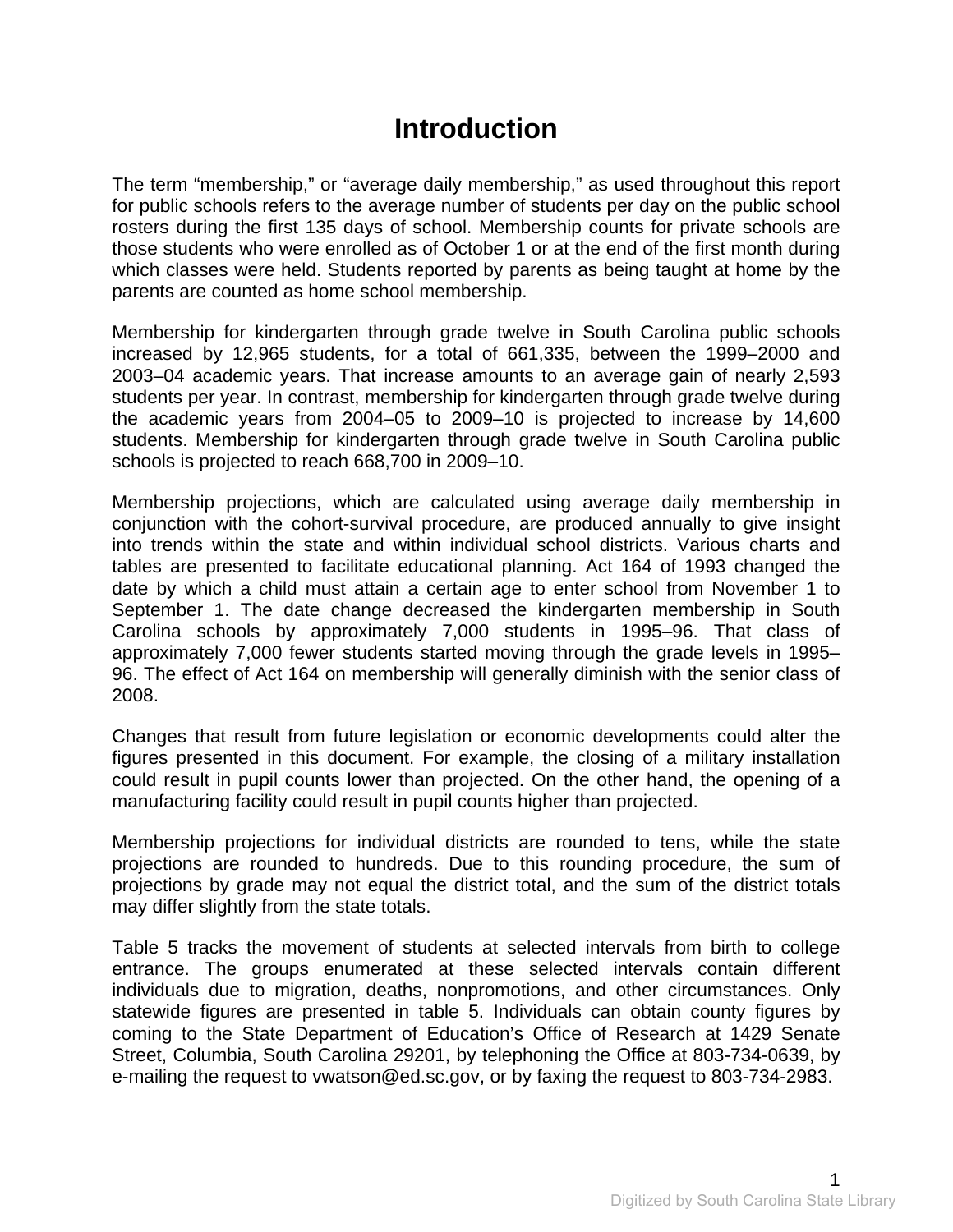All state totals in this publication include only figures from the forty-six counties or eighty-five geographic school districts. Special schools and districts that serve more than one county, such as the South Carolina Department of Juvenile Justice and Felton Laboratory School, were excluded.

Caution should be exercised by all users of the projections contained in this publication because of their dependence on certain ratios remaining constant. All projections are updated each year as membership data are received and compiled by the State Department of Education (SDE).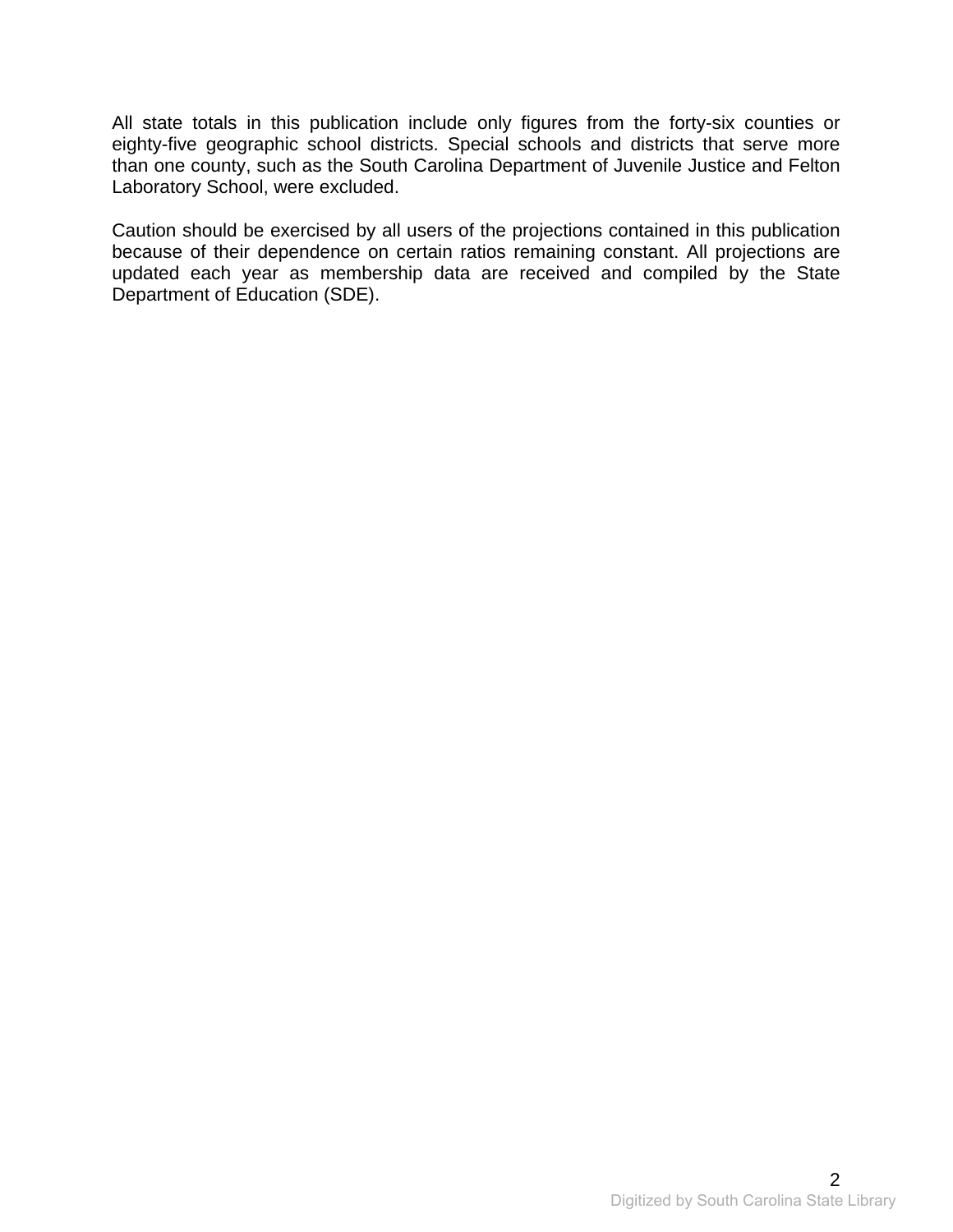# **Projected Trends**

### <span id="page-6-2"></span><span id="page-6-1"></span><span id="page-6-0"></span>**Public School Membership Projections**

Total membership for kindergarten through grade twelve in South Carolina public schools will increase during the period from 2003–04 to 2009–10. Membership is projected to increase by 20,330 students from 1999–2000 to 2009–10. Between 2004 and 2010, there will be a net increase of about 7,635 public school students (see figure 1). Of this net increase, the changes by grade level range from an increase of over 4,307 students in third grade to a decrease of nearly 2,722 students in ninth grade (see table 1).

Membership in kindergarten through grade six decreased by 4,348 to 359,297 between 1999–2000 and 2003–04 (see figure 2). Actual figures for kindergarten through sixthgrade membership have been reduced by approximately 7,000 between 1999–2000 and 2000–01 because of Act 164 of 1993, which moved forward by two months the required entrance age for kindergarten students. Projected figures for kindergarten through sixth-grade membership will increase by more than 7,900 to about 367,200 by 2009–10.

Membership in grades seven through eight increased by less than 3,839 between 1999–2000 and 2003–04 and is projected to decline by more than 2,687, to approximately 105,400, by 2009–10 (see figure 3).

Membership in grades nine through twelve has been increasing since 1990–01 and is expected to continue increasing through 2009–10 (see figure 4).

Of the eighty-five school districts, thirty-one (36 percent) are projected to have declining memberships each year between 2003–04 and 2009–10. Additionally, twenty-six districts (31 percent) are projected to show an overall decline in membership over this time period; however, a decline is not expected to occur every year.

Sixteen school districts (19 percent) are projected to have consistently increasing memberships from 2003–04 to 2009–10. Another twelve districts (14 percent) are projected to show increases in membership over this time period but not for every year during the interim.

Seven districts are projected to have a net increase in membership of at least 10 percent from 2003–04 to 2009–10. Additionally, nine districts are projected to increase at least 5 percent but less than 10 percent by 2009–10. Thirty-three school districts are projected to decrease at least 5 percent by 2009–10. The remaining thirty-six districts are projected to increase or decrease less than 5 percent during the time span.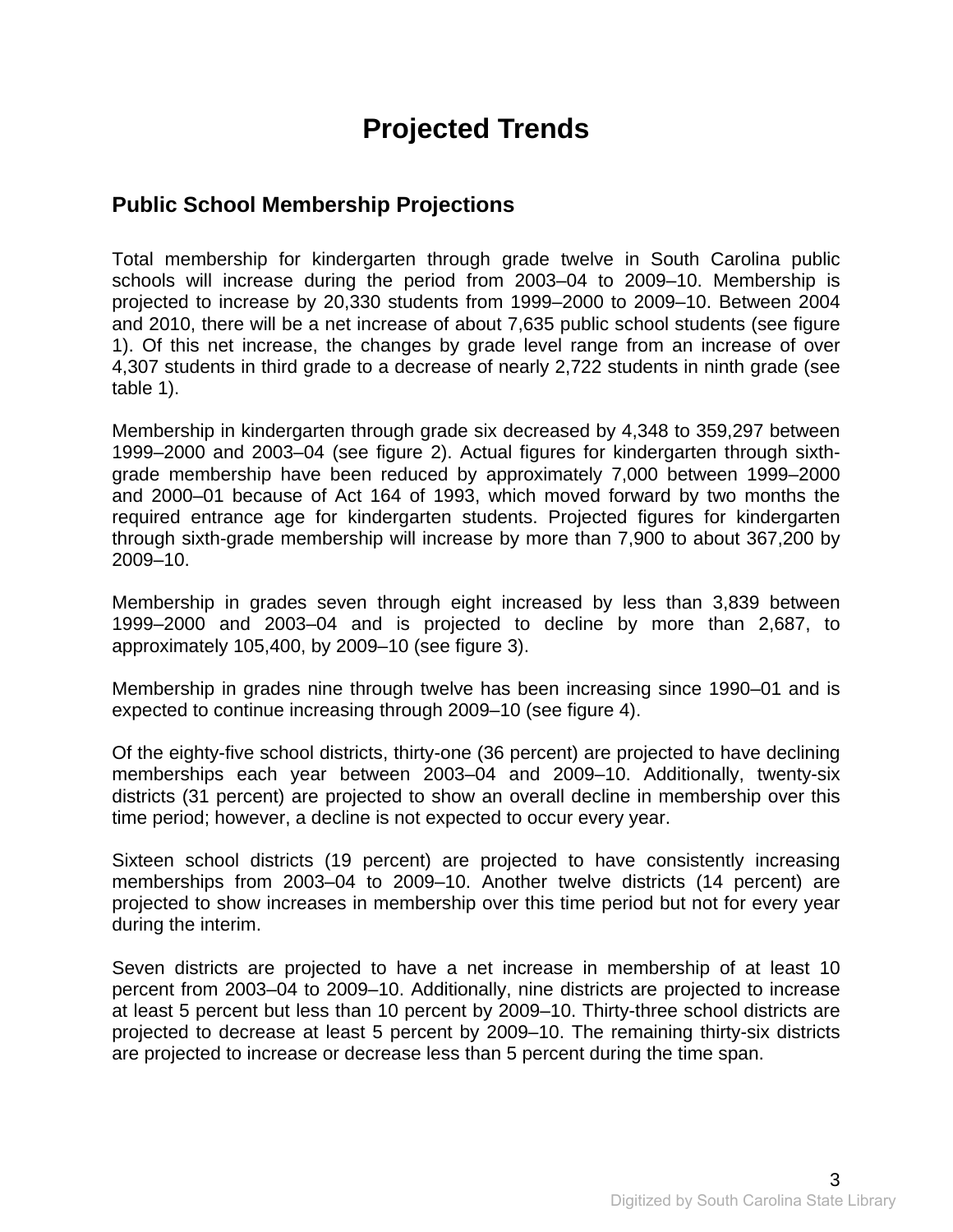<span id="page-7-0"></span>Of the seven school districts projected to have increases in membership of at least 10 percent from 2003–04 to 2009–10, three districts—Horry, Richland School District Two, and Beaufort—will increase by more than 2,500 students:

| <b>District</b>   |         | <b>Membership</b> | <b>Number</b>   | <b>Percent</b>  |
|-------------------|---------|-------------------|-----------------|-----------------|
|                   | 2003-04 | 2009-10           | <b>Increase</b> | <b>Increase</b> |
| Horry             | 30,395  | 34,760            | 4,365           | 14.4%           |
| <b>Richland 2</b> | 18,902  | 23,160            | 4,258           | 22.5%           |
| <b>Beaufort</b>   | 17,288  | 20,780            | 3,492           | 20.2%           |

The Horry County School District is projected to have the largest increase in the number of students (4,365) of any school district between 2003–04 and 2009–10. Clarendon School District Three is projected to gain 305 students (24.1 percent), the highest projected percentage increase. Membership in the McCormick County School District is projected to decrease by 239 students (24.2 percent) between 2003–04 and 2009–10, the largest percentage of decrease among all the districts. Membership in the Aiken School District is projected to decrease by 1,104 (4.6 percent) between 2003–04 and 2009–10, the largest loss in numbers among all the districts.

### <span id="page-7-1"></span>**Private and Home School Membership Projections**

Private school membership in South Carolina fell from 54,047 in 1978–79 to 42,586 in 1992–93. Membership in private schools decreased by over 1,262 students to 52,724 between 1999–2000 and 2003–04, a loss of about 2 percent. Home schooling decreased from 3,004 students in 2002–03 to 815 in 2003–04 due to changes in data collection procedures (see table 2). Projected student counts for private and home schools combined are graphically displayed in figure 5. The projected figure of 53,500 students in private and home schools for 2004–05 through 2009–10 was obtained on the basis of the assumption that the 2003–04 actual membership would not change. Projected total state membership for public, private, and home schools is displayed in figure 6.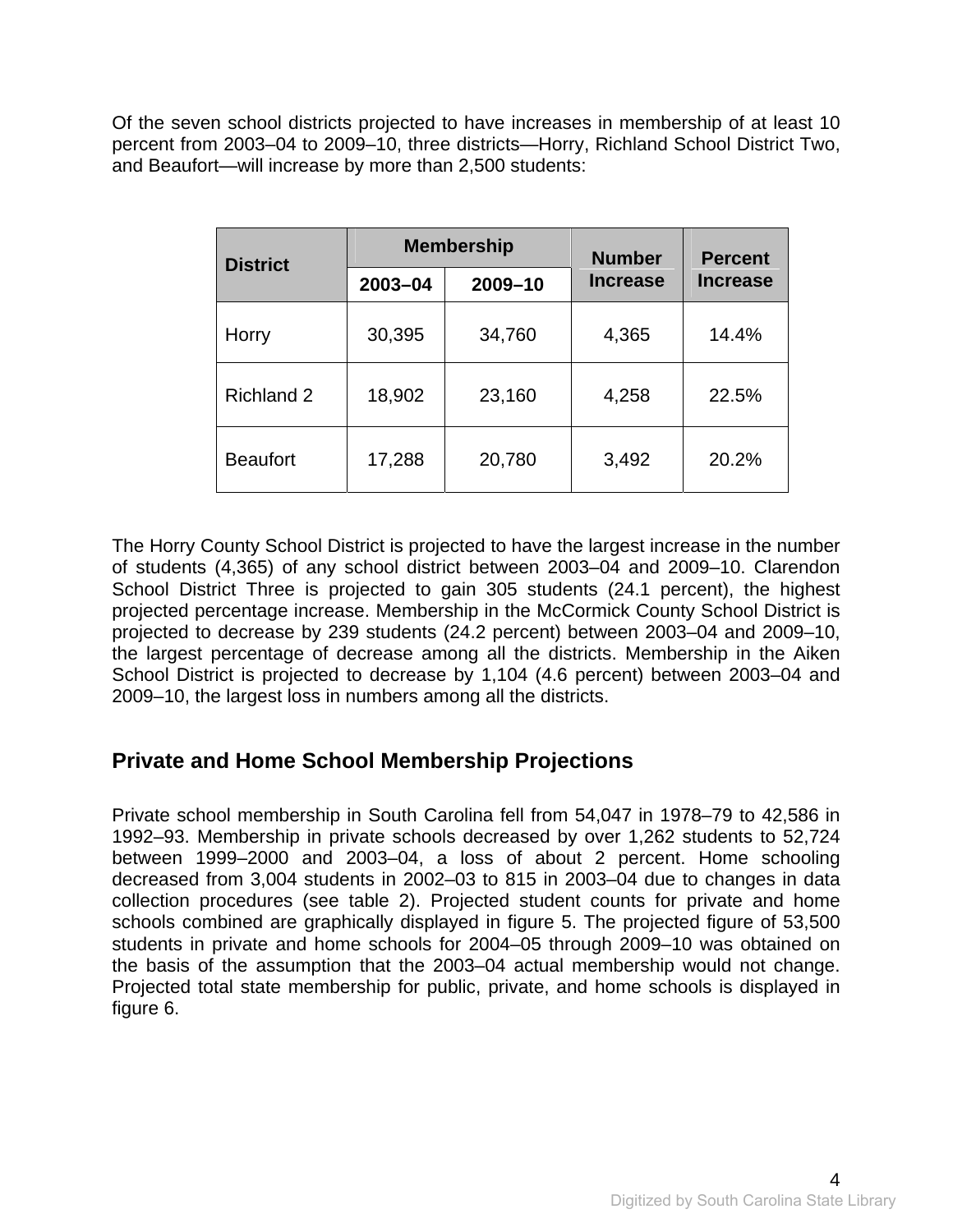<span id="page-8-1"></span>

| <b>ACTUALS<sup>ª</sup></b> |           |         |                  |        |             |         |         |                  |  |  |  |  |
|----------------------------|-----------|---------|------------------|--------|-------------|---------|---------|------------------|--|--|--|--|
| Grade                      | 1999-2000 | 2000-01 |                  |        | $2001 - 02$ |         | 2002-03 | 2003-04          |  |  |  |  |
| Κ                          | 46,242    | 46,234  |                  | 46,134 |             | 47,630  |         | 49,099           |  |  |  |  |
| 1                          | 53,505    | 51,271  |                  | 50,548 |             | 49,812  |         | 50,981           |  |  |  |  |
| $\overline{\mathbf{2}}$    | 52,921    |         | 52,015           |        | 50,318      |         | 49,769  | 49,055           |  |  |  |  |
| $\overline{\mathbf{3}}$    | 53,663    | 53,243  |                  |        | 52,388      |         | 50,841  | 50,193           |  |  |  |  |
|                            |           |         |                  |        |             |         |         |                  |  |  |  |  |
| 4                          | 49,645    | 53,774  |                  |        | 53,672      |         | 52,819  | 51,262           |  |  |  |  |
| 5                          | 54,131    | 49,925  |                  |        | 54,090      |         | 54,085  | 53,398           |  |  |  |  |
| 6                          | 53,538    |         | 55,304           |        | 51,582      |         | 55,622  | 55,309           |  |  |  |  |
| $\overline{\mathbf{r}}$    | 52,812    |         | 53,782           |        | 55,769      |         | 52,581  | 56,044           |  |  |  |  |
| 8                          | 51,436    | 51,533  |                  |        | 52,765      |         | 54,749  | 52,043           |  |  |  |  |
| 9                          | 61,734    | 62,784  |                  |        | 63,215      |         | 64,778  | 66,622           |  |  |  |  |
| 10                         | 47,008    | 47,658  |                  |        | 48,525      |         | 48,407  | 50,645           |  |  |  |  |
| 11                         | 35,604    |         | 37,334           |        | 38,466      |         | 39,282  | 39,430           |  |  |  |  |
| 12                         | 36,131    | 33,131  |                  |        | 34,962      |         | 36,497  | 37,255           |  |  |  |  |
|                            |           |         |                  |        |             |         |         |                  |  |  |  |  |
| <b>TOTAL</b> <sup>b</sup>  | 648,370   | 647,987 | 652,434          |        |             | 656,871 |         | 661,335          |  |  |  |  |
| <b>PROJECTIONS</b>         |           |         |                  |        |             |         |         |                  |  |  |  |  |
|                            |           |         |                  |        |             |         |         |                  |  |  |  |  |
| Grade                      | 2004-05   | 2005-06 | 2006-07          |        | 2007-08     |         | 2008-09 | 2009-10          |  |  |  |  |
| Κ                          | 40,100    | 41,100  | 41,000           |        | 40,100      |         | 41,000  | 41,000           |  |  |  |  |
| 1                          | 52,800    | 53,700  | 55,000           |        | 54,900      |         | 53,700  | 54,900           |  |  |  |  |
| $\mathbf{2}$               | 50,100    | 51,900  | 52,700           |        | 54,000      |         | 53,900  | 52,800           |  |  |  |  |
| 3                          | 49,500    | 50,600  | 52,400           |        | 53,200      |         | 54,600  | 54,500           |  |  |  |  |
|                            |           |         |                  |        |             |         |         |                  |  |  |  |  |
| $\overline{\mathbf{4}}$    | 50,600    | 49,900  | 51,000           |        | 52,800      |         | 53,700  | 55,000           |  |  |  |  |
| 5                          | 51,700    | 51,000  | 50,400           |        | 51,500      |         | 53,300  | 54,200           |  |  |  |  |
| $6\phantom{1}$             | 54,900    | 53,100  | 52,500           |        | 51,800      |         | 52,900  | 54,800           |  |  |  |  |
| $\overline{7}$             | 56,000    | 55,500  | 53,800           |        | 53,100      |         | 52,500  | 53,700           |  |  |  |  |
| 8                          | 55,100    | 55,000  | 54,600           |        | 52,900      |         | 52,300  | 51,700           |  |  |  |  |
| $\boldsymbol{9}$           | 63,600    | 67,400  | 67,300           |        | 66,700      |         | 64,700  | 63,900           |  |  |  |  |
| 10                         | 51,700    | 49,400  |                  |        | 52,300      |         | 51,900  |                  |  |  |  |  |
| 11                         | 40,900    | 41,800  | 52,300<br>40,000 |        | 42,400      |         | 42,400  | 50,400<br>42,100 |  |  |  |  |
| 12                         | 37,100    | 38,600  | 39,400           |        | 37,700      |         | 39,900  | 39,900           |  |  |  |  |
| <b>TOTAL</b> <sup>b</sup>  |           |         |                  |        |             |         |         |                  |  |  |  |  |

#### <span id="page-8-0"></span>**TABLE 1: PUBLIC SCHOOL MEMBERSHIP IN SOUTH CAROLINA BY GRADE, 1999–2000 THROUGH 2009–10**

**a** South Carolina Department of Education, Office of Research, *Average Daily Membership by Grade, by District, 135-Day Period,* 1999–2000 through 2003–04. Includes student counts for the eighty-five geographic school districts.

**<sup>b</sup>** The sum of the figures by grade may not equal the total due to rounding.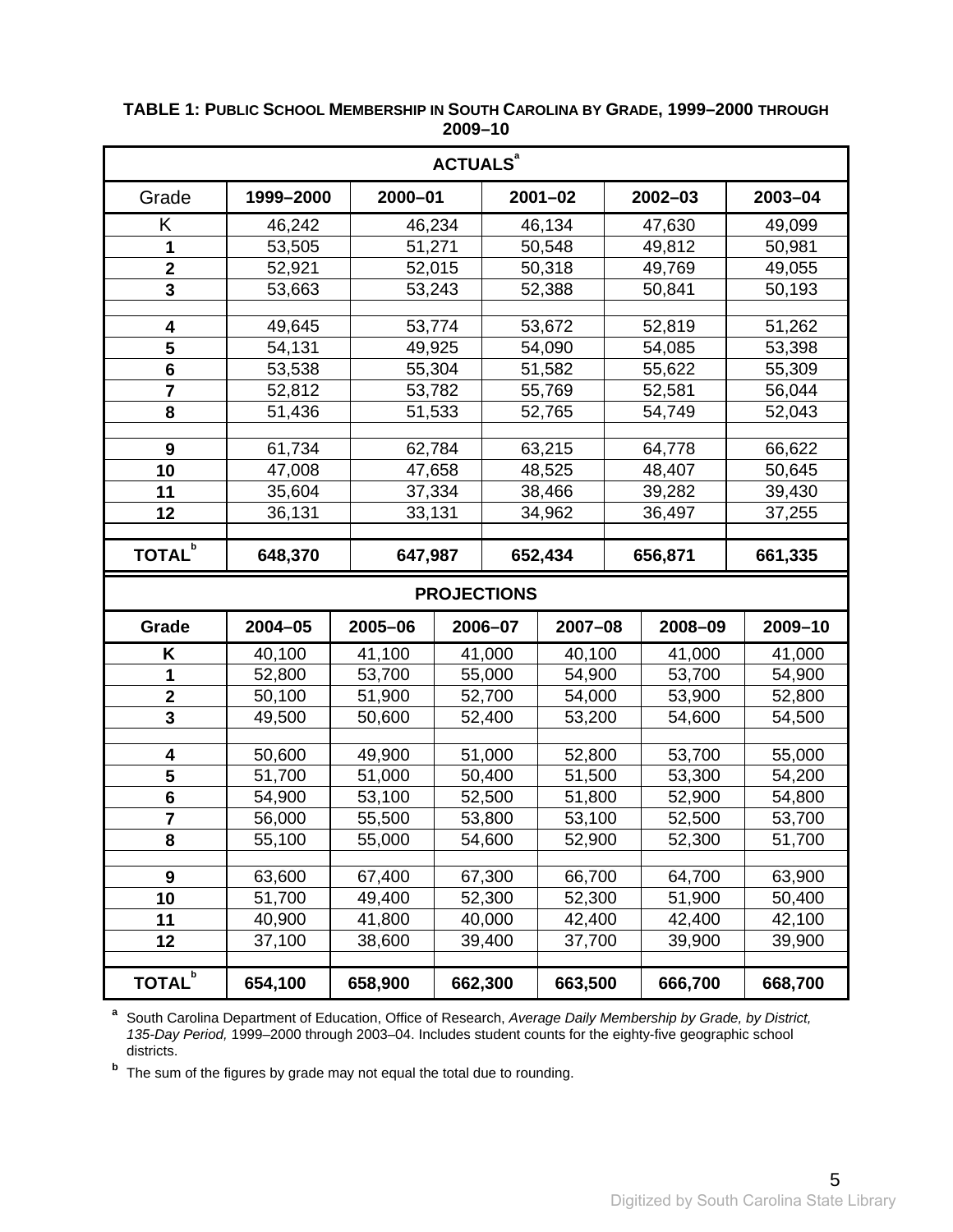|                                |                     |                    | <b>ACTUALS</b>     |         |                    |        |                    |  |                  |
|--------------------------------|---------------------|--------------------|--------------------|---------|--------------------|--------|--------------------|--|------------------|
| <b>School System</b>           | 1999-2000           | 2000-01            |                    |         | $2001 - 02$        |        | $2002 - 03$        |  | 2003-04          |
| <b>Publica</b>                 | 648,370             | 647,987            |                    |         | 652,434            |        | 656,811            |  | 661,335          |
| % change from<br>previous year | $-0.08$             |                    | $-0.06$            |         | 0.69               |        | 0.67               |  | 0.69             |
| Privateb                       | 53,986              |                    | 54,836             |         | 53,999             |        | 53,414             |  | 52,724           |
| % change from<br>previous year | 3.51                |                    | 1.57               |         | $-1.53$            |        | $-1.08$            |  | $-1.29$          |
| Home school <sup>c</sup>       | 8,198               |                    | 3,532 <sup>d</sup> |         | 3,320 <sup>d</sup> |        | 3,004 <sup>d</sup> |  | 815 <sup>d</sup> |
| % change from<br>previous year | 13.66               |                    |                    |         |                    |        |                    |  |                  |
| <b>Total</b>                   | 710,554             | 706,355            |                    |         | 709,753            |        | 713,229            |  | 714,874          |
| % change from<br>previous year | 0.34                |                    |                    |         |                    |        |                    |  |                  |
|                                |                     | <b>PROJECTIONS</b> |                    |         |                    |        |                    |  |                  |
| <b>School System</b>           | 2004-05             | 2005-06            |                    | 2006-07 | $2007 - 08$        |        | 2008-09            |  | 2009-10          |
| <b>Public</b>                  | 654,100             | 658,900            |                    | 662,300 | 663,500            |        | 666,700            |  | 668,700          |
| % change from<br>previous year |                     | 0.73               |                    | 0.52    |                    | 0.18   | 0.48               |  | 0.30             |
| <b>Private</b>                 | 52,700 <sup>e</sup> | 52,700             |                    | 52,700  |                    | 52,700 | 52,700             |  | 52,700           |
| % change from<br>previous year |                     |                    |                    |         |                    |        |                    |  |                  |
|                                |                     |                    |                    |         |                    |        |                    |  |                  |
| Home school                    | 800 <sup>f</sup>    | 800                |                    | 800     |                    | 800    | 800                |  | 800              |
| % change from<br>previous year |                     |                    |                    | --      |                    |        |                    |  |                  |
| <b>Total</b>                   | 707,600             | 712,400            |                    | 715,800 | 717,000            |        | 720,200            |  | 722,200          |

#### <span id="page-9-1"></span><span id="page-9-0"></span>**TABLE 2: PUBLIC, PRIVATE, AND HOME SCHOOL MEMBERSHIP FOR SOUTH CAROLINA, 1999–2000 THROUGH 2009–10**

**<sup>a</sup>** South Carolina Department of Education, Office of Research, *Average Daily Membership by Grade, by District, 135-Day Period,* 1998–99 through 2003–04. Includes student counts for the eighty-five geographic school districts.

**b** South Carolina Department of Education, Office of Research, *Enrollment in Private and Parochial Schools*, 1998–99 through 2003–04. Counts include enrollment from reports received after July 15 for the school year just ended and enrollment listed on forms from *Chapter 2 Private School Participation* for FY 1999 through FY 2001 and forms from *Title VI Private School Participation* for FY 2002 through FY 2005.

<sup>c</sup> South Carolina Department of Education, Office of Finance, "Home Instruction Report," 1998–99 through 2003–04, South Carolina Association of Independent Home Schools, 1998–99 through 2003–04. The 2001–02 count includes enrollment from private home school associations obtained from a telephone survey conducted by the South Carolina Budget and Control Board in January 2002. The 1998–99 through 1999–2000 counts include enrollment from home school associations reported to the Office of School Quality.

**<sup>d</sup>**The 2000–01 and after count does not include enrollment from home school associations. Associations reported enrollment counts to appropriate school districts.

<sup>e</sup> Private school projections for 2004–05 through 2009–10 are assumed to be constant, based on the 2003–04 figures.

**<sup>f</sup>**Home school projections for 2004–05 through 2009–10 are assumed to be constant, based on the 2003–04 figures.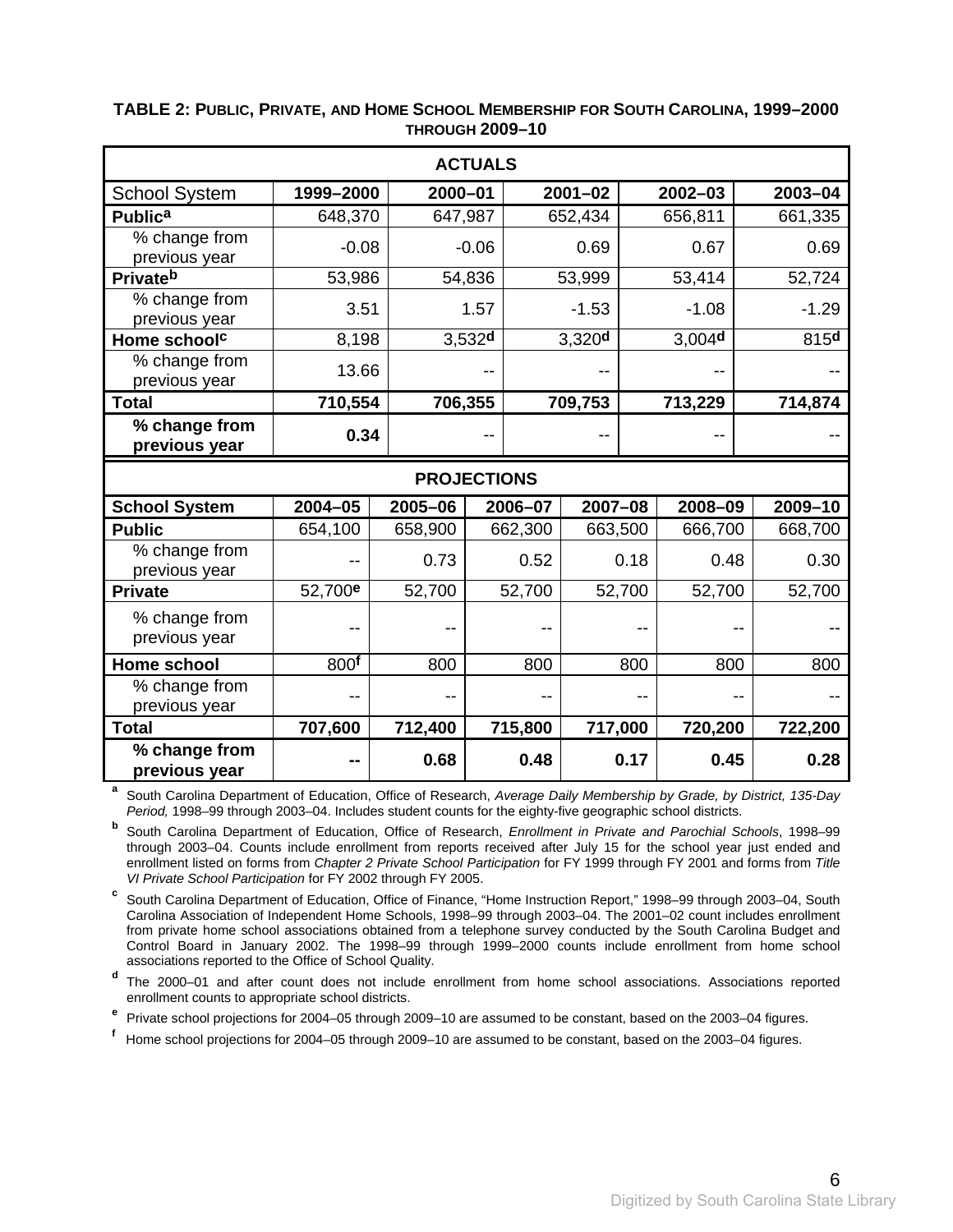# <span id="page-10-0"></span>**Procedures Used for Membership Projections**

### <span id="page-10-2"></span><span id="page-10-1"></span>**Cohort-Survival Procedure**

The procedure currently used for projecting public school membership for grades two through twelve in South Carolina school districts is referred to as the cohort-survival procedure. This procedure is probably the most widely used for making short-range membership projections. The procedure currently does not utilize kindergarten membership. Kindergarten projections are explained later in this section.

The data requirements for implementation of the cohort-survival procedure are (1) projected first-grade membership for each year of the projection period and (2) a matrix of grade-to-grade survival ratios. The projection period is the range of years for which membership is to be projected. A survival ratio is the quotient obtained by dividing the membership of one grade for a school year into the membership of the next higher grade a year later. The survival ratios are different for each school district and for each grade level. However, the survival ratios for a given grade level and district tend to remain relatively constant from year to year.

There are some cases, however, in which the survival ratios change dramatically from one year to the next. For example, a small school district could experience a large percent change in membership due to the opening or closing of an industrial plant within the district. Legislative decisions also could affect membership in some districts. Survival ratios are somewhat more or less than 1.0. A survival ratio less than 1.0 indicates the net effects of students moving out of the district, deaths, nonpromotions, dropouts, and transfers to private schools. A survival ratio greater than 1.0 indicates the net effects of students moving into the district, promotions, and transfers from private schools.

<span id="page-10-3"></span>For the state of South Carolina (all districts combined), the grade-to-grade survival ratios are distributed as shown below in table 3.

|            | <b>Less than One</b> |            | <b>Very Close to One</b> | <b>Greater than One</b> |              |  |  |  |
|------------|----------------------|------------|--------------------------|-------------------------|--------------|--|--|--|
| Grade      | <b>Ratio</b>         | Grade      | Ratio                    | Grade                   | <b>Ratio</b> |  |  |  |
| 1 to $2$   | .971                 | $2$ to $3$ | 1.002                    | 8 to 9                  | 1.223        |  |  |  |
| $7$ to $8$ | .978                 | 3 to 4     | 1.002                    |                         |              |  |  |  |
| 9 to 10    | .767                 | 4 to 5     | 1.003                    |                         |              |  |  |  |
| 10 to 11   | .798                 | $5$ to $6$ | 1.023                    |                         |              |  |  |  |
| 11 to 12   | .944                 | 6 to 7     | 1.008                    |                         |              |  |  |  |

**TABLE 3: SOUTH CAROLINA GRADE-TO-GRADE SURVIVAL RATIOS**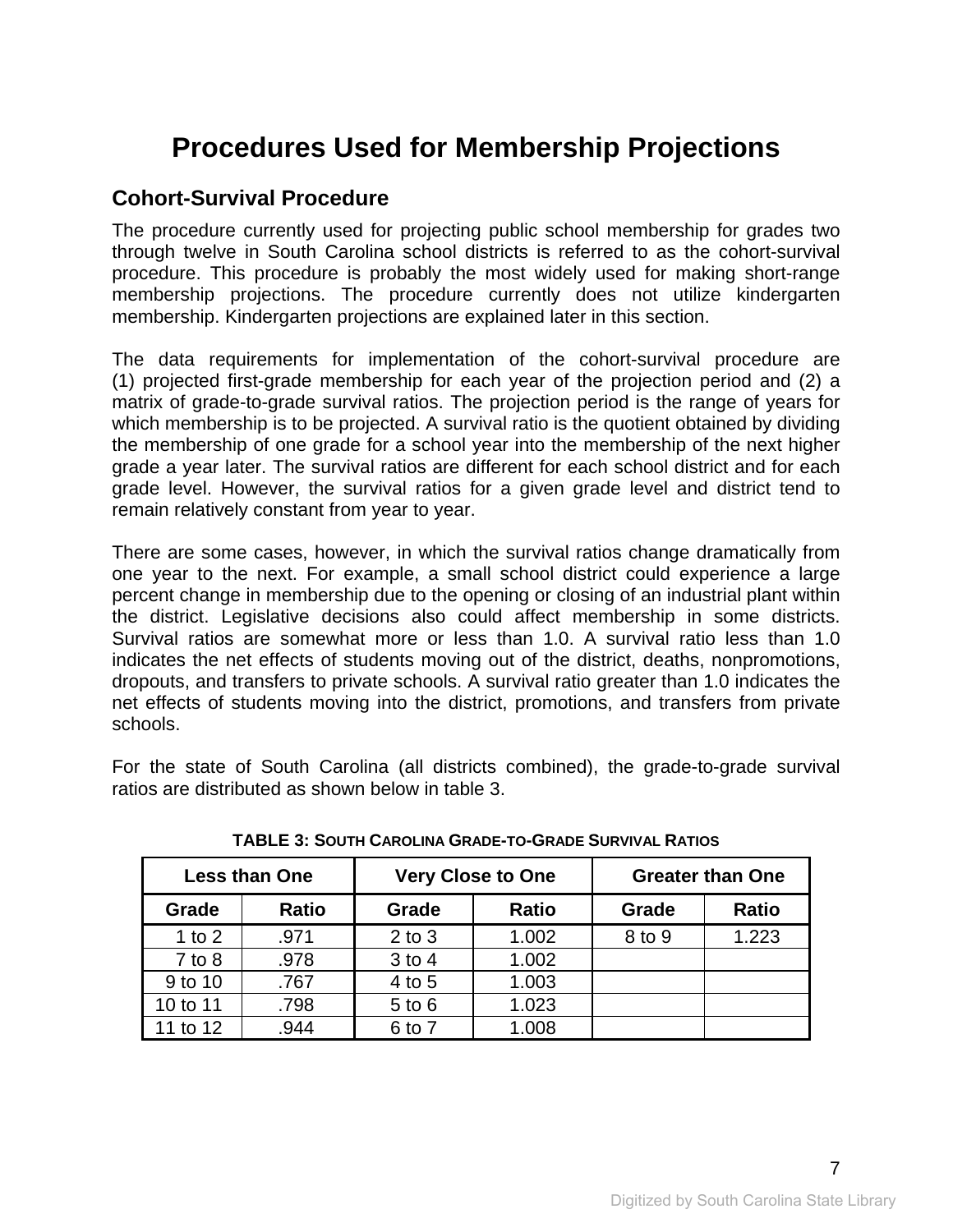### <span id="page-11-1"></span><span id="page-11-0"></span>**Matrix of Survival Ratios by Grade and by District for Public Schools**

The matrix of survival ratios is computed by dividing the membership of grades one through eleven into the membership of grades two through twelve of the succeeding year. An average is computed from five years of data.

### <span id="page-11-2"></span>**Public First-Grade Membership Projections**

The matrix of survival ratios is used to project the membership for grades two through twelve based on the membership for grades one through eleven of the preceding year. The matrix does not, however, project the membership for the first grade. The firstgrade membership projections are based on (1) the number of county births six years prior to the projection year and (2) the ratio obtained by dividing the most recent firstgrade membership for the county by the number of county births six years earlier.

Approximately half of the projected school membership for 2009–10 (grades 1–6) is determined by the projected first-grade membership. The first-grade cohort of 2004–05 will progress to the sixth grade of 2009–10. Caution should be exercised in using projected memberships as forecasts, particularly those that are dependent upon the first-grade projections. Some factors that may cause projected memberships to differ substantially from actual first-grade memberships are (1) the six-year time span between births and first-grade membership, (2) migration of population, and (3) the method of allocating county births to districts within the county.

The data requirements for projecting the membership for grades two through twelve were satisfied after the projected first-grade membership figures and the matrix of survival ratios were obtained. The survival ratios were applied consecutively to obtain the projected memberships by grade for each school district from 2003–04 through 2009–10.

### <span id="page-11-3"></span>**Public Kindergarten Membership Projections**

The first school year that kindergarten attendance became mandatory for the state of South Carolina was 1984–85. Since that time, the percentage of public first-grade students having attended public kindergarten programs has shown an increasing trend.

Private schools were once the primary source of kindergarten training. The projected percentages of first-grade students enrolled in South Carolina public schools expected to have had preschool training through state-supported public kindergarten programs ranged from 76.9 for 2003–04 to 75.8 for 2009–10. Of course, as is the case now, there will be wide variations among the school districts in the percentage of students receiving kindergarten training through public programs.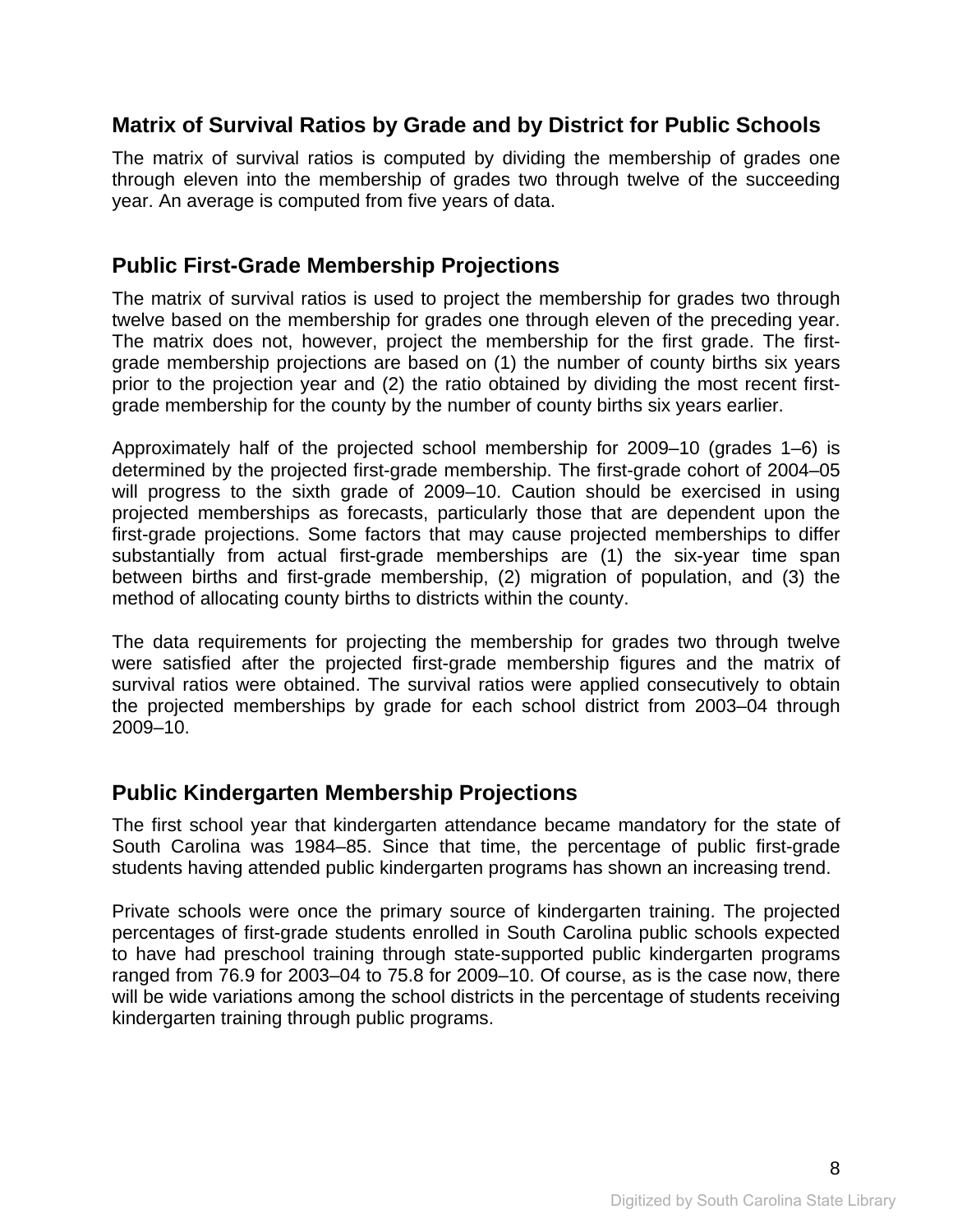### <span id="page-12-1"></span><span id="page-12-0"></span>**Comparison of Actual and Projected Public School Membership**

School district membership was projected for the 2003–04 school year in the previous five editions of this publication. Table J, in the appendix, presents the percent errors in the 2003–04 figures for membership projections made in each of the previous five editions. Percent errors are presented for each school district and for the state. The errors are expressed as percent differences between actual and projected memberships from one year ahead to six years ahead.

An idea of the error to expect for a school district can be gleaned from an examination of both table 4, below, and table J. The average percent error for school districts by membership-size category is presented in table 4.

<span id="page-12-2"></span>

| <b>District</b><br><b>Membership Size,</b><br>Grades K-12 | <b>Number</b><br>οf<br><b>Districts</b> | <b>One Year</b><br>Ahead | Two<br><b>Years</b><br>Ahead | <b>Three</b><br>Years<br>Ahead | <b>Five</b><br>Years<br>Ahead | <b>Six</b><br>Years<br>Ahead |
|-----------------------------------------------------------|-----------------------------------------|--------------------------|------------------------------|--------------------------------|-------------------------------|------------------------------|
| 20,000 and above                                          | 6                                       | 2.2%                     | 2.5%                         | 3.4%                           | 3.3%                          | 4.8%                         |
| 10,000-19,999                                             | 12                                      | 2.1%                     | 3.2%                         | 3.2%                           | 3.4%                          | 5.3%                         |
| 5,000-9,999                                               | 21                                      | 1.4%                     | 1.7%                         | 1.1%                           | 0.1%                          | 2.1%                         |
| 2,500-4,999                                               | 24                                      | 0.9%                     | $0.0\%$                      | 0.5%                           | 1.1%                          | 1.0%                         |
| 1,500-2,499                                               | 9                                       | 0.4%                     | 0.7%                         | 0.7%                           | 0.5%                          | 1.5%                         |
| <b>Below 1,500</b>                                        | 13                                      | 0.7%                     | 1.1%                         | 0.4%                           | 2.5%                          | 1.6%                         |

#### **TABLE 4: AVERAGE ERRORS (MEAN ABSOLUTE PERCENT ERROR BETWEEN ACTUAL AND PROJECTED MEMBERSHIP)**

The error averaged about 0.6 percent for projections made one year ago in the forty-six districts with membership below 4,999. However, the average error made one year ago in projecting membership in the thirty-nine largest districts was under 2 percent. The average percent error generally increases as the number of years ahead increases.

Districts with 9,999 students or less generally had average errors less than those with 10,000 students and above. The exception was the five-years-ahead projection, for which the error was 2.5 percent for districts in the size category of 1,500 and below. The error for the state (see table J) averaged about 1.7 percent for projections made one year ahead and two years ahead but was nearly 3.4 percent for projections made six years ahead.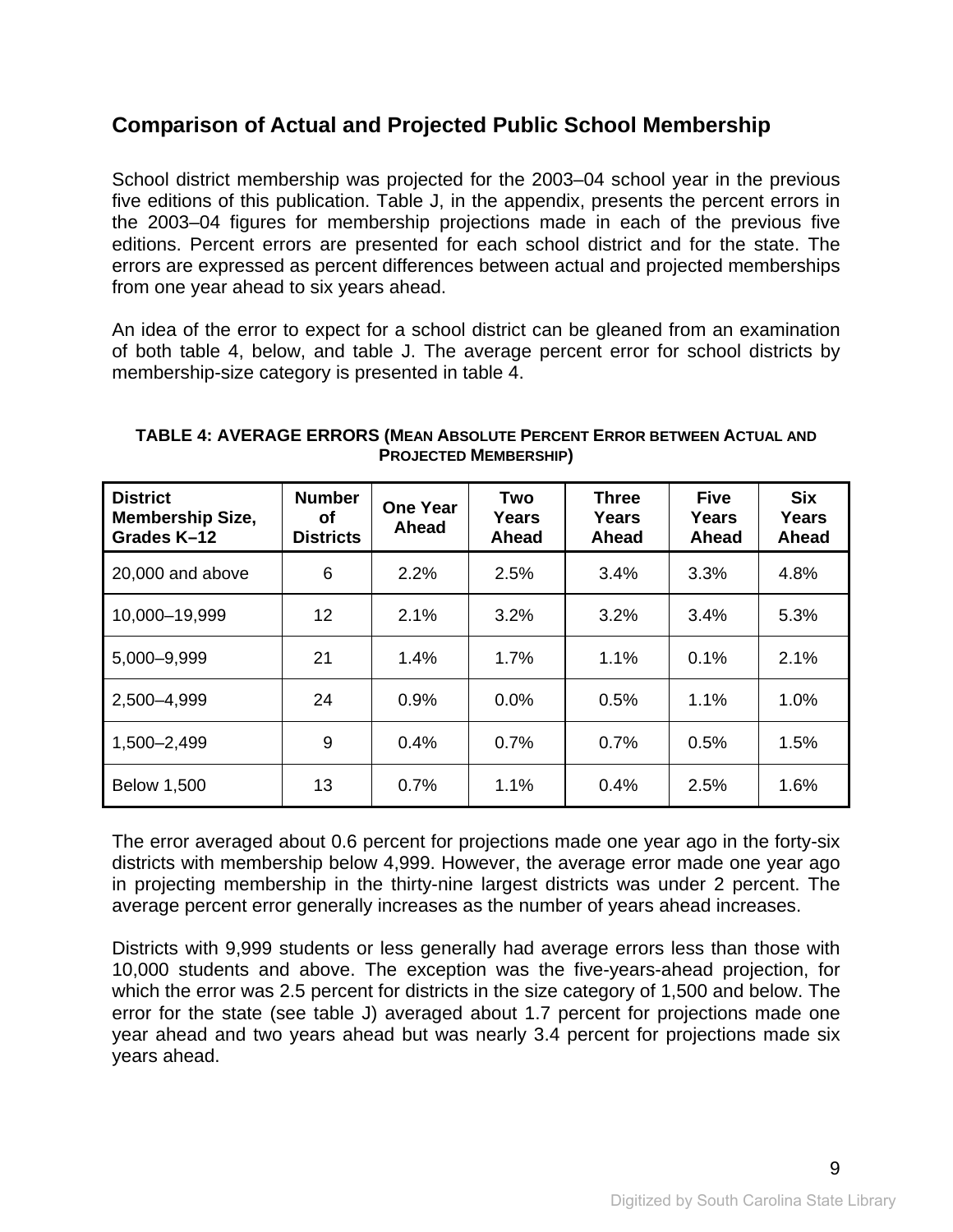## <span id="page-13-0"></span>**Student Counts at Selected Intervals from Birth to College Entrance**

<span id="page-13-1"></span>State estimates of basic statistics that are relevant to educational planning in South Carolina are provided in table 5. Actual and projected counts are included for the first, eighth, and twelfth grades in addition to actual and projected counts of high school completers and completers who enter a college degree program. All projected grade counts are based on average daily membership. Projections are located below the solid line and actual counts above the solid line.

The historical counts for live births are compiled by place of residence. These counts are taken from the various annual reports made by the State Department of Health and Environmental Control. All enrollment and membership data are taken from the official student counts collected by the Office of Finance and summarized by the Office of Research, both within the SDE. The counts for high school completers and completers entering college are taken from the 1990–91 through 1993–94 editions of the *Annual Report of the State Superintendent of Education* and the 1994–95 through 2003–04 editions of the SDE's *"*College Freshman Report." The numbers of high school completers entering college in the fall are identified in the source documents as students entering junior or senior colleges or degree programs in technical education colleges.

Projections of high school completers are based on the completion rate of the most recent year available. Current efforts to reduce dropouts may result in higher completion rates than those projected. Projections of the numbers of high school completers entering college are based on the college entrance rate of the most recent year available. Because less than one year elapses between a student's completing high school and his or her entering college, the percent of high school completers entering college is affected more by economic trends and alternatives to junior and senior colleges than by migration. Projected high school completers and completers entering college are rounded to hundreds.

Data in table 5 reveal that South Carolina's live birth count increased from 46,665 in 1975 to 58,461 in 1990. By 1995, the birth count had dropped to 50,913. Since 1996 the live birth count has steadily increased yearly to 55,461 in 2003.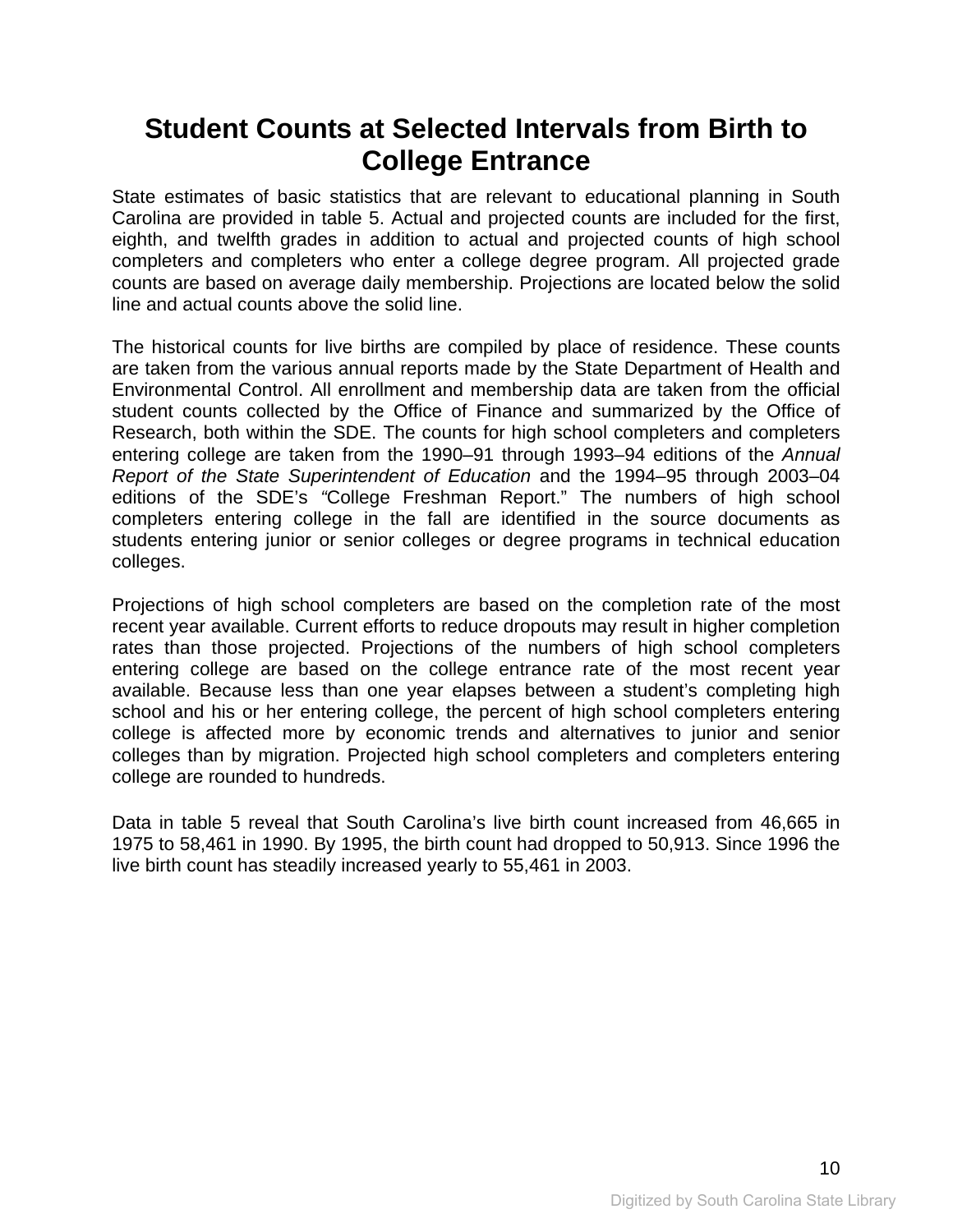#### **TABLE 5: SOUTH CAROLINA BIRTHS, SELECTED GRADE COMPARISONS, HIGH SCHOOL COMPLETERS (HSCS), AND NUMBER ENTERING COLLEGEA (ACTUALS AND PROJECTIONS)**

| Cal.<br>Year | <b>Birth</b><br><b>Counts</b> | <b>School</b><br>Year | 1st<br>Grade<br>b<br>Counts | $%$ of<br><b>Births</b> | <b>School</b><br>Year | 8th<br>Grade<br>Counts | % of 1st<br>Grade<br>in 8th<br>Grade | <b>School Year</b> | 12th<br>Grade<br><b>Counts</b> | <b>HSC</b><br>c<br>Counts | % of 1st<br>Grade<br><b>HSCs</b> | $%$ of<br>8th<br>Grade<br><b>HSCs</b> | % of 12th<br>Grade<br><b>HSCs</b> | # of<br><b>HSCs</b><br><b>Entering</b><br>College | % of<br><b>HSCs</b><br><b>Entering</b><br>College |
|--------------|-------------------------------|-----------------------|-----------------------------|-------------------------|-----------------------|------------------------|--------------------------------------|--------------------|--------------------------------|---------------------------|----------------------------------|---------------------------------------|-----------------------------------|---------------------------------------------------|---------------------------------------------------|
| 1975         | 46,665                        | 1981-82               | 47,148                      | 101.04                  | 1988-89               | 46,161                 | 97.91                                | 1992-93            | 34,263                         | 32,414                    | 68.75                            | 70.22                                 | 94.60                             | 17,730                                            | 54.70                                             |
| 1976         | 47,651                        | 1982-83               | 47,451                      | 99.58                   | 1989-90               | 45,415                 | 95.71                                | 1993-94            | 33,624                         | 31,880                    | 67.19                            | 70.20                                 | 94.81                             | 18,029                                            | 56.55                                             |
| 1977         | 49,846                        | 1983-84               | 50,682                      | 101.68                  | 1990-91               | 47,459                 | 93.64                                | 1994-95            | 35,065                         | 32,757                    | 64.63                            | 69.02                                 | 93.42                             | 19,069                                            | 58.21                                             |
| 1978         | 49,558                        | 1984-85               | 50,986                      | 102.88                  | 1991-92               | 47,476                 | 93.11                                | 1995-96            | 34,384                         | 32,232                    | 63.22                            | 67.89                                 | 93.74                             | 18,640                                            | 57.83                                             |
| 1979         | 50,586                        | 1985-86               | 53,242                      | 105.25                  | 1992-93               | 49,185                 | 92.38                                | 1996-97            | 35,071                         | 33,120                    | 62.21                            | 67.34                                 | 94.44                             | 19,379                                            | 58.51                                             |
| 1980         | 51,908                        | 1986-87               | 55,282                      | 106.5                   | 1993-94               | 50,281                 | 90.95                                | 1997-98            | 36,052                         | 33,660                    | 60.89                            | 66.94                                 | 93.37                             | 19,677                                            | 58.46                                             |
| 1981         | 51,745                        | 1987-88               | 55,939                      | 108.11                  | 1994-95               | 50,477                 | 90.23                                | 1998-99            | 36,172                         | 34,186                    | 61.11                            | 67.73                                 | 94.51                             | 20,810                                            | 60.87                                             |
| 1982         | 51,554                        | 1988-89               | 56,843                      | 110.26                  | 1995-96               | 51,050                 | 89.81                                | 1999-2000          | 36,131                         | 33,194                    | 58.40                            | 65.02                                 | 91.87                             | 19,688                                            | 59.31                                             |
| 1983         | 50,731                        | 1989-90               | 56,175                      | 110.73                  | 1996-97               | 50,304                 | 89.55                                | 2000-01            | 33,131                         | 32,389                    | 57.66                            | 64.39                                 | 97.76                             | 20,115                                            | 62.10                                             |
| 1984         | 50,561                        | 1990-91               | 55,585                      | 109.94                  | 1997-98               | 50,453                 | 90.77                                | $2001 - 02$        | 34,962                         | 33,686                    | 60.60                            | 66.77                                 | 96.35                             | 21,214                                            | 62.98                                             |
| 1985         | 51,846                        | 1991-92               | 55,489                      | 107.03                  | 1998-99               | 51,156                 | 92.19                                | 2002-03            | 36,497                         | 35,122                    | 63.30                            | 68.66                                 | 96.23                             | 22,718                                            | 64.68                                             |
| 1986         | 51,726                        | 1992-93               | 54,541                      | 105.44                  | 1999-<br>2000         | 51,436                 | 94.31                                | 2003-04            | 37,255                         | 35,900                    | $65.82^\circ$                    | 69.80 <sup>d</sup>                    | 96.36 <sup>d</sup>                | 23,200                                            | 64.62                                             |
| 1987         | 52,774                        | 1993-94               | 53,459                      | 101.3                   | 2000-01               | 51,533                 | 96.40                                | 2004-05            | 37,100                         | 35,800                    | $66.97^{\circ}$                  | $69.47^{\circ}$                       | 96.50 <sup>d</sup>                | 23,100                                            | 64.53                                             |
| 1988         | 55,089                        | 1994-95               | 54,464                      | 98.87                   | $2001 - 02$           | 52,765                 | 96.88                                | 2005-06            | 38,600                         | 37,200                    | 68.30 <sup>d</sup>               | 70.50 <sup>d</sup>                    | $96.37^d$                         | 24,000                                            | 64.52                                             |
| 1989         | 57,239                        | 1995-96               | 55,889                      | 97.64                   | $2002 - 03$           | 54,749                 | 97.96                                | 2006-07            | 39,400                         | 38,000                    | $67.99^d$                        | $69.41^d$                             | $96.45^{\circ}$                   | 24,500                                            | 64.47                                             |
| 1990         | 58,461                        | 1996-97               | 49,459                      | 84.6                    | 2003-04               | 52,043                 | 105.22                               | 2007-08            | 37,700                         | 36,400                    | 73.60 <sup>d</sup>               | $69.94^{\circ}$                       | $96.55^{\circ}$                   | 23,500                                            | 64.56                                             |
| 1991         | 57,517                        | 1997-98               | 55,505                      | 96.5                    | $2004 - 05$           | 55,100                 | 99.27                                | 2008-09            | 39,900                         | 38,500                    | 69.36 <sup>d</sup>               | $69.87$ <sup>d</sup>                  | $96.49^d$                         | 24,900                                            | 64.68                                             |
| 1992         | 56,102                        | 1998-99               | 54,501                      | 97.15                   | 2005-06               | 55,000                 | 100.92                               | 2009-10            | 39,900                         | 38,500                    | $70.64^\circ$                    | 70.00 <sup>d</sup>                    | 96.49 <sup>e</sup>                | 24,900                                            | 64.68                                             |
| 1993         | 53,715                        | 1999-2000             | 53,505                      | 99.61                   | 2006-07               | 54,600                 | 102.05                               |                    |                                |                           |                                  |                                       |                                   |                                                   |                                                   |
| 1994         | 51,907                        | 2000-01               | 51,271                      | 98.77                   | 2007-08               | 52,900                 | 103.18                               |                    |                                |                           |                                  |                                       |                                   |                                                   |                                                   |
| 1995         | 50,913                        | $2001 - 02$           | 50,548                      | 99.28                   | 2008-09               | 52,300                 | 103.47                               |                    |                                |                           |                                  |                                       |                                   |                                                   |                                                   |
| 1996         | 51,105                        | 2002-03               | 49,812                      | 97.47                   | 2009-10               | 51,700                 | 103.79                               |                    |                                |                           |                                  |                                       |                                   |                                                   |                                                   |
| 1997         | 52,205                        | 2003-04               | 50,981                      | 97.66                   |                       |                        |                                      |                    |                                |                           |                                  |                                       |                                   |                                                   |                                                   |
| 1998         | 53,833                        | 2004-05               | 52,800                      | 98.08                   |                       |                        |                                      |                    |                                |                           |                                  |                                       |                                   |                                                   |                                                   |
| 1999         | 54,706                        | 2005-06               | 53,700                      | 98.16                   |                       |                        |                                      |                    |                                |                           |                                  |                                       |                                   |                                                   |                                                   |
| 2000         | 55,962                        | 2006-07               | 55,000                      | 98.28                   |                       |                        |                                      |                    |                                |                           |                                  |                                       |                                   |                                                   |                                                   |
| 2001         | 55,748                        | 2007-08               | 54,900                      | 98.48                   |                       |                        |                                      |                    |                                |                           |                                  |                                       |                                   |                                                   |                                                   |
| 2002         | 54,453                        | 2008-09               | 53,700                      | 98.62                   |                       |                        |                                      |                    |                                |                           |                                  |                                       |                                   |                                                   |                                                   |
| 2003         | 55.461                        | 2009-10               | 54.800                      | 98.81                   |                       |                        |                                      |                    |                                |                           |                                  |                                       |                                   |                                                   |                                                   |

aCounts exclude students within Felton Laboratory School, the South Carolina School for the Deaf and Blind, the Palmetto Unified School District, and the South Carolina Department of Juvenile Justice. Student counts may differ slightly from cited source documents due to the inclusion of data from school reports that were received after the sources were published. Completers include diploma and certificate recipients.

Counts by grade will differ slightly from that shown within the source documents cited in the bibliography due to the distribution of students in upgraded classes and self-contained special education classes into the appropriate grades.

<sup>c</sup> Counts include only the students who entered college in the fall of the school year immediately following the school year in which they completed high school.

<span id="page-14-1"></span><span id="page-14-0"></span>d Completion rate does not reflect current efforts to reduce dropouts. Some of the displayed rates for future years are partially based on factors that have already occurred. Any substantial improvement in the rates will be due to current programs, the impact of which cannot yet fully be determined.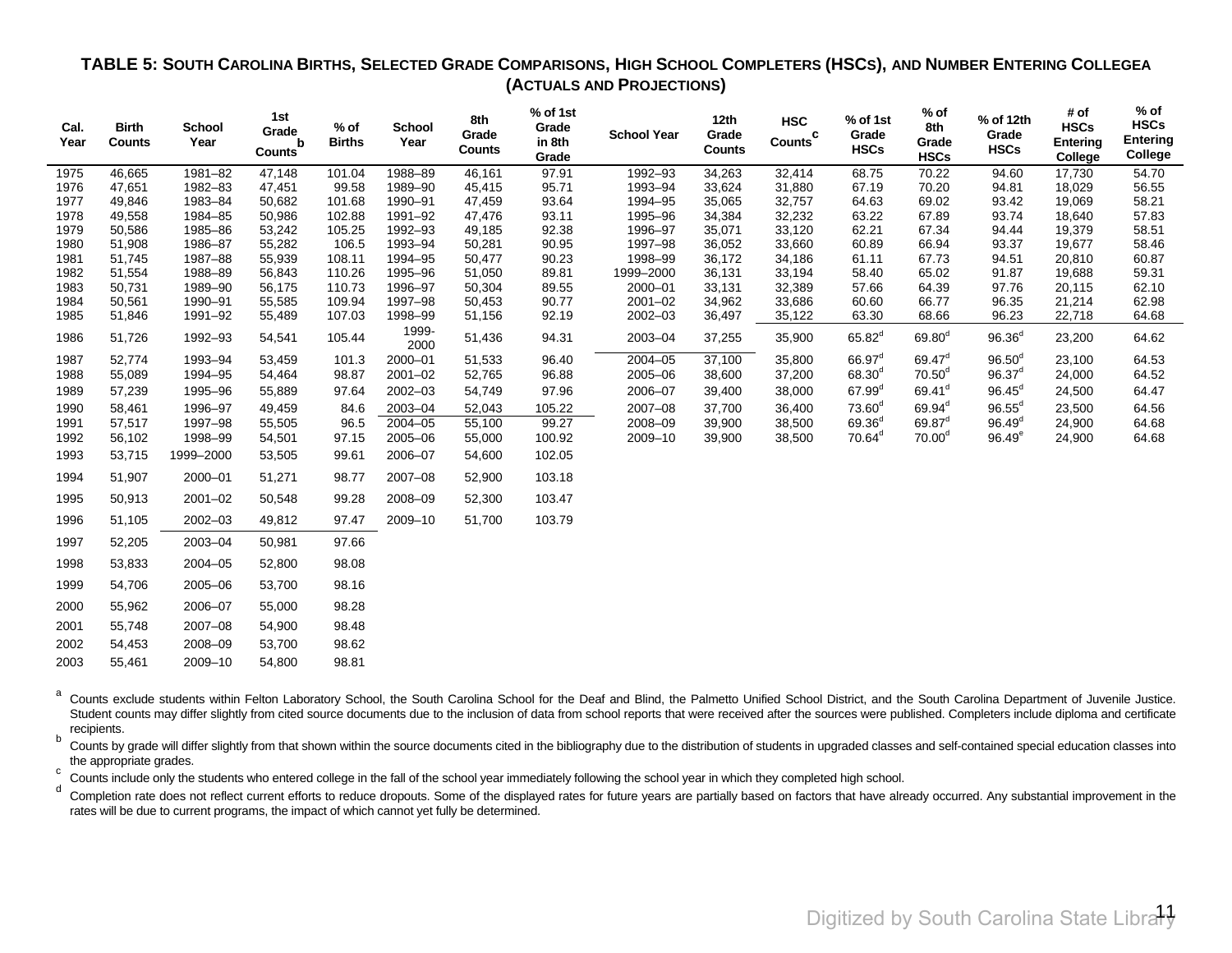The first-grade count of 50,981 students in 2003–04 increased from the first-grade count in 2002–03 by 1,169. The small first-grade count of 1996–97 was due to Act 164 of 1993, which moved forward by two months the required age for kindergarten students of 1995–96. Over the years, the number of first graders has fluctuated. However, during the period from 1981–82 through 2003–04, the number of first-grade students steadily increased from 47,947 to 50,193. The 1988–89 count was, in fact, the largest since 1970–71, when 62,152 first graders were reported. Most of the increases or decreases can be attributed to increases or decreases in live births. Recent trends in tightening promotion standards in South Carolina have probably affected the size of the first grade as well. Under current local policies, students not meeting promotion criteria are required to repeat the first grade.

The eighth-grade membership in South Carolina in the late 1970s was less than 96 percent of the first-grade membership seven years earlier. Then, throughout the 1980s, the eighth-grade membership was within 2.5 percentage points of the first grade seven years earlier. But in 1990, the eighth-grade membership again fell below 96 percent of the corresponding first-grade membership. For the past four years, the eighth-grade count has been above 96 percent of the first-grade count seven years earlier.

The number of first graders completing high school after eleven years has fluctuated between 58 percent and 69 percent for the past ten years. The number of eighth graders completing high school four years later has ranged between 64 percent and 70 percent for the past ten years and, without intervention, can be expected to remain below 71 percent for the graduating classes of 2005 through 2010.

The completion rate for twelfth graders was 95 percent in 1992–93 and 96 percent in 2002–03. Without intervention, this rate is expected to remain under 97 percent through the year 2010. The number of high school completers entering college was 65 percent in 2003, up from 55 percent a decade earlier. The college entrance rate is expected to remain above 64 percent through the year 2010.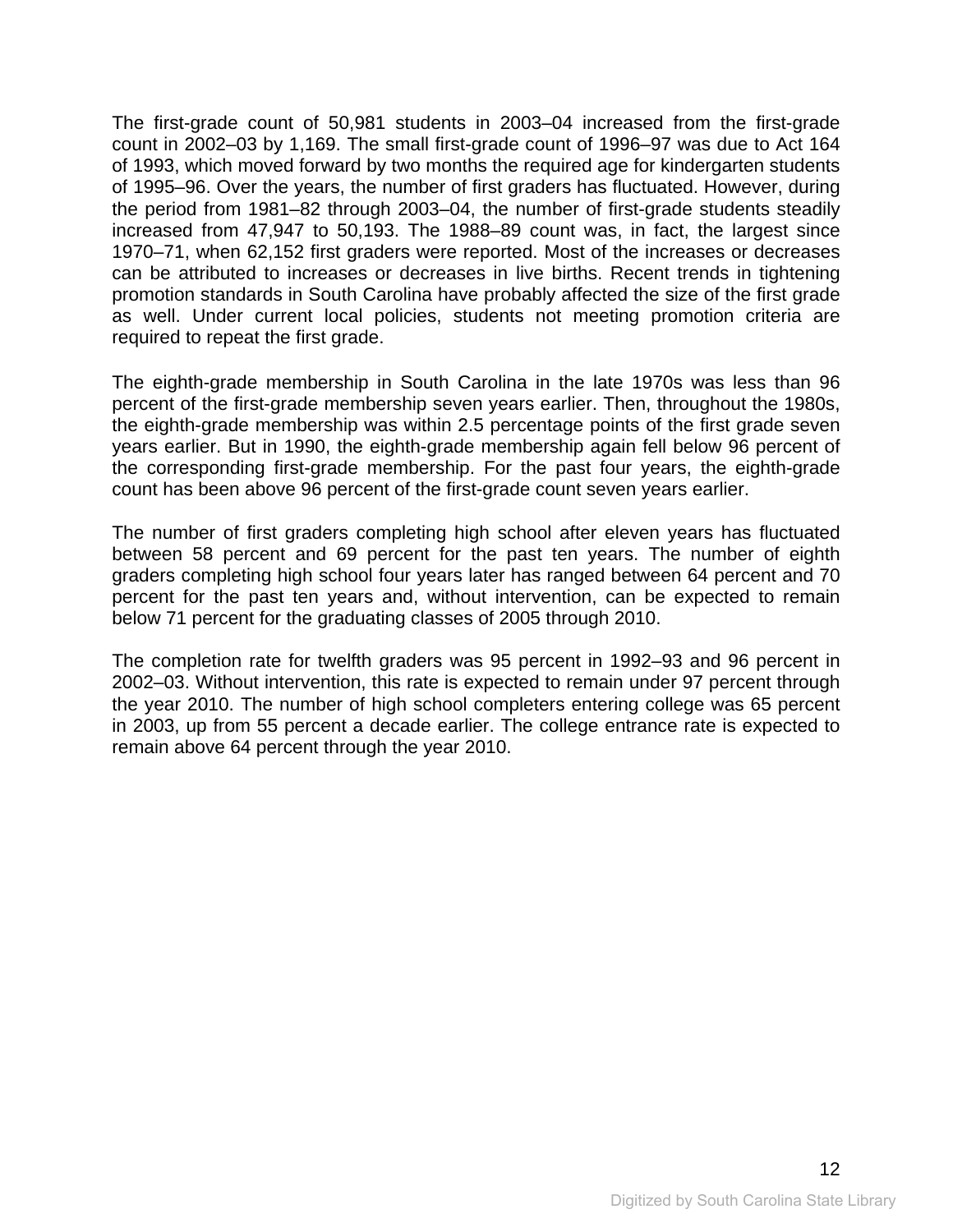

<span id="page-16-0"></span>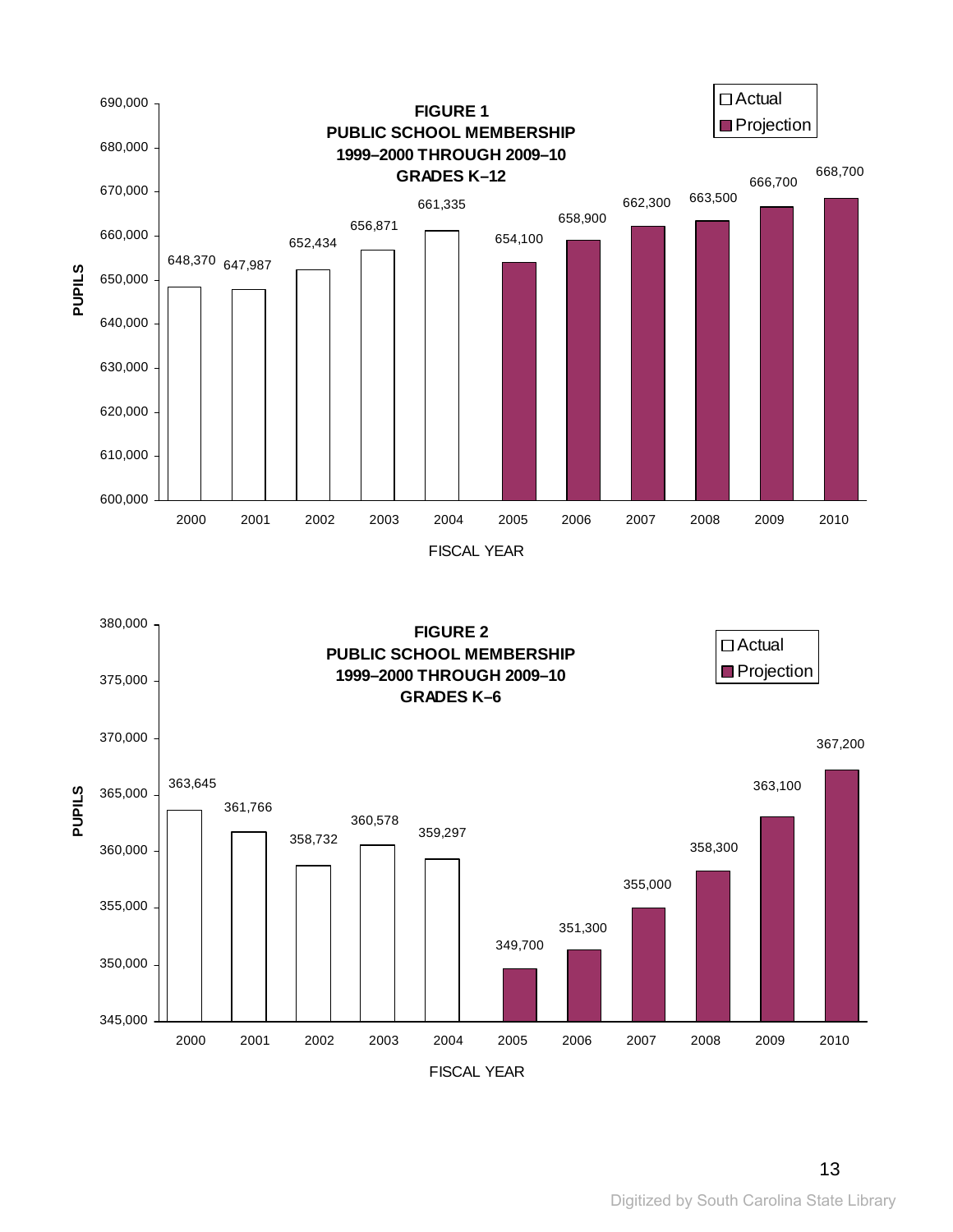<span id="page-17-0"></span>

FISCAL YEAR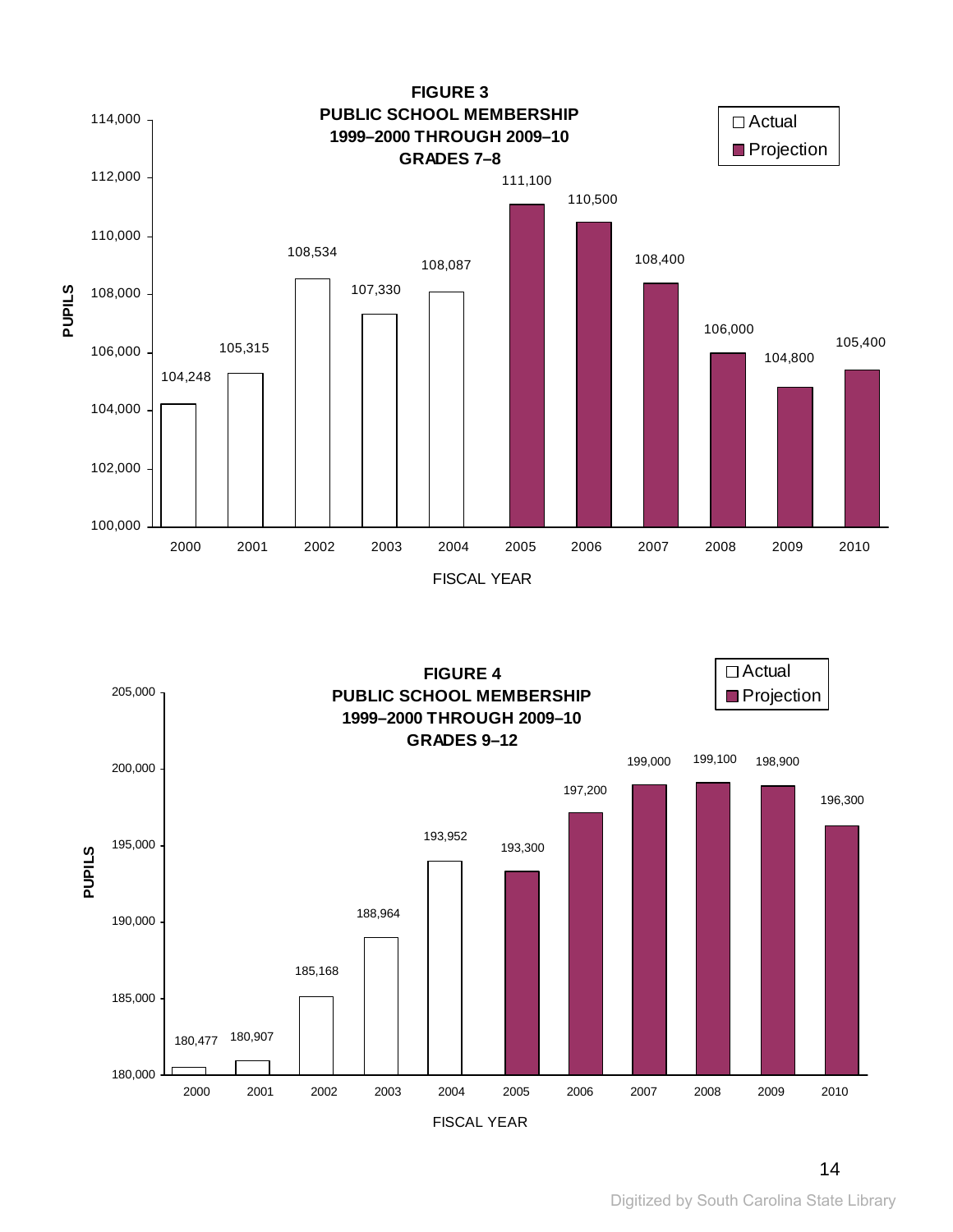<span id="page-18-0"></span>

<span id="page-18-1"></span>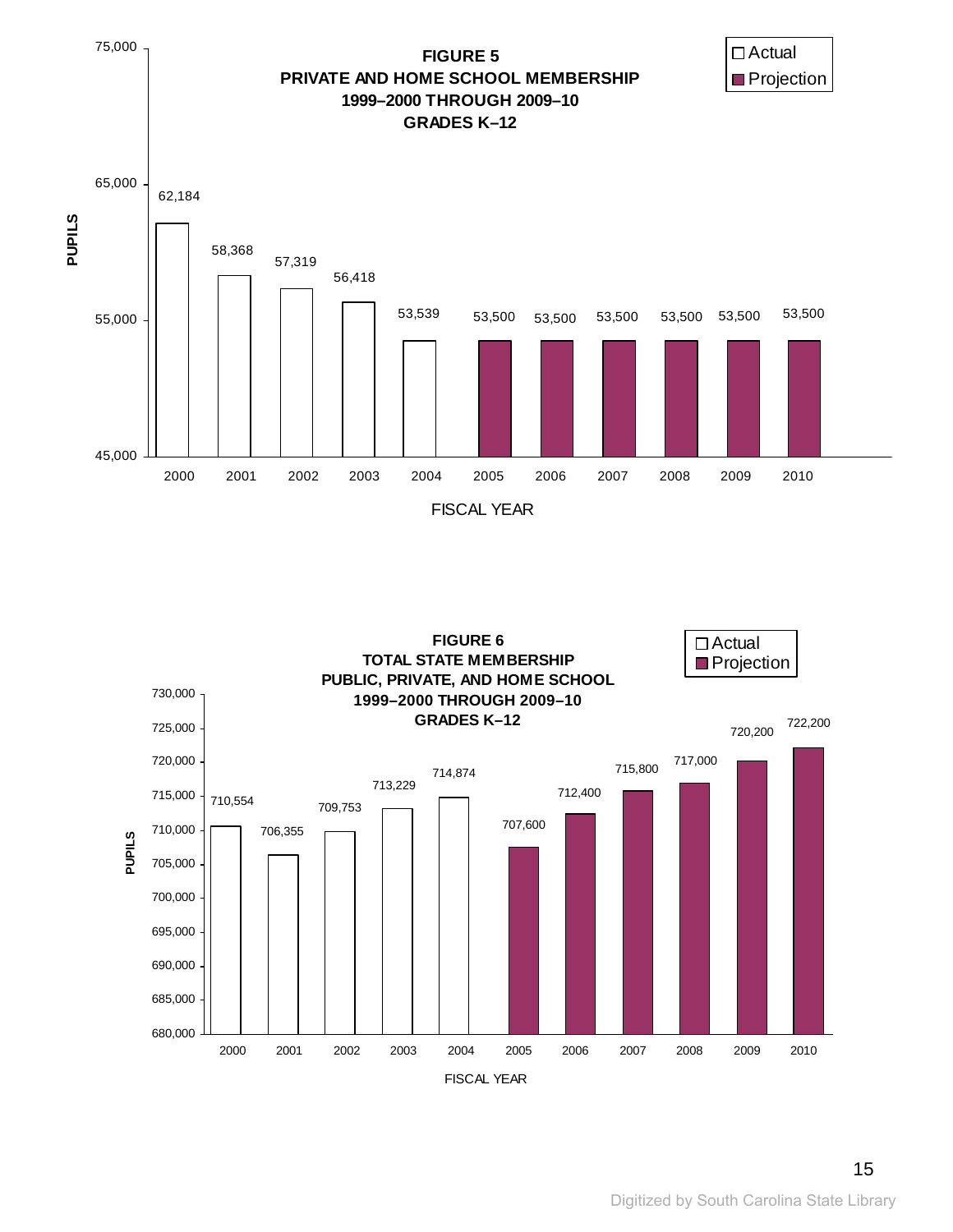# **APPENDIX**

<span id="page-19-2"></span><span id="page-19-1"></span><span id="page-19-0"></span>**District and County Tables**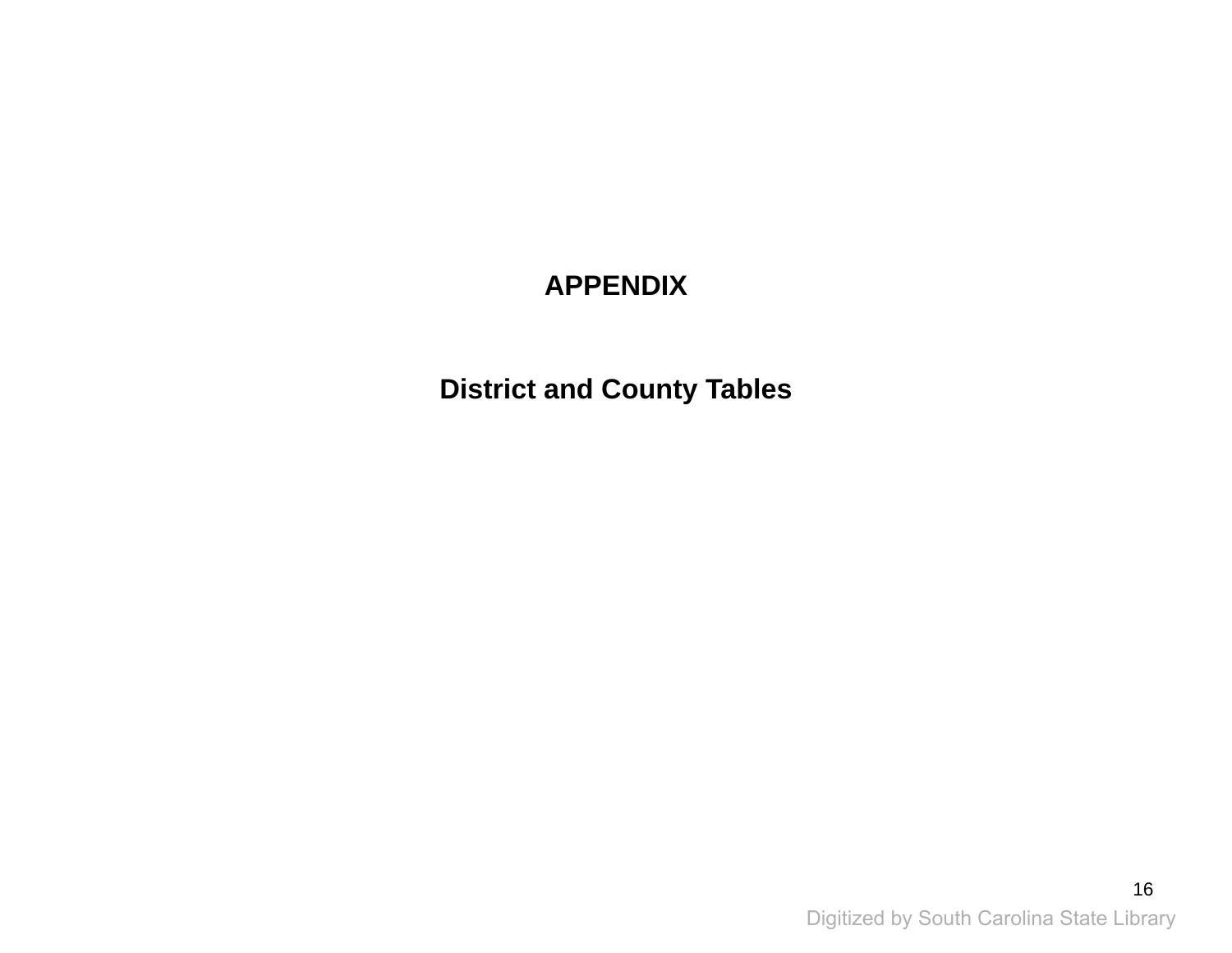<span id="page-20-1"></span><span id="page-20-0"></span>

|                 |           | <b>ACTUALS</b> |             |         | <b>PROJECTIONS</b> |         |         |         |         |         |         |  |  |  |  |
|-----------------|-----------|----------------|-------------|---------|--------------------|---------|---------|---------|---------|---------|---------|--|--|--|--|
| <b>District</b> | 1999-2000 | 2000-01        | $2001 - 02$ | 2002-03 | 2003-04            | 2004-05 | 2005-06 | 2006-07 | 2007-08 | 2008-09 | 2009-10 |  |  |  |  |
|                 |           |                |             |         |                    |         |         |         |         |         |         |  |  |  |  |
| Abbeville       | 3,816     | 3,762          | 3,709       | 3,701   | 3,670              | 3,630   | 3,630   | 3,630   | 3,590   | 3,590   | 3,580   |  |  |  |  |
| Aiken           | 24,114    | 23,788         | 23,881      | 23,966  | 23,964             | 23,480  | 23,450  | 23,370  | 23,260  | 23,070  | 22,860  |  |  |  |  |
| Allendale       | 1,947     | 1,823          | 1,822       | 1,784   | 1,718              | 1,700   | 1,670   | 1,630   | 1,640   | 1,620   | 1,570   |  |  |  |  |
| Anderson 1      | 7,035     | 7,253          | 7,512       | 7,714   | 7,905              | 7,910   | 8,070   | 8,200   | 8,300   | 8,420   | 8,460   |  |  |  |  |
| Anderson 2      | 3,506     | 3,486          | 3,588       | 3,602   | 3,625              | 3,610   | 3,630   | 3,670   | 3,660   | 3,720   | 3,740   |  |  |  |  |
|                 |           |                |             |         |                    |         |         |         |         |         |         |  |  |  |  |
| Anderson 3      | 2,566     | 2,534          | 2,572       | 2,557   | 2,587              | 2,530   | 2,500   | 2,500   | 2,510   | 2,500   | 2,500   |  |  |  |  |
| Anderson 4      | 2,493     | 2,563          | 2,679       | 2,674   | 2,710              | 2,690   | 2,740   | 2,760   | 2,770   | 2,780   | 2,810   |  |  |  |  |
| Anderson 5      | 10,908    | 11,020         | 11,118      | 11,214  | 11,472             | 11,400  | 11,530  | 11,600  | 11,650  | 11,720  | 11,760  |  |  |  |  |
| Bamberg 1       | 1,771     | 1,725          | 1,670       | 1,619   | 1,598              | 1,570   | 1,550   | 1,510   | 1,480   | 1,420   | 1,380   |  |  |  |  |
| Bamberg 2       | 1,106     | 1,077          | 1,063       | 1,056   | 1,028              | 970     | 960     | 920     | 900     | 880     | 860     |  |  |  |  |
|                 |           |                |             |         |                    |         |         |         |         |         |         |  |  |  |  |
| Barnwell 19     | 1,049     | 1,027          | 979         | 926     | 905                | 850     | 810     | 780     | 760     | 730     | 720     |  |  |  |  |
| Barnwell 29     | 1,020     | 1,003          | 948         | 934     | 943                | 920     | 920     | 920     | 910     | 880     | 860     |  |  |  |  |
| Barnwell 45     | 2,745     | 2,715          | 2,702       | 2,711   | 2,706              | 2,600   | 2,550   | 2,500   | 2,450   | 2,430   | 2,380   |  |  |  |  |
| Beaufort        | 15,913    | 16,056         | 16,494      | 16,977  | 17,288             | 17,490  | 18,030  | 18,720  | 19,290  | 20,050  | 20,780  |  |  |  |  |
| Berkeley        | 26,004    | 25,925         | 25,980      | 26,299  | 26,239             | 26,010  | 26,160  | 26,370  | 26,450  | 26,550  | 26,700  |  |  |  |  |
|                 |           |                |             |         |                    |         |         |         |         |         |         |  |  |  |  |
| Calhoun         | 2,051     | 2,029          | 1,973       | 1,891   | 1,846              | 1,800   | 1,790   | 1,740   | 1,710   | 1,690   | 1,660   |  |  |  |  |
| Charleston      | 42,737    | 41,864         | 41,830      | 41,712  | 41,870             | 41,070  | 41,100  | 41,040  | 41,090  | 41,390  | 41,730  |  |  |  |  |
| Cherokee        | 8,625     | 8,803          | 8,821       | 8,812   | 8,842              | 8,700   | 8,720   | 8,700   | 8,650   | 8,630   | 8,590   |  |  |  |  |
| Chester         | 6,616     | 6,601          | 6,365       | 6,245   | 6,082              | 5,850   | 5,760   | 5,590   | 5,410   | 5,250   | 5,090   |  |  |  |  |
| Chesterfield    | 7,906     | 7,889          | 7,935       | 7,965   | 7,850              | 7,720   | 7,710   | 7,690   | 7,600   | 7,510   | 7,410   |  |  |  |  |
|                 |           |                |             |         |                    |         |         |         |         |         |         |  |  |  |  |
| Clarendon 1     | 1,270     | 1,255          | 1,243       | 1,203   | 1,147              | 1,090   | 1,080   | 1,020   | 980     | 930     | 880     |  |  |  |  |
| Clarendon 2     | 3,519     | 3,596          | 3,527       | 3,475   | 3,370              | 3,290   | 3,300   | 3,280   | 3,290   | 3,270   | 3,260   |  |  |  |  |
| Clarendon 3     | 1,160     | 1,153          | 1,189       | 1,249   | 1,265              | 1,320   | 1,370   | 1,440   | 1,490   | 1,530   | 1,570   |  |  |  |  |
| Colleton        | 6,784     | 6,672          | 6,640       | 6,446   | 6,284              | 6,140   | 6,120   | 6,160   | 6,080   | 5,980   | 5,930   |  |  |  |  |
| Darlington      | 11,020    | 11,250         | 11,415      | 11,498  | 11,415             | 11,220  | 11,320  | 11,370  | 11,370  | 11,260  | 11,160  |  |  |  |  |
|                 |           |                |             |         |                    |         |         |         |         |         |         |  |  |  |  |
| Dillon 1        | 913       | 912            | 900         | 894     | 879                | 830     | 820     | 810     | 800     | 790     | 770     |  |  |  |  |
| Dillon 2        | 3,809     | 3,743          | 3,689       | 3,655   | 3,626              | 3,550   | 3,520   | 3,530   | 3,530   | 3,540   | 3,540   |  |  |  |  |
| Dillon 3        | 1,468     | 1,489          | 1,488       | 1,500   | 1,515              | 1,490   | 1,510   | 1,510   | 1,500   | 1,520   | 1,510   |  |  |  |  |
| Dorchester 2    | 16,366    | 16,388         | 16,665      | 16,940  | 17,404             | 17,240  | 17,450  | 17,620  | 17,680  | 17,910  | 18,070  |  |  |  |  |
| Dorchester 4    | 2,402     | 2,445          | 2,422       | 2,324   | 2,366              | 2,280   | 2,260   | 2,240   | 2,180   | 2,190   | 2,170   |  |  |  |  |

**TABLE A: SUMMARY OF THE 135-DAY AVERAGE DAILY MEMBERSHIP FOR PUBLIC SCHOOLS BY DISTRICT AND YEAR, 1999–2000 THROUGH 2009–10**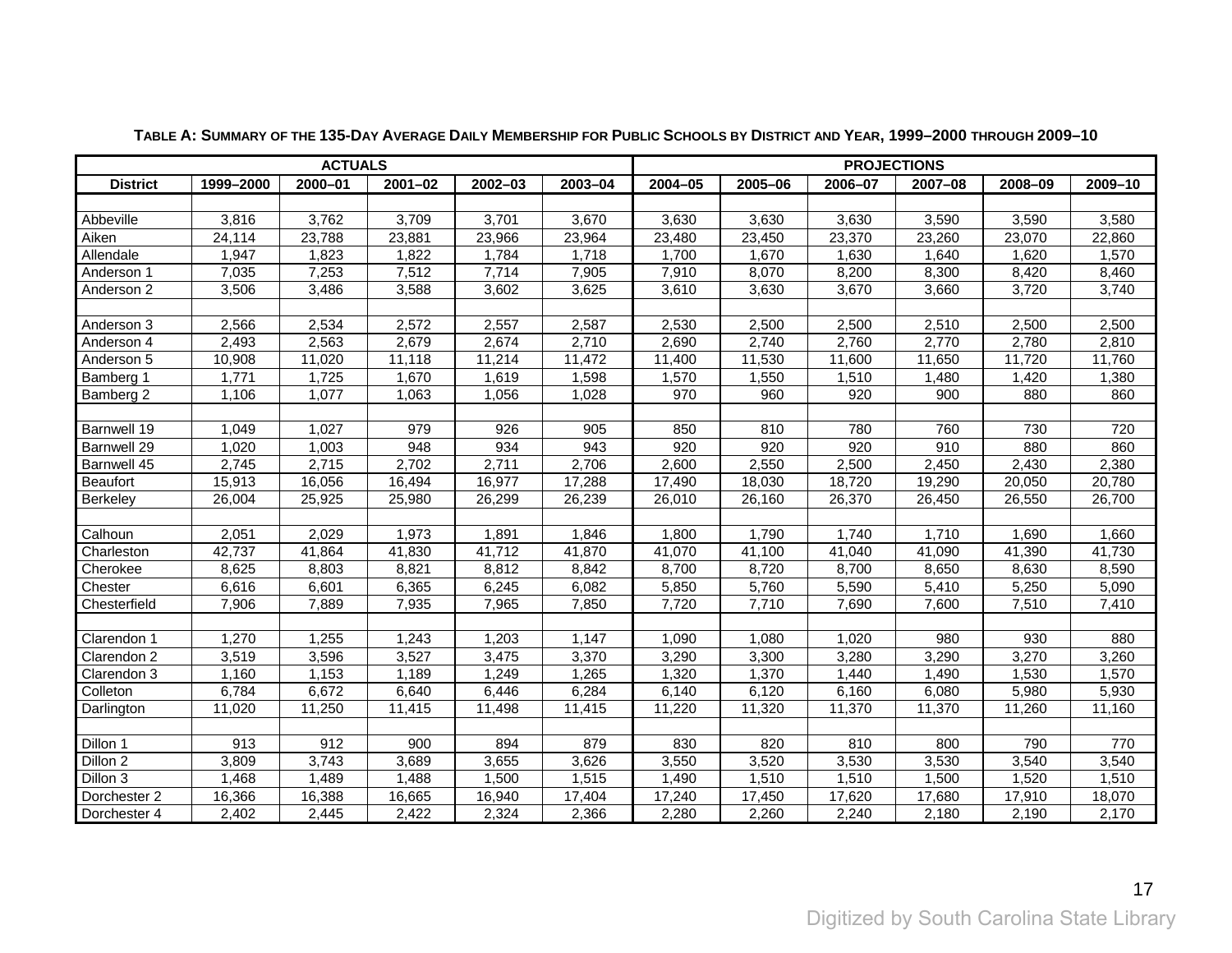|                 |           | <b>ACTUALS</b> |             | <b>PROJECTIONS</b> |         |         |         |         |         |         |         |  |  |  |  |
|-----------------|-----------|----------------|-------------|--------------------|---------|---------|---------|---------|---------|---------|---------|--|--|--|--|
| <b>District</b> | 1999-2000 | 2000-01        | $2001 - 02$ | 2002-03            | 2003-04 | 2004-05 | 2005-06 | 2006-07 | 2007-08 | 2008-09 | 2009-10 |  |  |  |  |
|                 |           |                |             |                    |         |         |         |         |         |         |         |  |  |  |  |
| Edgefield       | 3,993     | 3,913          | 3,927       | 3,858              | 3,837   | 3,720   | 3,680   | 3,620   | 3,550   | 3,490   | 3,410   |  |  |  |  |
| Fairfield       | 3,635     | 3,646          | 3,625       | 3,510              | 3,455   | 3,340   | 3,310   | 3,250   | 3,200   | 3,170   | 3,090   |  |  |  |  |
| Florence 1      | 13,924    | 13,639         | 13,615      | 13,853             | 14,117  | 13,980  | 14,110  | 14,240  | 14,220  | 14,420  | 14,540  |  |  |  |  |
| Florence 2      | 1,121     | 1,095          | 1,083       | 1,134              | 1,103   | 1,120   | 1,150   | 1,180   | 1,190   | 1,210   | 1,230   |  |  |  |  |
| Florence 3      | 4,286     | 4,183          | 4,124       | 3,952              | 3,871   | 3,750   | 3,710   | 3,660   | 3,620   | 3,620   | 3,620   |  |  |  |  |
|                 |           |                |             |                    |         |         |         |         |         |         |         |  |  |  |  |
| Florence 4      | 1,108     | 1,092          | 1,073       | 1,071              | 1,044   | 1,010   | 1,020   | 1,000   | 1,000   | 1,010   | 1,010   |  |  |  |  |
| Florence 5      | 1,443     | 1,434          | 1,438       | 1,457              | 1,454   | 1,440   | 1,430   | 1,430   | 1,420   | 1,420   | 1,430   |  |  |  |  |
| Georgetown      | 10,182    | 9,931          | 9,860       | 9,891              | 9,945   | 9,610   | 9,500   | 9,390   | 9,220   | 9,090   | 8,940   |  |  |  |  |
| Greenville      | 58,018    | 58,644         | 59,729      | 60,780             | 61,773  | 61,800  | 62,830  | 63,820  | 64,570  | 65,410  | 66,120  |  |  |  |  |
| Greenwood 50    | 8,560     | 8,762          | 8,806       | 8,988              | 9,111   | 8,950   | 8,990   | 8,990   | 8,930   | 8,870   | 8,770   |  |  |  |  |
|                 |           |                |             |                    |         |         |         |         |         |         |         |  |  |  |  |
| Greenwood 51    | 1,213     | 1,204          | 1,198       | 1,183              | 1,210   | 1,190   | 1,210   | 1,210   | 1,190   | 1,190   | 1,180   |  |  |  |  |
| Greenwood 52    | 1,591     | 1,594          | 1,626       | 1,653              | 1,670   | 1,710   | 1,750   | 1,780   | 1,760   | 1,770   | 1,760   |  |  |  |  |
| Hampton 1       | 2,711     | 2,639          | 2,605       | 2,660              | 2,652   | 2,620   | 2,630   | 2,650   | 2,610   | 2,600   | 2,570   |  |  |  |  |
| Hampton 2       | 1,456     | 1,446          | 1,444       | 1,437              | 1,410   | 1,390   | 1,380   | 1,370   | 1,350   | 1,310   | 1,280   |  |  |  |  |
| Horry           | 27,276    | 27,833         | 28,455      | 29,208             | 30,395  | 30,680  | 31,450  | 32,390  | 33,190  | 34,050  | 34,760  |  |  |  |  |
|                 |           |                |             |                    |         |         |         |         |         |         |         |  |  |  |  |
| Jasper          | 2,796     | 2,761          | 2,840       | 2,890              | 2,950   | 2,930   | 2,970   | 3,030   | 3,100   | 3,140   | 3,170   |  |  |  |  |
| Kershaw         | 9,573     | 9,573          | 9,665       | 9,637              | 9,842   | 9,640   | 9,760   | 9,750   | 9,770   | 9,810   | 9,760   |  |  |  |  |
| Lancaster       | 10,807    | 10,823         | 10,802      | 10,884             | 10,888  | 10,520  | 10,560  | 10,440  | 10,250  | 10,190  | 10,030  |  |  |  |  |
| Laurens 55      | 5,848     | 5,915          | 5,791       | 5,701              | 5,660   | 5,500   | 5,440   | 5,400   | 5,390   | 5,400   | 5,410   |  |  |  |  |
| Laurens 56      | 3,511     | 3,452          | 3,349       | 3,360              | 3,270   | 3,200   | 3,190   | 3,130   | 3,070   | 2,990   | 2,940   |  |  |  |  |
|                 |           |                |             |                    |         |         |         |         |         |         |         |  |  |  |  |
| Lee             | 3,007     | 2,962          | 2,870       | 2,785              | 2,700   | 2,560   | 2,550   | 2,560   | 2,510   | 2,490   | 2,470   |  |  |  |  |
| Lexington 1     | 16,343    | 16,829         | 17,268      | 17,827             | 18,229  | 18,260  | 18,560  | 18,750  | 18,860  | 19,070  | 19,190  |  |  |  |  |
| Lexington 2     | 8,907     | 8,780          | 8,696       | 8,660              | 8,693   | 8,590   | 8,540   | 8,420   | 8,350   | 8,310   | 8,280   |  |  |  |  |
| Lexington 3     | 2,277     | 2,292          | 2,262       | 2,221              | 2,155   | 2,090   | 2,050   | 2,020   | 1,970   | 1,940   | 1,910   |  |  |  |  |
| Lexington 4     | 3,099     | 3,169          | 3,320       | 3,417              | 3,346   | 3,340   | 3,390   | 3,400   | 3,410   | 3,410   | 3,410   |  |  |  |  |
|                 |           |                |             |                    |         |         |         |         |         |         |         |  |  |  |  |
| Lexington 5     | 14,423    | 14,632         | 14,757      | 15,033             | 15,377  | 15,320  | 15,520  | 15,620  | 15,640  | 15,710  | 15,700  |  |  |  |  |
| McCormick       | 1,186     | 1,100          | 1,070       | 1,059              | 989     | 910     | 870     | 840     | 820     | 780     | 750     |  |  |  |  |
| Marion 1        | 3,267     | 3,274          | 3,180       | 3,161              | 3,114   | 3,110   | 3,110   | 3,110   | 3,130   | 3,150   | 3,150   |  |  |  |  |
| Marion 2        | 2,272     | 2,219          | 2,152       | 2,148              | 2,066   | 1,950   | 1,930   | 1,900   | 1,830   | 1,800   | 1,760   |  |  |  |  |
| Marion 7        | 615       | 603            | 961         | 907                | 887     | 810     | 800     | 770     | 740     | 700     | 690     |  |  |  |  |

**TABLE A: SUMMARY OF THE 135-DAY AVERAGE DAILY MEMBERSHIP FOR PUBLIC SCHOOLS BY DISTRICT AND YEAR, 1999–2000 THROUGH 2009–10**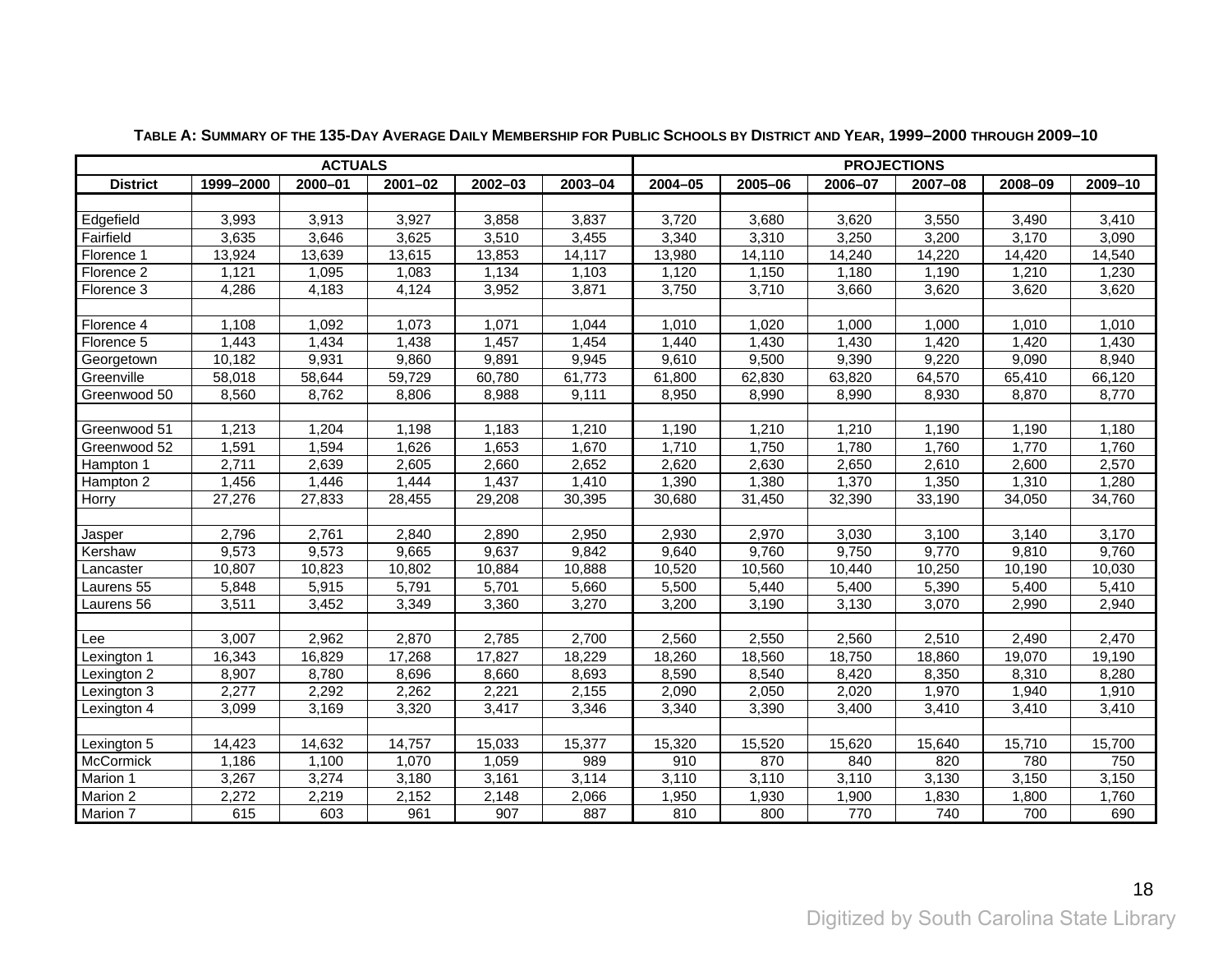|                 |           | <b>ACTUALS</b> |             |             |         |             | <b>PROJECTIONS</b> |         |         |         |         |  |  |
|-----------------|-----------|----------------|-------------|-------------|---------|-------------|--------------------|---------|---------|---------|---------|--|--|
| <b>District</b> | 1999-2000 | $2000 - 01$    | $2001 - 02$ | $2002 - 03$ | 2003-04 | $2004 - 05$ | 2005-06            | 2006-07 | 2007-08 | 2008-09 | 2009-10 |  |  |
|                 |           |                |             |             |         |             |                    |         |         |         |         |  |  |
| Marlboro        | 5,325     | 5,213          | 5,139       | 4,966       | 4,890   | 4,690       | 4,620              | 4,490   | 4,390   | 4,280   | 4,150   |  |  |
| Newberry        | 5,719     | 5,694          | 5,750       | 5,657       | 5,664   | 5,590       | 5,630              | 5,650   | 5,640   | 5,630   | 5,580   |  |  |
| Oconee          | 9,981     | 9,909          | 10,071      | 10,095      | 10,344  | 10,310      | 10,330             | 10,310  | 10,340  | 10,310  | 10,350  |  |  |
| Orangeburg 3    | 3,922     | 3,795          | 3,661       | 3,547       | 3,388   | 3,270       | 3,190              | 3,150   | 3,070   | 3,010   | 2,970   |  |  |
| Orangeburg 4    | 4,153     | 4,109          | 4,136       | 4,204       | 4,117   | 4,080       | 4,100              | 4,140   | 4,120   | 4,140   | 4,150   |  |  |
|                 |           |                |             |             |         |             |                    |         |         |         |         |  |  |
| Orangeburg 5    | 7,624     | 7,466          | 7,299       | 7,231       | 7,150   | 7,050       | 6,990              | 6,950   | 6,880   | 6,840   | 6,790   |  |  |
| Pickens         | 15,610    | 15,595         | 15,758      | 15,840      | 15,895  | 15,710      | 15,790             | 15,780  | 15,680  | 15,620  | 15,530  |  |  |
| Richland 1      | 26,472    | 25,752         | 25,671      | 25,304      | 25,083  | 24,550      | 24,440             | 24,280  | 24,200  | 24,170  | 24,160  |  |  |
| Richland 2      | 16,676    | 17,029         | 17,662      | 18,477      | 18,902  | 19,410      | 20,290             | 20,920  | 21,660  | 22,410  | 23,160  |  |  |
| Saluda          | 2,108     | 2,104          | 2,086       | 2,061       | 2,093   | 2,040       | 2,070              | 2,110   | 2,100   | 2,080   | 2,060   |  |  |
|                 |           |                |             |             |         |             |                    |         |         |         |         |  |  |
| Spartanburg 1   | 4,205     | 4,327          | 4,382       | 4,372       | 4,433   | 4,420       | 4,480              | 4,550   | 4,590   | 4,640   | 4,680   |  |  |
| Spartanburg 2   | 7,575     | 7,836          | 8,078       | 8,304       | 8,479   | 8,560       | 8,820              | 9,010   | 9,160   | 9,300   | 9,420   |  |  |
| Spartanburg 3   | 3,233     | 3,184          | 3,121       | 3,086       | 3,022   | 2,930       | 2,920              | 2,910   | 2,880   | 2,860   | 2,850   |  |  |
| Spartanburg 4   | 2,791     | 2,818          | 2,853       | 2,890       | 2,874   | 2,830       | 2,830              | 2,830   | 2,810   | 2,810   | 2,800   |  |  |
| Spartanburg 5   | 5,351     | 5,487          | 5,755       | 5,858       | 6,060   | 6,120       | 6,280              | 6,410   | 6,470   | 6,630   | 6,660   |  |  |
|                 |           |                |             |             |         |             |                    |         |         |         |         |  |  |
| Spartanburg 6   | 8,785     | 8,919          | 9,103       | 9,201       | 9,324   | 9,280       | 9,380              | 9,460   | 9,450   | 9,480   | 9,480   |  |  |
| Spartanburg 7   | 8,909     | 8,651          | 8,509       | 8,398       | 8,279   | 8,030       | 7,860              | 7,680   | 7,520   | 7,390   | 7,260   |  |  |
| Sumter 2        | 9,447     | 9,313          | 9,169       | 9,203       | 9,106   | 8,930       | 8,860              | 8,810   | 8,720   | 8,640   | 8,660   |  |  |
| Sumter 17       | 8,979     | 8,773          | 8,689       | 8,658       | 8,599   | 8,360       | 8,380              | 8,330   | 8,200   | 8,160   | 8,140   |  |  |
| Union           | 4,955     | 4,938          | 4,967       | 4,916       | 4,842   | 4,730       | 4,650              | 4,600   | 4,510   | 4,430   | 4,310   |  |  |
|                 |           |                |             |             |         |             |                    |         |         |         |         |  |  |
| Williamsburg    | 6,409     | 6,253          | 6,115       | 5,900       | 5,764   | 5,540       | 5,440              | 5,350   | 5,190   | 5,040   | 4,900   |  |  |
| York 1          | 4,847     | 4,872          | 4,968       | 4,948       | 4,928   | 4,800       | 4,800              | 4,800   | 4,800   | 4,830   | 4,850   |  |  |
| York 2          | 4,408     | 4,523          | 4,600       | 4,810       | 5,010   | 5,000       | 5,100              | 5,160   | 5,240   | 5,280   | 5,330   |  |  |
| York 3          | 14,346    | 14,511         | 14,976      | 15,216      | 15,537  | 15,490      | 15,670             | 15,840  | 16,040  | 16,250  | 16,400  |  |  |
| York 4          | 5,011     | 5,238          | 5,506       | 5,863       | 6,221   | 6,360       | 6,570              | 6,810   | 7,000   | 7,190   | 7,360   |  |  |
|                 |           |                |             |             |         |             |                    |         |         |         |         |  |  |
| <b>TOTAL</b>    | 648,370   | 647,987        | 652,434     | 656,871     | 661,335 | 654,100     | 658,900            | 662,300 | 663,500 | 666,700 | 668,700 |  |  |

**TABLE A: SUMMARY OF THE 135-DAY AVERAGE DAILY MEMBERSHIP FOR PUBLIC SCHOOLS BY DISTRICT AND YEAR, 1999–2000 THROUGH 2009–10**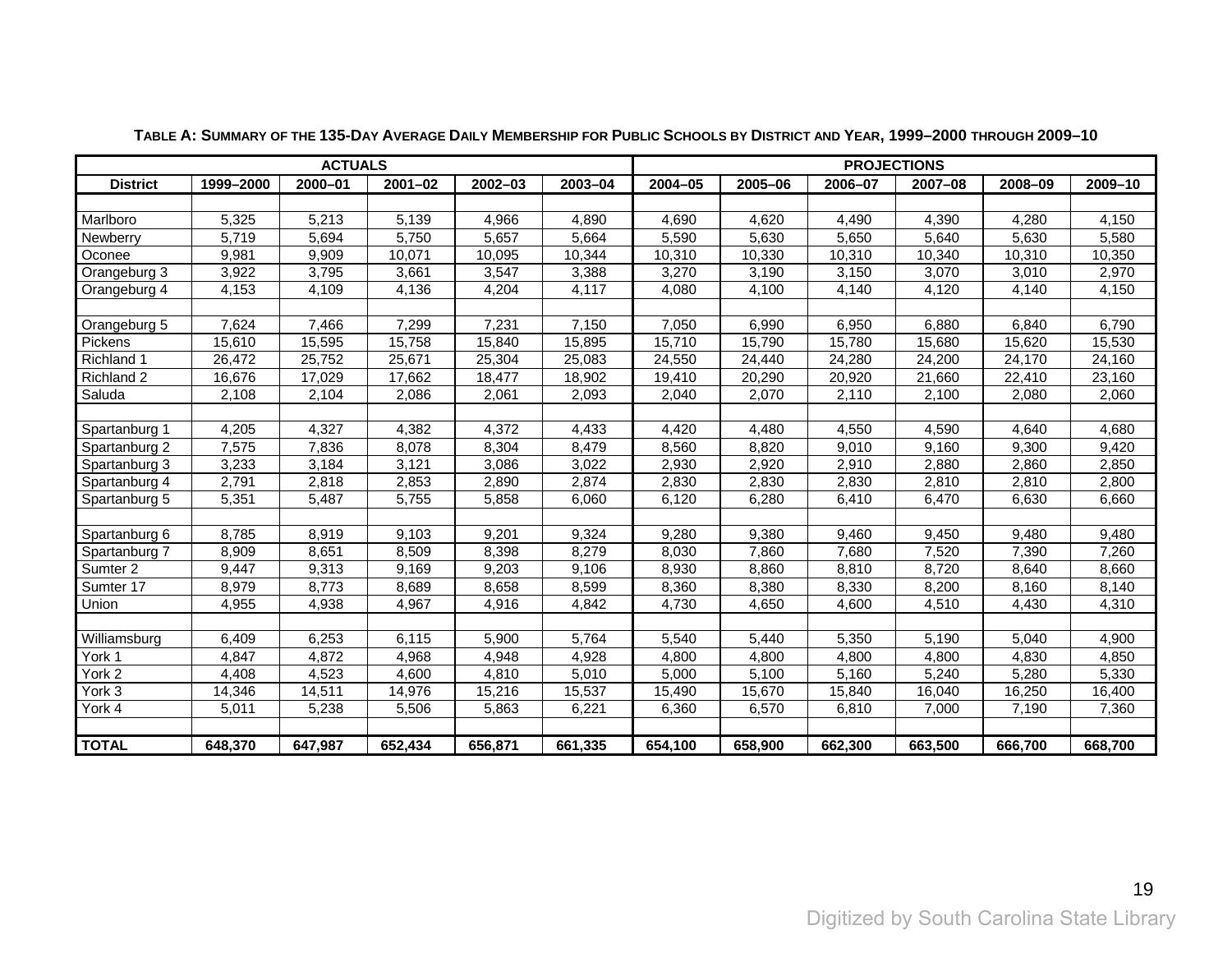<span id="page-23-1"></span><span id="page-23-0"></span>

| <b>DISTRICT</b> | Κ     | Grade<br>1 | Grade<br>$\mathbf{2}$ | Grade<br>3 | Grade<br>4 | Grade<br>5 | Grade<br>6 | Grade<br>$\overline{7}$ | Grade<br>8 | Grade<br>9 | Grade<br>10 | Grade<br>11 | Grade<br>12 | <b>TOTAL</b> |
|-----------------|-------|------------|-----------------------|------------|------------|------------|------------|-------------------------|------------|------------|-------------|-------------|-------------|--------------|
|                 |       |            |                       |            |            |            |            |                         |            |            |             |             |             |              |
| Abbeville       | 303   | 298        | 268                   | 269        | 289        | 269        | 301        | 298                     | 296        | 387        | 281         | 192         | 219         | 3,670        |
| Aiken           | 1,652 | 1,836      | 1,716                 | 1,798      | 1,884      | 1,987      | 2,125      | 1,994                   | 1,883      | 2,272      | 1,934       | 1,522       | 1,362       | 23,964       |
| Allendale       | 133   | 138        | 136                   | 112        | 138        | 155        | 128        | 166                     | 116        | 159        | 132         | 116         | 89          | 1,718        |
| Anderson 1      | 621   | 582        | 606                   | 596        | 639        | 603        | 630        | 702                     | 626        | 725        | 599         | 512         | 463         | 7,905        |
| Anderson 2      | 306   | 314        | 278                   | 295        | 278        | 277        | 288        | 311                     | 246        | 364        | 276         | 207         | 186         | 3,625        |
|                 |       |            |                       |            |            |            |            |                         |            |            |             |             |             |              |
| Anderson 3      | 214   | 208        | 188                   | 204        | 217        | 203        | 230        | 207                     | 218        | 239        | 193         | 161         | 105         | 2,587        |
| Anderson 4      | 203   | 216        | 217                   | 228        | 198        | 220        | 219        | 210                     | 206        | 286        | 193         | 147         | 166         | 2,710        |
| Anderson 5      | 887   | 927        | 933                   | 903        | 901        | 904        | 895        | 951                     | 894        | 1,181      | 822         | 664         | 609         | 11,472       |
| Bamberg 1       | 89    | 121        | 120                   | 105        | 117        | 138        | 136        | 144                     | 150        | 156        | 135         | 88          | 99          | 1,598        |
| Bamberg 2       | 72    | 74         | 87                    | 89         | 84         | 78         | 76         | 74                      | 71         | 124        | 94          | 70          | 36          | 1,028        |
|                 |       |            |                       |            |            |            |            |                         |            |            |             |             |             |              |
| Barnwell 19     | 80    | 62         | 51                    | 63         | 63         | 68         | 67         | 61                      | 99         | 97         | 78          | 62          | 55          | 905          |
| Barnwell 29     | 68    | 69         | 58                    | 74         | 74         | 99         | 92         | 76                      | 75         | 86         | 68          | 43          | 62          | 943          |
| Barnwell 45     | 211   | 209        | 188                   | 187        | 214        | 193        | 224        | 229                     | 200        | 291        | 236         | 162         | 162         | 2,706        |
| Beaufort        | 1,311 | 1,334      | 1,291                 | 1,323      | 1,366      | 1,404      | 1,460      | 1,426                   | 1,313      | 1,875      | 1,330       | 956         | 899         | 17,288       |
| <b>Berkeley</b> | 1,773 | 2,089      | 1,785                 | 2,021      | 2,087      | 2,083      | 2,288      | 2,187                   | 2,141      | 2,691      | 2,004       | 1,484       | 1,608       | 26,239       |
|                 |       |            |                       |            |            |            |            |                         |            |            |             |             |             |              |
| Calhoun         | 131   | 148        | 159                   | 119        | 161        | 168        | 147        | 151                     | 156        | 190        | 137         | 84          | 96          | 1,846        |
| Charleston      | 3,190 | 3,211      | 3,056                 | 3,125      | 3,255      | 3,484      | 3,539      | 3,466                   | 3,282      | 4,363      | 3,259       | 2,305       | 2,334       | 41,870       |
| Cherokee        | 660   | 690        | 681                   | 681        | 703        | 732        | 724        | 716                     | 681        | 962        | 707         | 483         | 423         | 8,842        |
| Chester         | 432   | 475        | 451                   | 475        | 464        | 509        | 551        | 568                     | 478        | 678        | 406         | 306         | 289         | 6,082        |
| Chesterfield    | 545   | 587        | 586                   | 588        | 636        | 687        | 666        | 624                     | 615        | 813        | 578         | 483         | 442         | 7,850        |
|                 |       |            |                       |            |            |            |            |                         |            |            |             |             |             |              |
| Clarendon 1     | 87    | 63         | 74                    | 79         | 77         | 83         | 96         | 109                     | 119        | 125        | 113         | 65          | 56          | 1,147        |
| Clarendon 2     | 268   | 250        | 242                   | 266        | 232        | 255        | 265        | 301                     | 272        | 337        | 266         | 218         | 200         | 3,370        |
| Clarendon 3     | 86    | 113        | 76                    | 88         | 98         | 96         | 120        | 121                     | 102        | 101        | 86          | 88          | 89          | 1,265        |
| Colleton        | 427   | 508        | 452                   | 498        | 485        | 500        | 587        | 545                     | 463        | 747        | 467         | 339         | 266         | 6,284        |
| Darlington      | 870   | 910        | 827                   | 905        | 879        | 980        | 950        | 990                     | 921        | 1,126      | 845         | 631         | 582         | 11,415       |
|                 |       |            |                       |            |            |            |            |                         |            |            |             |             |             |              |
| Dillon 1        | 53    | 55         | 71                    | 74         | 52         | 68         | 80         | 77                      | 62         | 80         | 68          | 65          | 73          | 879          |
| Dillon 2        | 306   | 313        | 287                   | 294        | 292        | 262        | 286        | 305                     | 276        | 376        | 227         | 209         | 193         | 3,626        |
| Dillon 3        | 113   | 121        | 111                   | 120        | 111        | 111        | 149        | 139                     | 119        | 128        | 125         | 86          | 83          | 1,515        |
| Dorchester 2    | 1,126 | 1,223      | 1,257                 | 1,285      | 1,330      | 1,359      | 1,482      | 1,538                   | 1,481      | 1,786      | 1,377       | 1,059       | 1,101       | 17,404       |
| Dorchester 4    | 179   | 172        | 165                   | 176        | 173        | 175        | 235        | 227                     | 167        | 260        | 178         | 132         | 127         | 2,366        |
|                 |       |            |                       |            |            |            |            |                         |            |            |             |             |             |              |

### **TABLE B: THE 135-DAY AVERAGE DAILY MEMBERSHIP FOR PUBLIC SCHOOLS BY DISTRICT AND GRADE, 2003–04**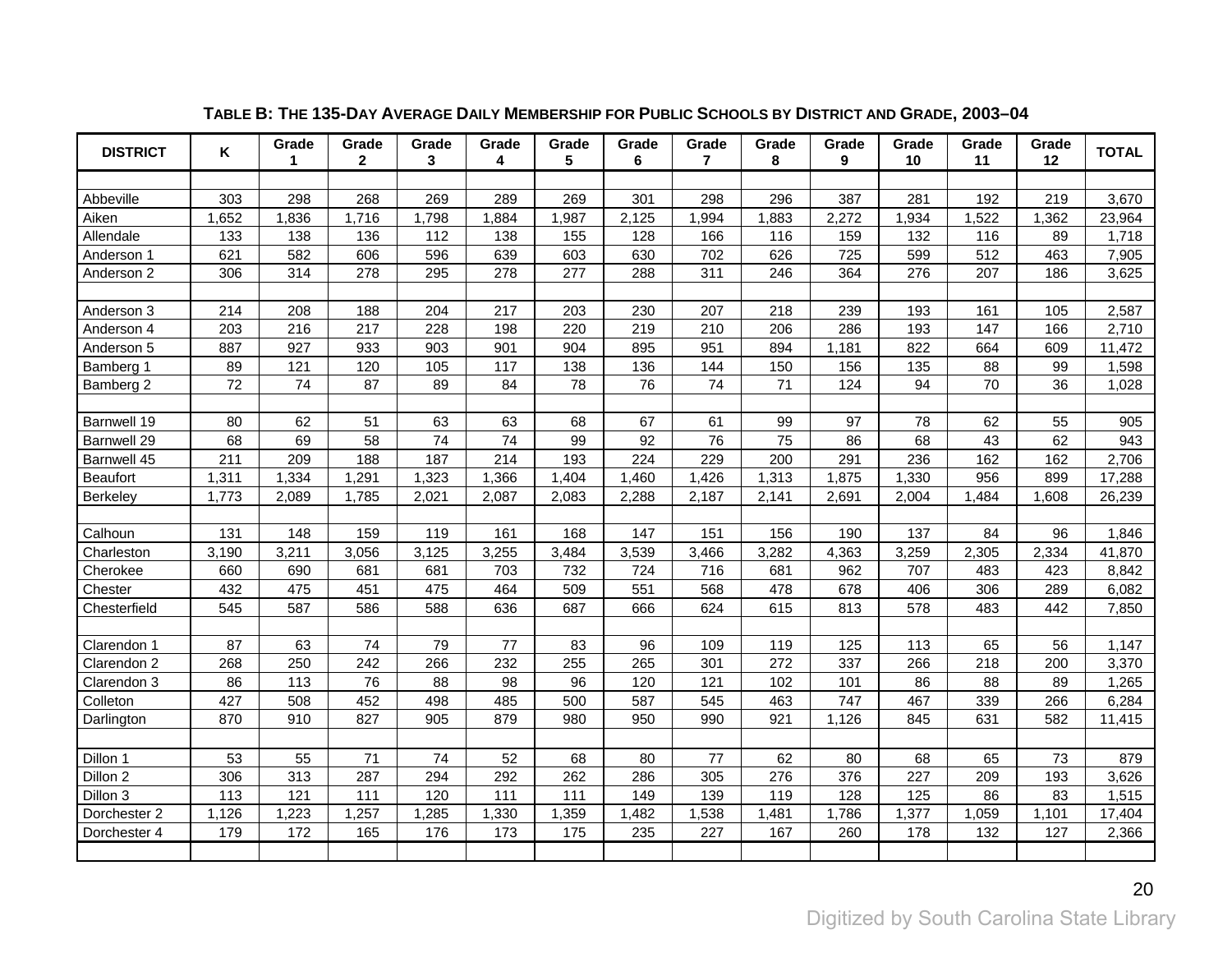| <b>DISTRICT</b> | Κ     | Grade<br>1. | Grade<br>$\mathbf{2}$ | Grade<br>3 | Grade<br>4 | Grade<br>5 | Grade<br>6 | Grade<br>$\overline{7}$ | Grade<br>8 | Grade<br>9 | Grade<br>10 | Grade<br>11 | Grade<br>12 | <b>TOTAL</b> |
|-----------------|-------|-------------|-----------------------|------------|------------|------------|------------|-------------------------|------------|------------|-------------|-------------|-------------|--------------|
| Edgefield       | 283   | 322         | 296                   | 287        | 316        | 339        | 344        | 330                     | 302        | 353        | 276         | 197         | 193         | 3,837        |
| Fairfield       | 247   | 243         | 244                   | 249        | 310        | 287        | 269        | 300                     | 282        | 382        | 255         | 192         | 195         | 3,455        |
| Florence 1      | 1,013 | 1,019       | 955                   | 1,067      | 1,122      | 1,054      | 1,132      | 1,277                   | 1,154      | 1,645      | 1,054       | 766         | 859         | 14,117       |
| Florence 2      | 75    | 95          | 89                    | 83         | 77         | 100        | 96         | 87                      | 82         | 114        | 73          | 70          | 62          | 1,103        |
| Florence 3      | 326   | 293         | 266                   | 298        | 301        | 324        | 304        | 314                     | 276        | 400        | 323         | 222         | 224         | 3,871        |
|                 |       |             |                       |            |            |            |            |                         |            |            |             |             |             |              |
| Florence 4      | 70    | 73          | 79                    | 77         | 84         | 92         | 75         | 77                      | 85         | 121        | 102         | 47          | 61          | 1,044        |
| Florence 5      | 102   | 105         | 103                   | 126        | 112        | 93         | 131        | 121                     | 127        | 150        | 118         | 97          | 70          | 1,454        |
| Georgetown      | 718   | 690         | 725                   | 764        | 770        | 799        | 789        | 927                     | 789        | 963        | 780         | 696         | 535         | 9,945        |
| Greenville      | 4,645 | 5,075       | 4,667                 | 4,722      | 4,884      | 4,921      | 5,029      | 5,007                   | 4,810      | 6,002      | 4,632       | 3,910       | 3,469       | 61,773       |
| Greenwood 50    | 693   | 728         | 694                   | 739        | 715        | 730        | 715        | 787                     | 707        | 833        | 680         | 522         | 569         | 9,111        |
|                 |       |             |                       |            |            |            |            |                         |            |            |             |             |             |              |
| Greenwood 51    | 100   | 93          | 82                    | 84         | 96         | 100        | 107        | 99                      | 92         | 129        | 99          | 64          | 65          | 1,210        |
| Greenwood 52    | 119   | 131         | 140                   | 123        | 124        | 133        | 123        | 144                     | 123        | 198        | 129         | 92          | 90          | 1,670        |
| Hampton 1       | 199   | 220         | 190                   | 194        | 208        | 213        | 231        | 258                     | 210        | 265        | 169         | 137         | 158         | 2,652        |
| Hampton 2       | 96    | 113         | 107                   | 99         | 104        | 139        | 128        | 113                     | 130        | 145        | 105         | 83          | 47          | 1,410        |
| Horry           | 2,375 | 2,261       | 2,334                 | 2,269      | 2,357      | 2,390      | 2,553      | 2,617                   | 2,362      | 2,855      | 2,249       | 2,055       | 1,720       | 30,395       |
|                 |       |             |                       |            |            |            |            |                         |            |            |             |             |             |              |
| Jasper          | 218   | 257         | 230                   | 225        | 256        | 245        | 250        | 245                     | 231        | 277        | 211         | 154         | 152         | 2,950        |
| Kershaw         | 787   | 743         | 742                   | 723        | 745        | 827        | 772        | 858                     | 728        | 1,009      | 797         | 576         | 536         | 9,842        |
| Lancaster       | 866   | 800         | 753                   | 850        | 819        | 818        | 918        | 976                     | 796        | 1,172      | 904         | 568         | 649         | 10,888       |
| Laurens 55      | 541   | 486         | 442                   | 420        | 404        | 475        | 413        | 450                     | 400        | 639        | 387         | 322         | 282         | 5,660        |
| Laurens 56      | 233   | 236         | 219                   | 228        | 231        | 266        | 283        | 301                     | 288        | 372        | 245         | 171         | 199         | 3,270        |
|                 |       |             |                       |            |            |            |            |                         |            |            |             |             |             |              |
| Lee             | 202   | 210         | 188                   | 208        | 226        | 208        | 240        | 236                     | 186        | 295        | 187         | 140         | 174         | 2,700        |
| Lexington 1     | 1,366 | 1,447       | 1,383                 | 1,319      | 1,442      | 1,460      | 1,563      | 1,494                   | 1,421      | 1,683      | 1,407       | 1,131       | 1,111       | 18,229       |
| Lexington 2     | 642   | 727         | 640                   | 639        | 682        | 690        | 722        | 701                     | 698        | 828        | 722         | 505         | 497         | 8,693        |
| Lexington 3     | 162   | 151         | 153                   | 173        | 160        | 174        | 200        | 188                     | 181        | 233        | 130         | 126         | 124         | 2,155        |
| Lexington 4     | 244   | 282         | 277                   | 267        | 260        | 289        | 290        | 285                     | 259        | 383        | 202         | 175         | 133         | 3,346        |
|                 |       |             |                       |            |            |            |            |                         |            |            |             |             |             |              |
| Lexington 5     | 1,040 | 1,092       | 1,148                 | 1,147      | 1,155      | 1,228      | 1,304      | 1,352                   | 1,247      | 1,423      | 1,207       | 1,071       | 963         | 15,377       |
| McCormick       | 83    | 70          | 67                    | 75         | 75         | 86         | 73         | 86                      | 86         | 82         | 76          | 70          | 61          | 989          |
| Marion 1        | 229   | 265         | 227                   | 258        | 272        | 246        | 275        | 246                     | 233        | 267        | 237         | 178         | 181         | 3,114        |
| Marion 2        | 172   | 138         | 161                   | 173        | 155        | 147        | 164        | 195                     | 168        | 226        | 122         | 110         | 135         | 2,066        |
| Marion 7        | 57    | 56          | 51                    | 70         | 76         | 60         | 74         | 76                      | 91         | 100        | 75          | 48          | 53          | 887          |
|                 |       |             |                       |            |            |            |            |                         |            |            |             |             |             |              |
| Marlboro        | 404   | 361         | 364                   | 374        | 378        | 425        | 430        | 400                     | 346        | 424        | 424         | 322         | 238         | 4,890        |

### **TABLE B: THE 135-DAY AVERAGE DAILY MEMBERSHIP FOR PUBLIC SCHOOLS BY DISTRICT AND GRADE, 2003–04**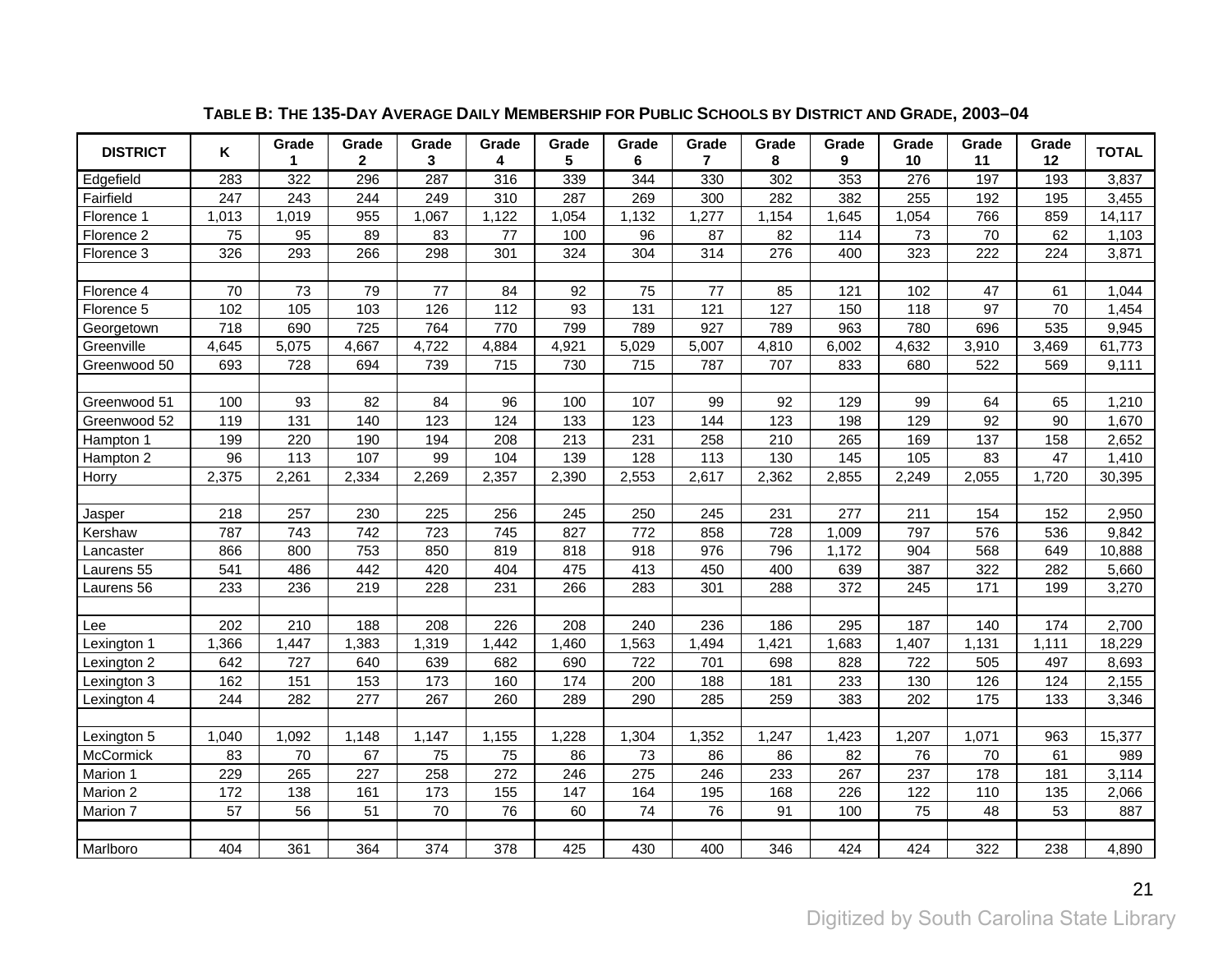| <b>DISTRICT</b> | K      | Grade  | Grade<br>$\mathbf{2}$ | Grade<br>3 | Grade<br>4 | Grade<br>5 | Grade<br>6 | Grade<br>7 | Grade<br>8 | Grade<br>9 | Grade<br>10 | Grade<br>11 | Grade<br>12      | <b>TOTAL</b> |
|-----------------|--------|--------|-----------------------|------------|------------|------------|------------|------------|------------|------------|-------------|-------------|------------------|--------------|
| Newberry        | 475    | 407    | 466                   | 439        | 427        | 468        | 481        | 497        | 422        | 568        | 396         | 302         | $\overline{316}$ | 5,664        |
| Oconee          | 793    | 819    | 834                   | 773        | 724        | 870        | 893        | 857        | 847        | 927        | 818         | 619         | 570              | 10,344       |
| Orangeburg 3    | 221    | 222    | 229                   | 237        | 240        | 279        | 295        | 293        | 263        | 428        | 264         | 203         | 215              | 3,388        |
| Orangeburg 4    | 303    | 301    | 274                   | 324        | 316        | 344        | 371        | 355        | 302        | 457        | 305         | 241         | 224              | 4,117        |
|                 |        |        |                       |            |            |            |            |            |            |            |             |             |                  |              |
| Orangeburg 5    | 516    | 529    | 516                   | 549        | 535        | 550        | 587        | 596        | 540        | 764        | 577         | 490         | 401              | 7,150        |
| Pickens         | 1,255  | 1,251  | 1,240                 | 1,205      | 1,223      | 1,286      | 1,344      | 1,336      | 1,268      | 1,566      | 1,154       | 879         | 889              | 15,895       |
| Richland 1      | 1,798  | 1,938  | 1,864                 | 1,880      | 1,991      | 2,095      | 2,030      | 2,062      | 1,936      | 2,772      | 1,880       | 1,545       | ,292             | 25,083       |
| Richland 2      | 1,275  | 1,416  | 1,339                 | 1,396      | 1,458      | 1,501      | 1,551      | 1,584      | 1,554      | 1,812      | 1,695       | 1,133       | 1,188            | 18,902       |
| Saluda          | 174    | 150    | 173                   | 186        | 174        | 170        | 193        | 176        | 164        | 196        | 123         | 111         | 103              | 2,093        |
|                 |        |        |                       |            |            |            |            |            |            |            |             |             |                  |              |
| Spartanburg 1   | 328    | 348    | 359                   | 344        | 347        | 334        | 352        | 382        | 371        | 423        | 308         | 272         | 265              | 4,433        |
| Spartanburg 2   | 616    | 707    | 672                   | 639        | 660        | 704        | 632        | 712        | 695        | 820        | 622         | 487         | 515              | 8,479        |
| Spartanburg 3   | 238    | 234    | 225                   | 220        | 237        | 272        | 242        | 246        | 236        | 294        | 219         | 160         | 201              | 3,022        |
| Spartanburg 4   | 213    | 217    | 234                   | 241        | 224        | 240        | 273        | 245        | 208        | 268        | 214         | 159         | 137              | 2,874        |
| Spartanburg 5   | 429    | 471    | 503                   | 462        | 464        | 498        | 506        | 570        | 405        | 632        | 451         | 334         | 336              | 6,060        |
|                 |        |        |                       |            |            |            |            |            |            |            |             |             |                  |              |
| Spartanburg 6   | 644    | 664    | 678                   | 690        | 716        | 756        | 800        | 788        | 747        | 994        | 757         | 530         | 561              | 9,324        |
| Spartanburg 7   | 616    | 607    | 598                   | 600        | 654        | 728        | 688        | 726        | 687        | 763        | 689         | 498         | 425              | 8,279        |
| Sumter 2        | 727    | 743    | 669                   | 761        | 674        | 728        | 796        | 765        | 727        | 909        | 624         | 486         | 498              | 9,106        |
| Sumter 17       | 660    | 653    | 617                   | 683        | 626        | 702        | 736        | 750        | 667        | 969        | 599         | 423         | 514              | 8,599        |
| Union           | 377    | 391    | 386                   | 372        | 384        | 369        | 370        | 419        | 388        | 515        | 343         | 288         | 242              | 4,842        |
|                 |        |        |                       |            |            |            |            |            |            |            |             |             |                  |              |
| Williamsburg    | 404    | 447    | 406                   | 454        | 461        | 458        | 468        | 525        | 450        | 646        | 393         | 377         | 273              | 5,764        |
| York 1          | 394    | 381    | 384                   | 372        | 374        | 398        | 392        | 401        | 394        | 428        | 397         | 315         | 297              | 4,928        |
| York 2          | 367    | 351    | 371                   | 381        | 356        | 409        | 458        | 443        | 424        | 444        | 427         | 284         | 297              | 5,010        |
| York 3          | 1,135  | 1,189  | 1,148                 | 1,148      | 1,108      | ,233       | ,299       | 1,344      | 1,219      | ,467       | 1,317       | 1,081       | 849              | 15,537       |
| York 4          | 442    | 446    | 440                   | 468        | 479        | 499        | 517        | 516        | 512        | 596        | 480         | 457         | 369              | 6,221        |
|                 |        |        |                       |            |            |            |            |            |            |            |             |             |                  |              |
| <b>TOTAL</b>    | 49,099 | 50,981 | 49,055                | 50,193     | 51,262     | 53,398     | 55,309     | 56,044     | 52,043     | 66,622     | 50,645      | 39,430      | 37,255           | 661,335      |

### **TABLE B: THE 135-DAY AVERAGE DAILY MEMBERSHIP FOR PUBLIC SCHOOLS BY DISTRICT AND GRADE, 2003–04**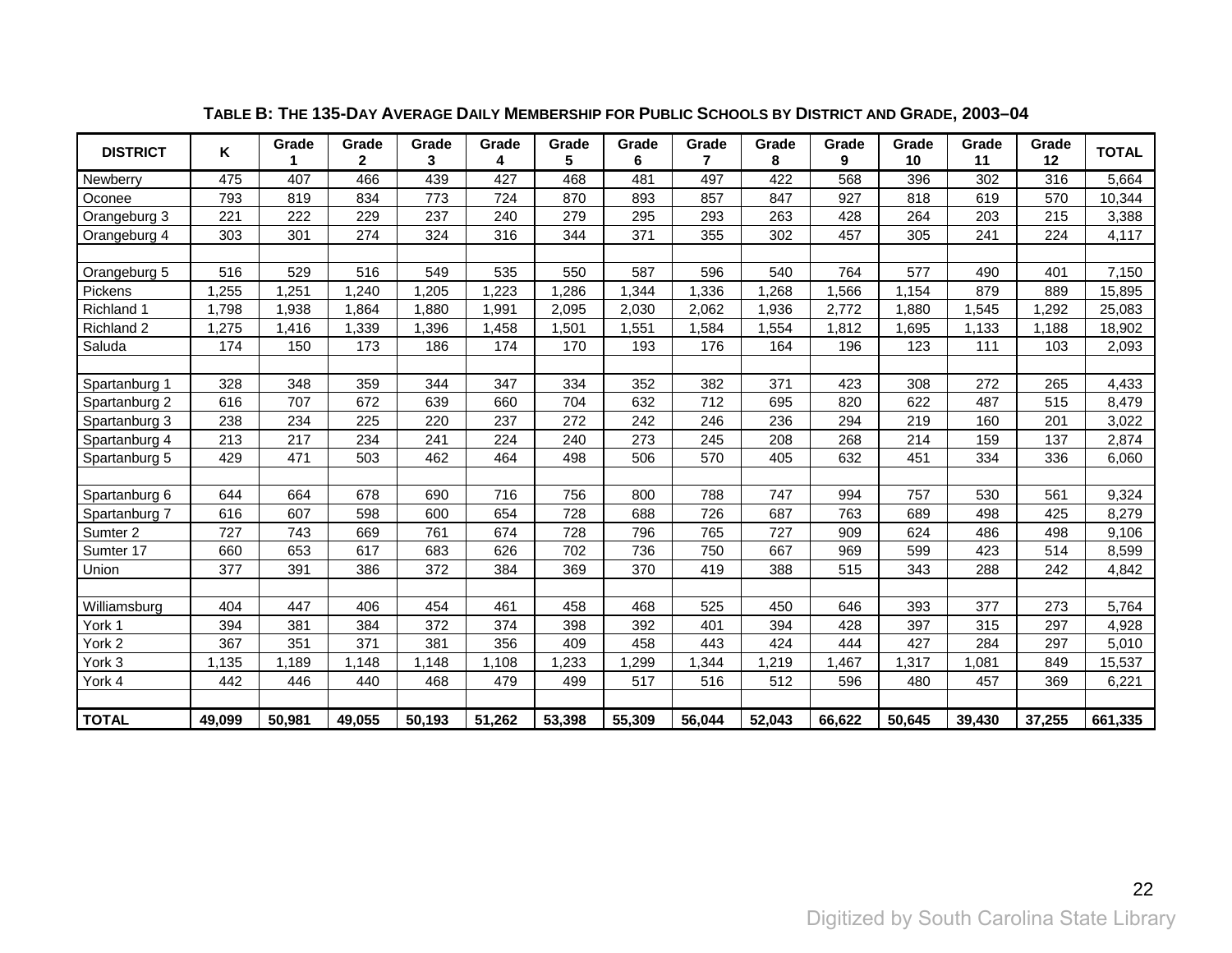<span id="page-26-1"></span><span id="page-26-0"></span>

| <b>DISTRICT</b> | Κ     | Grade<br>1 | Grade<br>$\mathbf{2}$ | Grade<br>3 | Grade<br>4 | Grade<br>5 | Grade<br>6 | Grade<br>$\overline{7}$ | Grade<br>8 | Grade<br>9 | Grade<br>10 | Grade<br>11 | Grade<br>12 | <b>TOTAL</b> |
|-----------------|-------|------------|-----------------------|------------|------------|------------|------------|-------------------------|------------|------------|-------------|-------------|-------------|--------------|
|                 |       |            |                       |            |            |            |            |                         |            |            |             |             |             |              |
| Abbeville       | 250   | 340        | 270                   | 270        | 270        | 290        | 280        | 300                     | 300        | 350        | 300         | 220         | 190         | 3,630        |
| Aiken           | 1,290 | 1,770      | 1,770                 | 1,760      | 1,810      | 1,890      | 2,050      | 2,110                   | 1,930      | 2,300      | 1,840       | 1,620       | 1,340       | 23,480       |
| Allendale       | 120   | 160        | 130                   | 130        | 110        | 140        | 140        | 130                     | 160        | 180        | 90          | 120         | 90          | 1,700        |
| Anderson 1      | 480   | 590        | 580                   | 630        | 620        | 660        | 630        | 660                     | 720        | 720        | 630         | 520         | 470         | 7,910        |
| Anderson 2      | 240   | 320        | 290                   | 280        | 300        | 290        | 290        | 290                     | 310        | 290        | 290         | 210         | 210         | 3,610        |
|                 |       |            |                       |            |            |            |            |                         |            |            |             |             |             |              |
| Anderson 3      | 160   | 210        | 200                   | 200        | 210        | 210        | 210        | 220                     | 210        | 250        | 180         | 150         | 120         | 2,530        |
| Anderson 4      | 180   | 220        | 210                   | 220        | 230        | 200        | 220        | 220                     | 210        | 260        | 220         | 170         | 130         | 2,690        |
| Anderson 5      | 710   | 940        | 920                   | 910        | 920        | 920        | 910        | 900                     | 950        | 1,170      | 820         | 720         | 610         | 11,400       |
| Bamberg 1       | 90    | 120        | 110                   | 120        | 100        | 120        | 140        | 140                     | 130        | 180        | 130         | 90          | 100         | 1,570        |
| Bamberg 2       | 60    | 70         | 70                    | 80         | 80         | 80         | 80         | 70                      | 70         | 100        | 90          | 60          | 60          | 970          |
|                 |       |            |                       |            |            |            |            |                         |            |            |             |             |             |              |
| Barnwell 19     | 50    | 60         | 60                    | 50         | 70         | 60         | 70         | 70                      | 60         | 120        | 70          | 50          | 60          | 850          |
| Barnwell 29     | 50    | 70         | 60                    | 60         | 80         | 70         | 100        | 90                      | 80         | 90         | 70          | 60          | 40          | 920          |
| Barnwell 45     | 150   | 200        | 200                   | 180        | 180        | 220        | 190        | 220                     | 240        | 240        | 240         | 170         | 170         | 2,600        |
| <b>Beaufort</b> | 1,150 | 1,430      | 1,340                 | 1,330      | 1,350      | 1,400      | 1,460      | 1,550                   | 1,420      | 1,690      | 1,480       | 940         | 950         | 17,490       |
| Berkeley        | 1,540 | 2,130      | 2,000                 | 1,830      | 2,050      | 2,110      | 2,210      | 2,290                   | 2,110      | 2,610      | 2,070       | 1,490       | 1,570       | 26,010       |
|                 |       |            |                       |            |            |            |            |                         |            |            |             |             |             |              |
| Calhoun         | 120   | 150        | 150                   | 150        | 110        | 160        | 170        | 140                     | 140        | 180        | 140         | 110         | 80          | 1,800        |
| Charleston      | 2,730 | 3,530      | 3,120                 | 3,050      | 3,110      | 3,240      | 3,420      | 3,440                   | 3,370      | 4,110      | 3,110       | 2,460       | 2,380       | 41,070       |
| Cherokee        | 540   | 640        | 690                   | 680        | 680        | 710        | 730        | 740                     | 710        | 850        | 770         | 510         | 450         | 8,700        |
| Chester         | 370   | 480        | 450                   | 430        | 460        | 450        | 530        | 530                     | 520        | 630        | 390         | 310         | 300         | 5,850        |
| Chesterfield    | 470   | 570        | 580                   | 600        | 590        | 640        | 700        | 670                     | 620        | 750        | 590         | 480         | 460         | 7,720        |
|                 |       |            |                       |            |            |            |            |                         |            |            |             |             |             |              |
| Clarendon 1     | 50    | 70         | 60                    | 70         | 80         | 70         | 80         | 90                      | 120        | 160        | 90          | 90          | 60          | 1,090        |
| Clarendon 2     | 210   | 270        | 260                   | 220        | 260        | 230        | 290        | 250                     | 290        | 360        | 230         | 210         | 210         | 3,290        |
| Clarendon 3     | 100   | 120        | 110                   | 80         | 90         | 100        | 100        | 130                     | 130        | 110        | 90          | 70          | 90          | 1,320        |
| Colleton        | 380   | 500        | 480                   | 440        | 490        | 480        | 540        | 590                     | 460        | 710        | 480         | 340         | 250         | 6,140        |
| Darlington      | 670   | 870        | 870                   | 840        | 900        | 910        | 970        | 1,040                   | 940        | 1,160      | 850         | 670         | 530         | 11,220       |
|                 |       |            |                       |            |            |            |            |                         |            |            |             |             |             |              |
| Dillon 1        | 30    | 60         | 50                    | 70         | 80         | 50         | 70         | 80                      | 80         | 70         | 70          | 60          | 60          | 830          |
| Dillon 2        | 240   | 330        | 300                   | 280        | 300        | 280        | 260        | 290                     | 290        | 330        | 290         | 140         | 220         | 3,550        |
| Dillon 3        | 90    | 130        | 110                   | 110        | 120        | 120        | 120        | 140                     | 140        | 130        | 100         | 110         | 70          | 1,490        |
| Dorchester 2    | 830   | 1,200      | 1,280                 | 1,320      | 1,340      | 1,380      | 1,460      | 1,510                   | 1,600      | 1,650      | 1,510       | 1,120       | 1,040       | 17,240       |
| Dorchester 4    | 120   | 170        | 170                   | 170        | 170        | 180        | 180        | 230                     | 220        | 200        | 200         | 140         | 130         | 2,280        |
|                 |       |            |                       |            |            |            |            |                         |            |            |             |             |             |              |

### **TABLE C: THE 135-DAY AVERAGE DAILY MEMBERSHIP PROJECTIONS FOR PUBLIC SCHOOLS BY DISTRICT AND GRADE, 2004–05**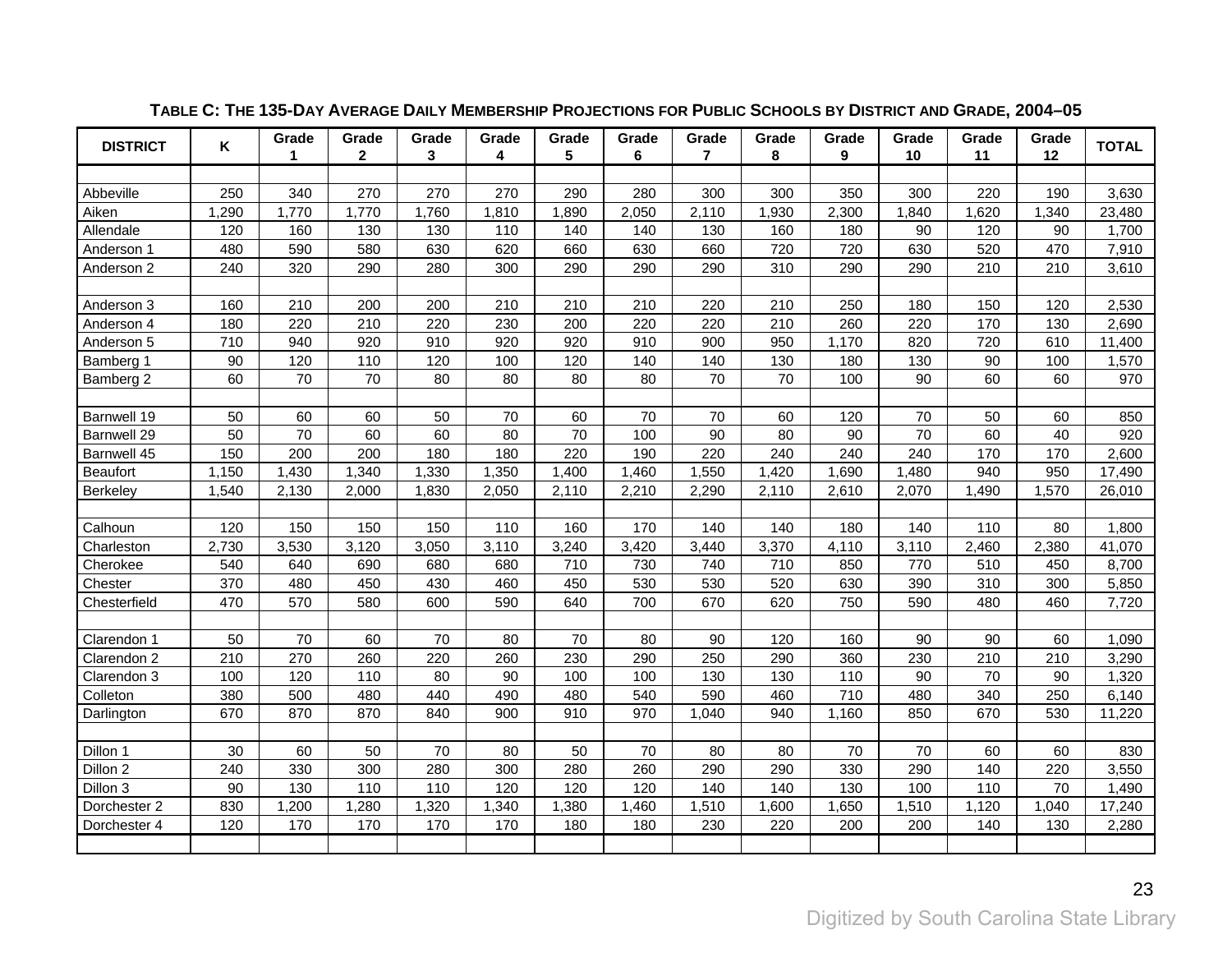| <b>DISTRICT</b> | Κ     | Grade<br>1. | Grade<br>$\mathbf{2}$ | Grade<br>3 | Grade<br>4 | Grade<br>5 | Grade<br>6 | Grade<br>7 | Grade<br>8 | Grade<br>9 | Grade<br>10 | Grade<br>11      | Grade<br>12 | <b>TOTAL</b> |
|-----------------|-------|-------------|-----------------------|------------|------------|------------|------------|------------|------------|------------|-------------|------------------|-------------|--------------|
| Edgefield       | 250   | 300         | 300                   | 290        | 290        | 320        | 330        | 340        | 310        | 330        | 270         | $\overline{200}$ | 190         | 3,720        |
| Fairfield       | 190   | 270         | 230                   | 240        | 250        | 300        | 290        | 260        | 290        | 390        | 240         | 210              | 180         | 3,340        |
| Florence 1      | 850   | 1,120       | 1,030                 | 940        | 1,110      | 1,120      | 1,050      | 1,290      | 1,300      | 1,400      | 1,150       | 800              | 820         | 13,980       |
| Florence 2      | 90    | 100         | 90                    | 90         | 80         | 80         | 100        | 100        | 80         | 100        | 90          | 60               | 60          | 1,120        |
| Florence 3      | 270   | 320         | 280                   | 280        | 280        | 300        | 300        | 300        | 310        | 350        | 290         | 240              | 230         | 3,750        |
|                 |       |             |                       |            |            |            |            |            |            |            |             |                  |             |              |
| Florence 4      | 60    | 80          | 70                    | 80         | 70         | 90         | 90         | 80         | 70         | 120        | 80          | 60               | 60          | 1,010        |
| Florence 5      | 90    | 110         | 100                   | 110        | 130        | 100        | 100        | 140        | 120        | 140        | 130         | 90               | 80          | 1,440        |
| Georgetown      | 580   | 670         | 680                   | 720        | 770        | 780        | 810        | 820        | 870        | 890        | 810         | 670              | 540         | 9,610        |
| Greenville      | 3,850 | 5,310       | 4,930                 | 4,700      | 4,770      | 4,910      | 5,060      | 5,030      | 5,010      | 5,910      | 4,840       | 3,980            | 3,500       | 61,800       |
| Greenwood 50    | 530   | 760         | 690                   | 710        | 730        | 730        | 740        | 720        | 760        | 840        | 690         | 540              | 510         | 8,950        |
|                 |       |             |                       |            |            |            |            |            |            |            |             |                  |             |              |
| Greenwood 51    | 70    | 100         | 90                    | 80         | 80         | 100        | 100        | 120        | 90         | 110        | 110         | 80               | 60          | 1,190        |
| Greenwood 52    | 100   | 140         | 140                   | 150        | 120        | 120        | 140        | 130        | 140        | 150        | 180         | 110              | 90          | 1,710        |
| Hampton 1       | 170   | 230         | 210                   | 190        | 200        | 210        | 210        | 230        | 260        | 250        | 200         | 130              | 130         | 2,620        |
| Hampton 2       | 70    | 120         | 110                   | 100        | 100        | 110        | 130        | 120        | 130        | 160        | 90          | 90               | 60          | 1,390        |
| Horry           | 1,920 | 2,510       | 2,290                 | 2,410      | 2,330      | 2,430      | 2,540      | 2,620      | 2,600      | 2,940      | 2,300       | 1,890            | 1,900       | 30,680       |
|                 |       |             |                       |            |            |            |            |            |            |            |             |                  |             |              |
| Jasper          | 180   | 250         | 250                   | 220        | 230        | 250        | 270        | 240        | 220        | 310        | 190         | 160              | 160         | 2,930        |
| Kershaw         | 600   | 720         | 740                   | 750        | 730        | 760        | 860        | 790        | 870        | 900        | 770         | 630              | 520         | 9,640        |
| Lancaster       | 630   | 840         | 770                   | 760        | 850        | 810        | 840        | 920        | 960        | 970        | 910         | 690              | 570         | 10,520       |
| Laurens 55      | 450   | 510         | 450                   | 450        | 400        | 400        | 470        | 410        | 440        | 530        | 390         | 280              | 320         | 5,500        |
| Laurens 56      | 200   | 250         | 230                   | 210        | 220        | 230        | 280        | 280        | 290        | 380        | 250         | 210              | 170         | 3,200        |
|                 |       |             |                       |            |            |            |            |            |            |            |             |                  |             |              |
| Lee             | 160   | 230         | 190                   | 180        | 210        | 220        | 210        | 230        | 200        | 260        | 210         | 130              | 130         | 2,560        |
| Lexington 1     | 1,060 | 1,450       | 1,450                 | 1,420      | 1,360      | 1,490      | 1,510      | 1,610      | 1,520      | 1,620      | 1,470       | 1,240            | 1,060       | 18,260       |
| Lexington 2     | 530   | 730         | 700                   | 640        | 630        | 680        | 710        | 700        | 680        | 840        | 650         | 550              | 550         | 8,590        |
| Lexington 3     | 110   | 150         | 140                   | 160        | 170        | 160        | 180        | 200        | 190        | 240        | 130         | 130              | 130         | 2,090        |
| Lexington 4     | 210   | 280         | 280                   | 280        | 260        | 260        | 290        | 290        | 280        | 380        | 220         | 170              | 140         | 3,340        |
|                 |       |             |                       |            |            |            |            |            |            |            |             |                  |             |              |
| Lexington 5     | 780   | 1,090       | 1,130                 | 1,180      | 1,190      | 1,210      | 1,290      | 1,340      | 1,350      | 1,390      | 1,300       | 1,110            | 960         | 15,320       |
| McCormick       | 50    | 70          | 60                    | 70         | 70         | 70         | 80         | 70         | 80         | 100        | 60          | 60               | 70          | 910          |
| Marion 1        | 200   | 260         | 250                   | 240        | 250        | 270        | 270        | 260        | 240        | 300        | 190         | 170              | 210         | 3,110        |
| Marion 2        | 120   | 130         | 140                   | 150        | 180        | 150        | 150        | 160        | 200        | 200        | 160         | 110              | 100         | 1,950        |
| Marion 7        | 40    | 50          | 50                    | 50         | 70         | 70         | 60         | 80         | 70         | 100        | 70          | 60               | 40          | 810          |
|                 |       |             |                       |            |            |            |            |            |            |            |             |                  |             |              |
| Marlboro        | 290   | 380         | 340                   | 360        | 360        | 370        | 440        | 420        | 390        | 390        | 330         | 360              | 260         | 4,690        |

### **TABLE C: THE 135-DAY AVERAGE DAILY MEMBERSHIP PROJECTIONS FOR PUBLIC SCHOOLS BY DISTRICT AND GRADE, 2004–05**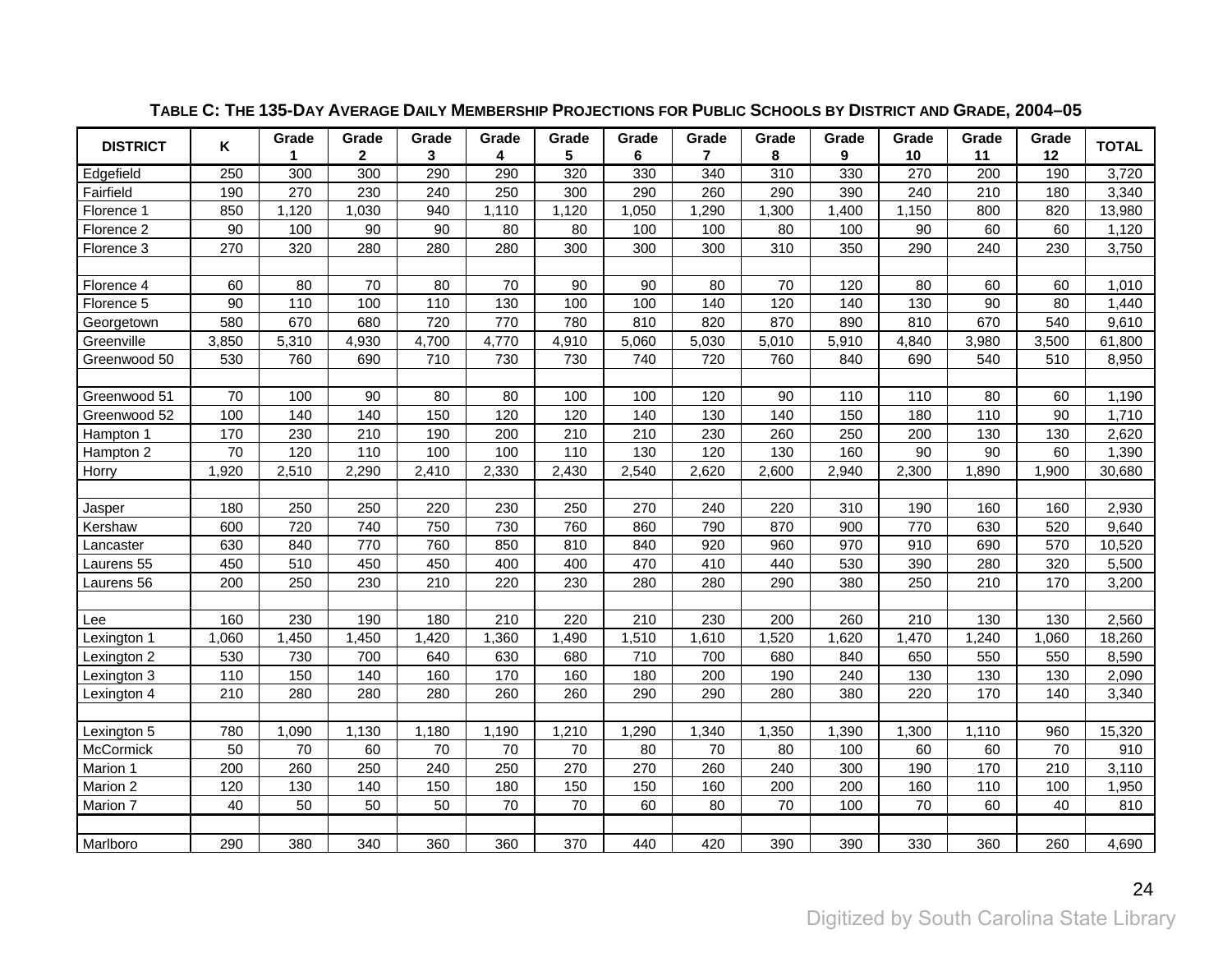| <b>DISTRICT</b> | Κ      | Grade  | Grade<br>$\mathbf{2}$ | Grade<br>3 | Grade<br>4 | Grade<br>5 | Grade<br>6 | Grade<br>7 | Grade<br>8 | Grade<br>9 | Grade<br>10 | Grade<br>11 | Grade<br>12      | <b>TOTAL</b> |
|-----------------|--------|--------|-----------------------|------------|------------|------------|------------|------------|------------|------------|-------------|-------------|------------------|--------------|
| Newberry        | 370    | 490    | 400                   | 470        | 430        | 430        | 480        | 470        | 500        | 520        | 410         | 310         | $\overline{310}$ | 5,590        |
| Oconee          | 670    | 860    | 800                   | 840        | 780        | 750        | 910        | 900        | 810        | 980        | 750         | 710         | 550              | 10,310       |
| Orangeburg 3    | 200    | 240    | 220                   | 230        | 240        | 240        | 280        | 290        | 290        | 340        | 310         | 180         | 210              | 3,270        |
| Orangeburg 4    | 260    | 330    | 290                   | 280        | 330        | 330        | 340        | 370        | 350        | 400        | 330         | 220         | 250              | 4,080        |
|                 |        |        |                       |            |            |            |            |            |            |            |             |             |                  |              |
| Orangeburg 5    | 490    | 570    | 510                   | 510        | 540        | 510        | 560        | 590        | 580        | 730        | 560         | 470         | 430              | 7,050        |
| Pickens         | 1,030  | 1,330  | 1,240                 | 1,250      | 1,200      | 1,210      | ,320       | 1,330      | 1,340      | 1,460      | 1,190       | 980         | 830              | 15,710       |
| Richland 1      | 1,550  | 2,070  | 1,880                 | 1,830      | ,850       | 1,920      | 2,130      | 1,980      | ,940       | 2,660      | 1,910       | 1,530       | 1,300            | 24,550       |
| Richland 2      | 1,140  | 1,510  | 1,500                 | 1,420      | 1,450      | 1,530      | 1,600      | 1,720      | 1,600      | 1,840      | 1.600       | 1,400       | 1,100            | 19,410       |
| Saluda          | 140    | 170    | 150                   | 170        | 180        | 170        | 170        | 190        | 170        | 200        | 140         | 100         | 90               | 2,040        |
|                 |        |        |                       |            |            |            |            |            |            |            |             |             |                  |              |
| Spartanburg 1   | 280    | 350    | 360                   | 360        | 340        | 360        | 330        | 370        | 380        | 430        | 340         | 270         | 250              | 4,420        |
| Spartanburg 2   | 530    | 720    | 690                   | 680        | 670        | 670        | 730        | 640        | 720        | 800        | 730         | 540         | 440              | 8,560        |
| Spartanburg 3   | 190    | 240    | 220                   | 230        | 220        | 230        | 280        | 240        | 240        | 260        | 250         | 170         | 160              | 2,930        |
| Spartanburg 4   | 180    | 220    | 220                   | 240        | 240        | 220        | 240        | 270        | 240        | 220        | 230         | 170         | 140              | 2,830        |
| Spartanburg 5   | 360    | 480    | 480                   | 520        | 470        | 480        | 520        | 530        | 580        | 490        | 510         | 370         | 330              | 6,120        |
|                 |        |        |                       |            |            |            |            |            |            |            |             |             |                  |              |
| Spartanburg 6   | 510    | 680    | 680                   | 690        | 700        | 740        | 770        | 820        | 790        | 910        | 860         | 570         | 560              | 9,280        |
| Spartanburg 7   | 490    | 620    | 590                   | 590        | 590        | 650        | 710        | 670        | 700        | 720        | 690         | 530         | 480              | 8,030        |
| Sumter 2        | 600    | 790    | 710                   | 650        | 750        | 650        | 770        | 760        | 710        | 910        | 650         | 450         | 530              | 8,930        |
| Sumter 17       | 530    | 690    | 640                   | 620        | 680        | 610        | 720        | 720        | 740        | 850        | 640         | 440         | 480              | 8,360        |
| Union           | 310    | 380    | 370                   | 370        | 360        | 390        | 370        | 390        | 400        | 450        | 400         | 280         | 260              | 4,730        |
|                 |        |        |                       |            |            |            |            |            |            |            |             |             |                  |              |
| Williamsburg    | 340    | 460    | 380                   | 380        | 450        | 460        | 460        | 490        | 460        | 580        | 450         | 330         | 300              | 5,540        |
| York 1          | 290    | 380    | 390                   | 370        | 380        | 380        | 390        | 390        | 400        | 390        | 400         | 350         | 290              | 4,800        |
| York 2          | 270    | 350    | 370                   | 380        | 400        | 370        | 420        | 500        | 430        | 520        | 370         | 340         | 280              | 5,000        |
| York 3          | 890    | 1,180  | ,210                  | 1,170      | 1,180      | 1,130      | ,290       | ,340       | ,350       | ,450       | ,240        | 1,120       | 940              | 15,490       |
| York 4          | 330    | 440    | 480                   | 470        | 500        | 510        | 530        | 540        | 540        | 600        | 540         | 460         | 420              | 6,360        |
|                 |        |        |                       |            |            |            |            |            |            |            |             |             |                  |              |
| <b>TOTAL</b>    | 40,100 | 52,800 | 50,100                | 49,500     | 50,600     | 51,700     | 54,900     | 56.000     | 55,100     | 63,600     | 51,700      | 40.900      | 37,100           | 654,100      |

### **TABLE C: THE 135-DAY AVERAGE DAILY MEMBERSHIP PROJECTIONS FOR PUBLIC SCHOOLS BY DISTRICT AND GRADE, 2004–05**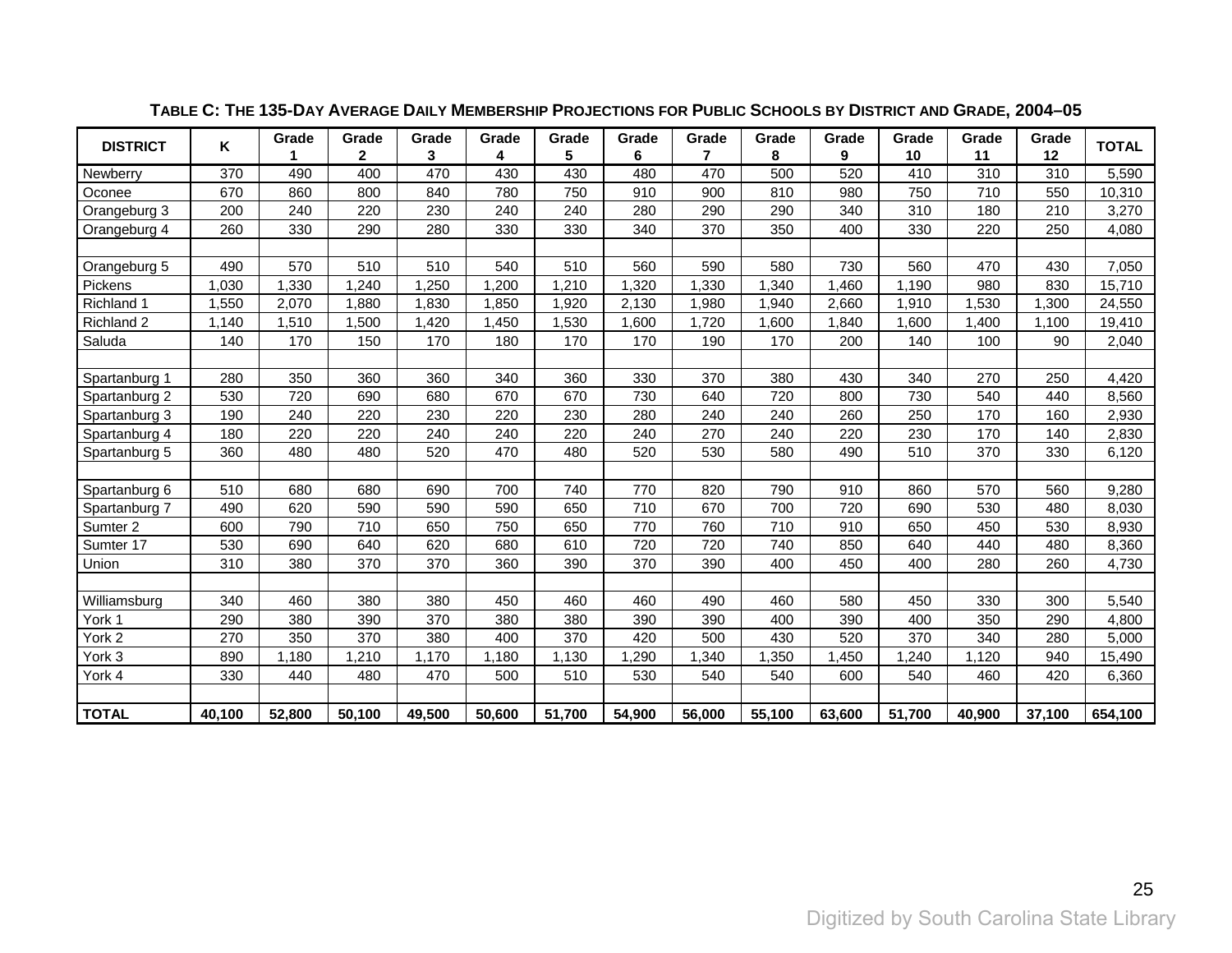<span id="page-29-1"></span><span id="page-29-0"></span>

| <b>District</b> | Κ     | Grade<br>1 | Grade<br>$\mathbf{2}$ | Grade<br>3 | Grade<br>4 | Grade<br>5 | Grade<br>6 | Grade<br>$\overline{7}$ | Grade<br>8 | Grade<br>9 | Grade<br>10 | Grade<br>11 | Grade<br>12 | <b>TOTAL</b> |
|-----------------|-------|------------|-----------------------|------------|------------|------------|------------|-------------------------|------------|------------|-------------|-------------|-------------|--------------|
|                 |       |            |                       |            |            |            |            |                         |            |            |             |             |             |              |
| Abbeville       | 250   | 320        | 310                   | 270        | 260        | 270        | 300        | 270                     | 290        | 350        | 270         | 240         | 220         | 3,630        |
| Aiken           | 1,310 | 1,800      | 1,710                 | 1,820      | 1,770      | 1,810      | 1,940      | 2,030                   | 2,040      | 2,360      | 1,860       | 1,540       | 1,430       | 23,450       |
| Allendale       | 130   | 150        | 150                   | 120        | 120        | 110        | 120        | 140                     | 120        | 240        | 100         | 80          | 90          | 1,670        |
| Anderson 1      | 480   | 600        | 590                   | 610        | 650        | 640        | 690        | 660                     | 680        | 830        | 620         | 540         | 480         | 8,070        |
| Anderson 2      | 250   | 320        | 300                   | 290        | 280        | 300        | 290        | 290                     | 290        | 360        | 220         | 220         | 210         | 3,630        |
|                 |       |            |                       |            |            |            |            |                         |            |            |             |             |             |              |
| Anderson 3      | 160   | 210        | 200                   | 210        | 200        | 200        | 220        | 200                     | 220        | 240        | 190         | 140         | 110         | 2,500        |
| Anderson 4      | 180   | 220        | 220                   | 220        | 230        | 230        | 210        | 230                     | 220        | 260        | 200         | 190         | 150         | 2,740        |
| Anderson 5      | 710   | 950        | 930                   | 900        | 930        | 930        | 920        | 920                     | 900        | 1,240      | 810         | 720         | 670         | 11,530       |
| Bamberg 1       | 90    | 130        | 110                   | 100        | 120        | 100        | 120        | 150                     | 130        | 160        | 150         | 90          | 110         | 1,550        |
| Bamberg 2       | 60    | 80         | 70                    | 70         | 80         | 80         | 80         | 70                      | 70         | 110        | 80          | 60          | 50          | 960          |
|                 |       |            |                       |            |            |            |            |                         |            |            |             |             |             |              |
| Barnwell 19     | 50    | 60         | 50                    | 60         | 60         | 60         | 60         | 70                      | 70         | 70         | 90          | 50          | 50          | 810          |
| Barnwell 29     | 50    | 70         | 60                    | 60         | 60         | 80         | 80         | 100                     | 90         | 90         | 70          | 60          | 50          | 920          |
| Barnwell 45     | 150   | 200        | 190                   | 190        | 180        | 190        | 220        | 190                     | 230        | 280        | 190         | 170         | 180         | 2,550        |
| <b>Beaufort</b> | 1,260 | 1,520      | 1,430                 | 1,380      | 1,360      | 1,380      | 1,450      | 1,550                   | 1,550      | 1,830      | 1,340       | 1,050       | 940         | 18,030       |
| <b>Berkeley</b> | 1,480 | 2,300      | 2,040                 | 2,050      | 1,850      | 2,080      | 2,240      | 2,220                   | 2,210      | 2,570      | 2,010       | 1,530       | 1,570       | 26,160       |
|                 |       |            |                       |            |            |            |            |                         |            |            |             |             |             |              |
| Calhoun         | 140   | 150        | 150                   | 140        | 140        | 110        | 160        | 170                     | 140        | 160        | 130         | 110         | 100         | 1,790        |
| Charleston      | 2,830 | 3,700      | 3,430                 | 3,110      | 3,030      | 3,100      | 3,180      | 3,320                   | 3,350      | 4,230      | 2,940       | 2,350       | 2,540       | 41,100       |
| Cherokee        | 590   | 680        | 640                   | 690        | 670        | 690        | 710        | 740                     | 730        | 880        | 680         | 550         | 470         | 8,720        |
| Chester         | 420   | 450        | 460                   | 440        | 420        | 450        | 470        | 510                     | 490        | 690        | 370         | 300         | 300         | 5,760        |
| Chesterfield    | 500   | 590        | 560                   | 590        | 600        | 590        | 650        | 700                     | 660        | 760        | 550         | 490         | 460         | 7,710        |
|                 |       |            |                       |            |            |            |            |                         |            |            |             |             |             |              |
| Clarendon 1     | 50    | 70         | 70                    | 60         | 70         | 70         | 70         | 80                      | 100        | 160        | 120         | 70          | 80          | 1,080        |
| Clarendon 2     | 220   | 270        | 280                   | 240        | 220        | 260        | 260        | 280                     | 240        | 390        | 250         | 190         | 200         | 3,300        |
| Clarendon 3     | 110   | 120        | 120                   | 120        | 90         | 90         | 110        | 110                     | 140        | 140        | 100         | 70          | 70          | 1,370        |
| Colleton        | 410   | 530        | 470                   | 470        | 440        | 490        | 520        | 540                     | 490        | 700        | 460         | 350         | 250         | 6,120        |
| Darlington      | 670   | 920        | 840                   | 890        | 830        | 930        | 900        | 1,060                   | 990        | 1,190      | 880         | 680         | 560         | 11,320       |
|                 |       |            |                       |            |            |            |            |                         |            |            |             |             |             |              |
| Dillon 1        | 40    | 50         | 60                    | 50         | 70         | 80         | 50         | 70                      | 80         | 80         | 60          | 70          | 60          | 820          |
| Dillon 2        | 280   | 300        | 320                   | 290        | 280        | 280        | 280        | 270                     | 280        | 350        | 250         | 180         | 150         | 3,520        |
| Dillon 3        | 90    | 120        | 120                   | 110        | 110        | 130        | 130        | 110                     | 140        | 150        | 100         | 90          | 90          | 1,510        |
| Dorchester 2    | 900   | 1,140      | 1,260                 | 1,340      | 1,370      | 1,390      | 1,490      | 1,490                   | 1,570      | 1,780      | 1,400       | 1,230       | 1,100       | 17,450       |
| Dorchester 4    | 130   | 160        | 160                   | 170        | 160        | 180        | 190        | 180                     | 230        | 270        | 150         | 150         | 130         | 2,260        |
|                 |       |            |                       |            |            |            |            |                         |            |            |             |             |             |              |

### **TABLE D: THE 135-DAY AVERAGE DAILY MEMBERSHIP PROJECTIONS FOR PUBLIC SCHOOLS BY DISTRICT AND GRADE, 2005–06**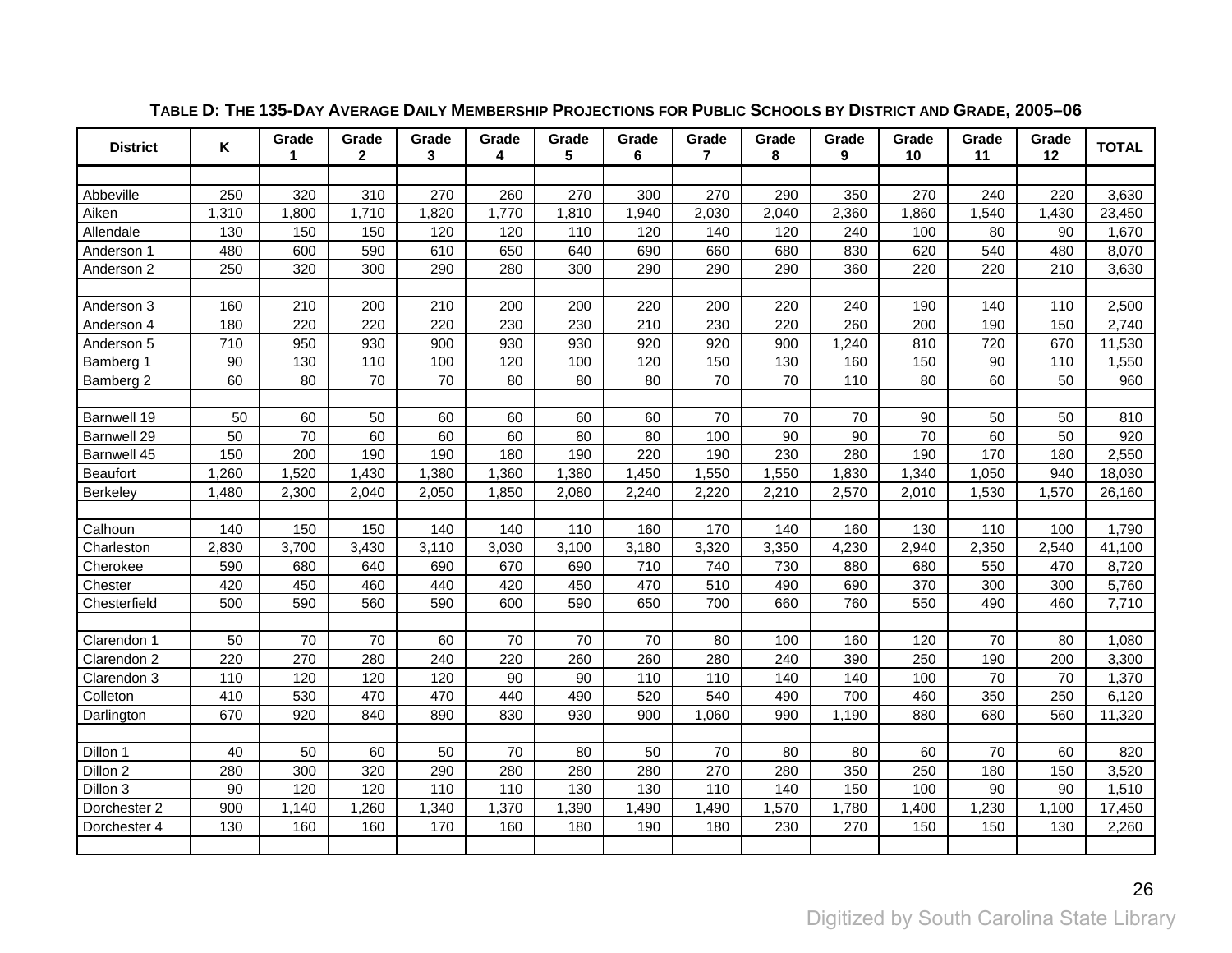| <b>District</b> | Κ     | Grade<br>1 | Grade<br>$\mathbf{2}$ | Grade<br>3 | Grade<br>4 | Grade<br>5 | Grade<br>6 | Grade<br>$\overline{7}$ | Grade<br>8 | Grade<br>9 | Grade<br>10 | Grade<br>11 | Grade<br>12 | <b>TOTAL</b> |
|-----------------|-------|------------|-----------------------|------------|------------|------------|------------|-------------------------|------------|------------|-------------|-------------|-------------|--------------|
| Edgefield       | 230   | 350        | 280                   | 300        | 290        | 290        | 310        | 330                     | 320        | 340        | 250         | 190         | 200         | 3,680        |
| Fairfield       | 220   | 250        | 260                   | 230        | 240        | 240        | 300        | 280                     | 260        | 410        | 240         | 190         | 190         | 3,310        |
| Florence 1      | 840   | 1,140      | 1,130                 | 1,010      | 980        | 1,110      | 1,120      | 1,200                   | 1,300      | 1,570      | 980         | 880         | 860         | 14,110       |
| Florence 2      | 90    | 110        | 100                   | 90         | 90         | 80         | 80         | 110                     | 90         | 100        | 80          | 70          | 50          | 1,150        |
| Florence 3      | 270   | 330        | 300                   | 300        | 260        | 280        | 280        | 300                     | 300        | 390        | 250         | 210         | 240         | 3,710        |
|                 |       |            |                       |            |            |            |            |                         |            |            |             |             |             |              |
| Florence 4      | 60    | 80         | 80                    | 80         | 80         | 80         | 90         | 90                      | 70         | 110        | 80          | 50          | 80          | 1,020        |
| Florence 5      | 90    | 120        | 100                   | 100        | 110        | 120        | 110        | 100                     | 140        | 140        | 120         | 100         | 80          | 1,430        |
| Georgetown      | 540   | 760        | 660                   | 680        | 730        | 780        | 790        | 840                     | 770        | 980        | 750         | 700         | 520         | 9,500        |
| Greenville      | 3,870 | 5,490      | 5,150                 | 4,970      | 4,760      | 4,800      | 5,050      | 5,060                   | 5,030      | 6,150      | 4,770       | 4,160       | 3,570       | 62,830       |
| Greenwood 50    | 540   | 730        | 720                   | 700        | 700        | 750        | 740        | 750                     | 700        | 900        | 690         | 540         | 530         | 8,990        |
|                 |       |            |                       |            |            |            |            |                         |            |            |             |             |             |              |
| Greenwood 51    | 80    | 90         | 90                    | 90         | 80         | 90         | 90         | 110                     | 110        | 110        | 90          | 90          | 80          | 1,210        |
| Greenwood 52    | 110   | 130        | 140                   | 140        | 150        | 120        | 130        | 140                     | 130        | 170        | 140         | 150         | 100         | 1,750        |
| Hampton 1       | 170   | 220        | 220                   | 210        | 190        | 210        | 210        | 210                     | 230        | 300        | 180         | 150         | 130         | 2,630        |
| Hampton 2       | 70    | 110        | 110                   | 100        | 100        | 110        | 110        | 130                     | 140        | 160        | 100         | 80          | 70          | 1,380        |
| Horry           | 2,100 | 2,510      | 2,540                 | 2,360      | 2,470      | 2,390      | 2,580      | 2,610                   | 2,600      | 3,240      | 2,370       | 1,930       | 1,750       | 31,450       |
|                 |       |            |                       |            |            |            |            |                         |            |            |             |             |             |              |
| Jasper          | 190   | 240        | 250                   | 250        | 230        | 230        | 280        | 260                     | 220        | 300        | 210         | 150         | 170         | 2,970        |
| Kershaw         | 610   | 770        | 710                   | 740        | 750        | 740        | 790        | 890                     | 810        | 1,080      | 680         | 610         | 570         | 9,760        |
| Lancaster       | 650   | 830        | 810                   | 780        | 760        | 840        | 830        | 840                     | 910        | 1,180      | 750         | 690         | 690         | 10,560       |
| Laurens 55      | 430   | 520        | 470                   | 460        | 430        | 400        | 400        | 480                     | 400        | 580        | 330         | 280         | 270         | 5,440        |
| Laurens 56      | 200   | 250        | 240                   | 220        | 210        | 220        | 240        | 280                     | 270        | 380        | 250         | 210         | 210         | 3,190        |
|                 |       |            |                       |            |            |            |            |                         |            |            |             |             |             |              |
| Lee             | 170   | 230        | 210                   | 190        | 180        | 200        | 220        | 200                     | 200        | 290        | 190         | 150         | 120         | 2,550        |
| Lexington 1     | 1,060 | 1,390      | 1,450                 | 1,480      | 1,460      | 1,400      | 1,540      | 1,560                   | 1,640      | 1,730      | 1,410       | 1,290       | 1,160       | 18,560       |
| Lexington 2     | 530   | 700        | 700                   | 700        | 630        | 630        | 690        | 690                     | 690        | 820        | 660         | 500         | 600         | 8,540        |
| Lexington 3     | 110   | 140        | 140                   | 150        | 160        | 170        | 160        | 180                     | 210        | 260        | 130         | 130         | 120         | 2,050        |
| Lexington 4     | 210   | 270        | 270                   | 280        | 280        | 270        | 270        | 290                     | 280        | 420        | 220         | 180         | 130         | 3,390        |
|                 |       |            |                       |            |            |            |            |                         |            |            |             |             |             |              |
| Lexington 5     | 780   | 1,050      | 1,130                 | 1,160      | 1,230      | 1,250      | 1,270      | 1,320                   | 1,340      | 1,510      | 1,270       | 1,200       | 1,000       | 15,520       |
| McCormick       | 60    | 60         | 60                    | 60         | 60         | 70         | 70         | 80                      | 60         | 100        | 80          | 50          | 60          | 870          |
| Marion 1        | 220   | 270        | 240                   | 260        | 230        | 250        | 290        | 260                     | 260        | 300        | 210         | 130         | 200         | 3,110        |
| Marion 2        | 130   | 140        | 130                   | 130        | 160        | 180        | 150        | 150                     | 160        | 230        | 140         | 140         | 90          | 1,930        |
| Marion 7        | 40    | 60         | 50                    | 50         | 50         | 70         | 80         | 70                      | 80         | 80         | 80          | 60          | 50          | 800          |
|                 |       |            |                       |            |            |            |            |                         |            |            |             |             |             |              |
| Marlboro        | 290   | 390        | 360                   | 340        | 350        | 350        | 380        | 430                     | 410        | 450        | 310         | 280         | 290         | 4,620        |

### **TABLE D: THE 135-DAY AVERAGE DAILY MEMBERSHIP PROJECTIONS FOR PUBLIC SCHOOLS BY DISTRICT AND GRADE, 2005–06**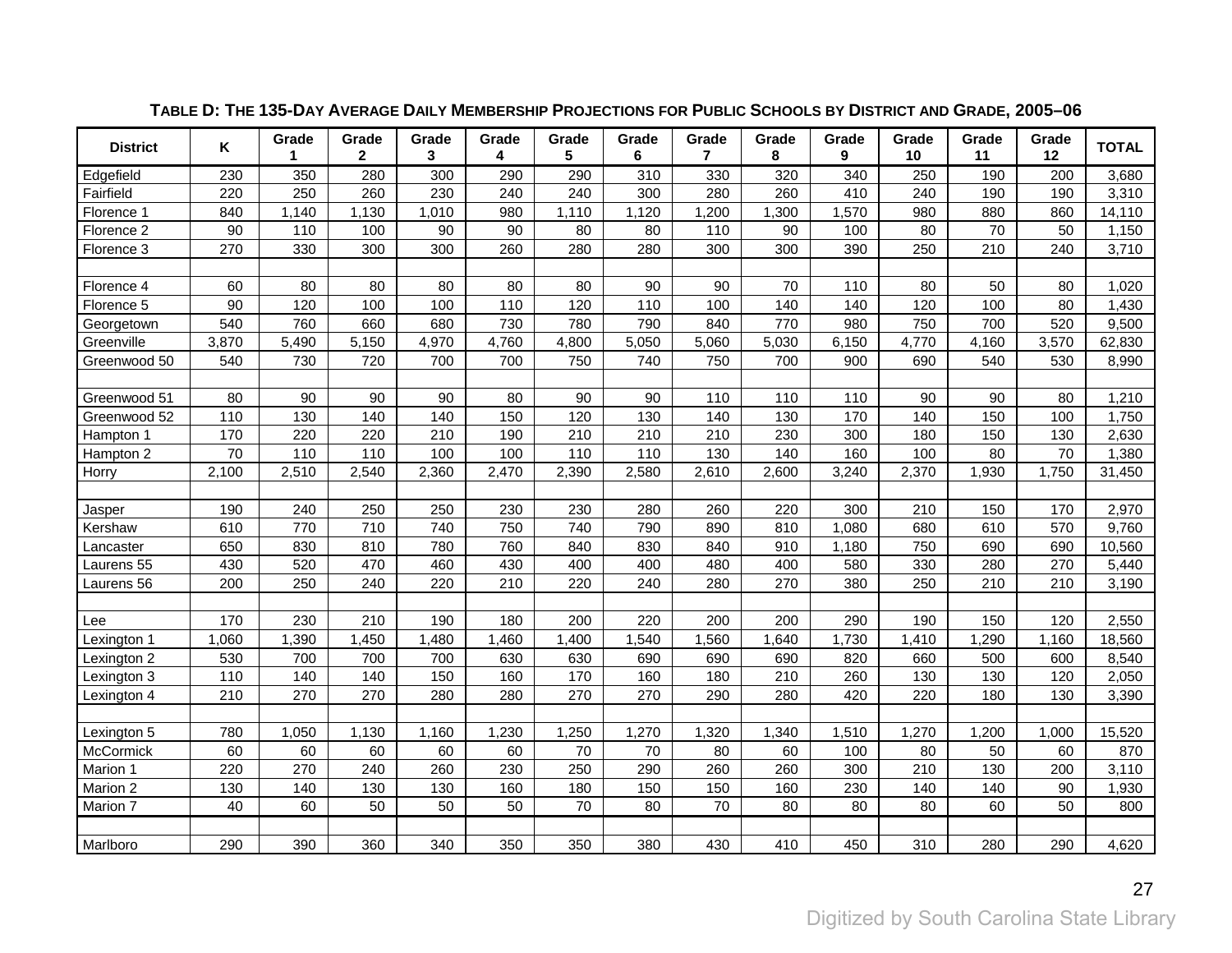| <b>District</b> | ĸ      | Grade  | Grade<br>$\mathbf{2}$ | Grade<br>3 | Grade<br>4 | Grade<br>5 | Grade<br>6 | Grade<br>$\overline{7}$ | Grade<br>8 | Grade<br>9 | Grade<br>10 | Grade<br>11 | Grade<br>12 | <b>TOTAL</b> |
|-----------------|--------|--------|-----------------------|------------|------------|------------|------------|-------------------------|------------|------------|-------------|-------------|-------------|--------------|
| Newberry        | 390    | 450    | 490                   | 410        | 460        | 430        | 450        | 470                     | 470        | 610        | 370         | 320         | 320         | 5,630        |
| Oconee          | 640    | 850    | 830                   | 800        | 840        | 800        | 780        | 910                     | 850        | 940        | 800         | 650         | 630         | 10,330       |
| Orangeburg 3    | 190    | 260    | 240                   | 220        | 230        | 230        | 240        | 280                     | 290        | 380        | 250         | 210         | 180         | 3,190        |
| Orangeburg 4    | 240    | 360    | 320                   | 300        | 290        | 350        | 330        | 340                     | 360        | 460        | 290         | 240         | 230         | 4,100        |
|                 |        |        |                       |            |            |            |            |                         |            |            |             |             |             |              |
| Orangeburg 5    | 460    | 630    | 550                   | 500        | 510        | 520        | 520        | 560                     | 570        | 780        | 530         | 450         | 410         | 6,990        |
| Pickens         | 1,010  | 1,310  | 1,320                 | 1,240      | 1,250      | 1,190      | 1,240      | 1,310                   | 1,330      | 1,540      | 1,110       | 1,010       | 920         | 15,790       |
| Richland 1      | 1,600  | 2,150  | 2,010                 | 1,850      | 1,800      | 1,780      | 1,950      | 2,080                   | 1,860      | 2,670      | 1,840       | 1,560       | 1,290       | 24,440       |
| Richland 2      | 1,190  | ,570   | 1,600                 | ,600       | ,480       | ,520       | ,620       | 1,770                   | 1,740      | 1,900      | 1,620       | 1,320       | 1,360       | 20,290       |
| Saluda          | 140    | 180    | 170                   | 150        | 170        | 180        | 170        | 170                     | 180        | 200        | 150         | 120         | 90          | 2,070        |
|                 |        |        |                       |            |            |            |            |                         |            |            |             |             |             |              |
| Spartanburg 1   | 280    | 350    | 370                   | 360        | 360        | 350        | 350        | 350                     | 370        | 430        | 350         | 310         | 250         | 4,480        |
| Spartanburg 2   | 550    | 710    | 700                   | 700        | 710        | 680        | 700        | 740                     | 650        | 840        | 720         | 630         | 490         | 8,820        |
| Spartanburg 3   | 190    | 240    | 230                   | 220        | 220        | 210        | 240        | 280                     | 230        | 260        | 220         | 200         | 170         | 2,920        |
| Spartanburg 4   | 180    | 220    | 220                   | 230        | 240        | 240        | 230        | 240                     | 260        | 260        | 190         | 180         | 150         | 2,830        |
| Spartanburg 5   | 370    | 480    | 490                   | 490        | 530        | 480        | 500        | 540                     | 540        | 700        | 390         | 410         | 370         | 6,280        |
|                 |        |        |                       |            |            |            |            |                         |            |            |             |             |             |              |
| Spartanburg 6   | 530    | 670    | 700                   | 690        | 700        | 720        | 750        | 780                     | 820        | 970        | 790         | 650         | 600         | 9,380        |
| Spartanburg 7   | 510    | 610    | 610                   | 590        | 580        | 590        | 630        | 690                     | 640        | 730        | 650         | 530         | 510         | 7,860        |
| Sumter 2        | 630    | 790    | 750                   | 690        | 640        | 730        | 690        | 740                     | 710        | 890        | 650         | 470         | 490         | 8,860        |
| Sumter 17       | 550    | 700    | 680                   | 650        | 620        | 670        | 630        | 700                     | 700        | 940        | 570         | 480         | 500         | 8,380        |
| Union           | 290    | 400    | 360                   | 360        | 350        | 360        | 390        | 390                     | 370        | 470        | 350         | 320         | 250         | 4,650        |
|                 |        |        |                       |            |            |            |            |                         |            |            |             |             |             |              |
| Williamsburg    | 330    | 520    | 390                   | 360        | 380        | 450        | 460        | 480                     | 430        | 590        | 400         | 380         | 260         | 5,440        |
| York 1          | 300    | 380    | 390                   | 380        | 380        | 390        | 380        | 390                     | 390        | 400        | 360         | 350         | 310         | 4,800        |
| York 2          | 280    | 350    | 370                   | 380        | 400        | 420        | 380        | 460                     | 480        | 520        | 430         | 300         | 330         | 5,100        |
| York 3          | 950    | 1,180  | ,200                  | ,230       | ,200       | ,200       | 1,180      | 1,330                   | 1,340      | 1,600      | ,230        | 1,050       | 970         | 15,670       |
| York 4          | 350    | 440    | 480                   | 510        | 500        | 530        | 540        | 550                     | 560        | 630        | 540         | 520         | 420         | 6,570        |
|                 |        |        |                       |            |            |            |            |                         |            |            |             |             |             |              |
| <b>TOTAL</b>    | 41,100 | 53,700 | 51,900                | 50,600     | 49,900     | 51,000     | 53,100     | 55,500                  | 55,000     | 67,400     | 49,400      | 41,800      | 38,600      | 658,900      |

### **TABLE D: THE 135-DAY AVERAGE DAILY MEMBERSHIP PROJECTIONS FOR PUBLIC SCHOOLS BY DISTRICT AND GRADE, 2005–06**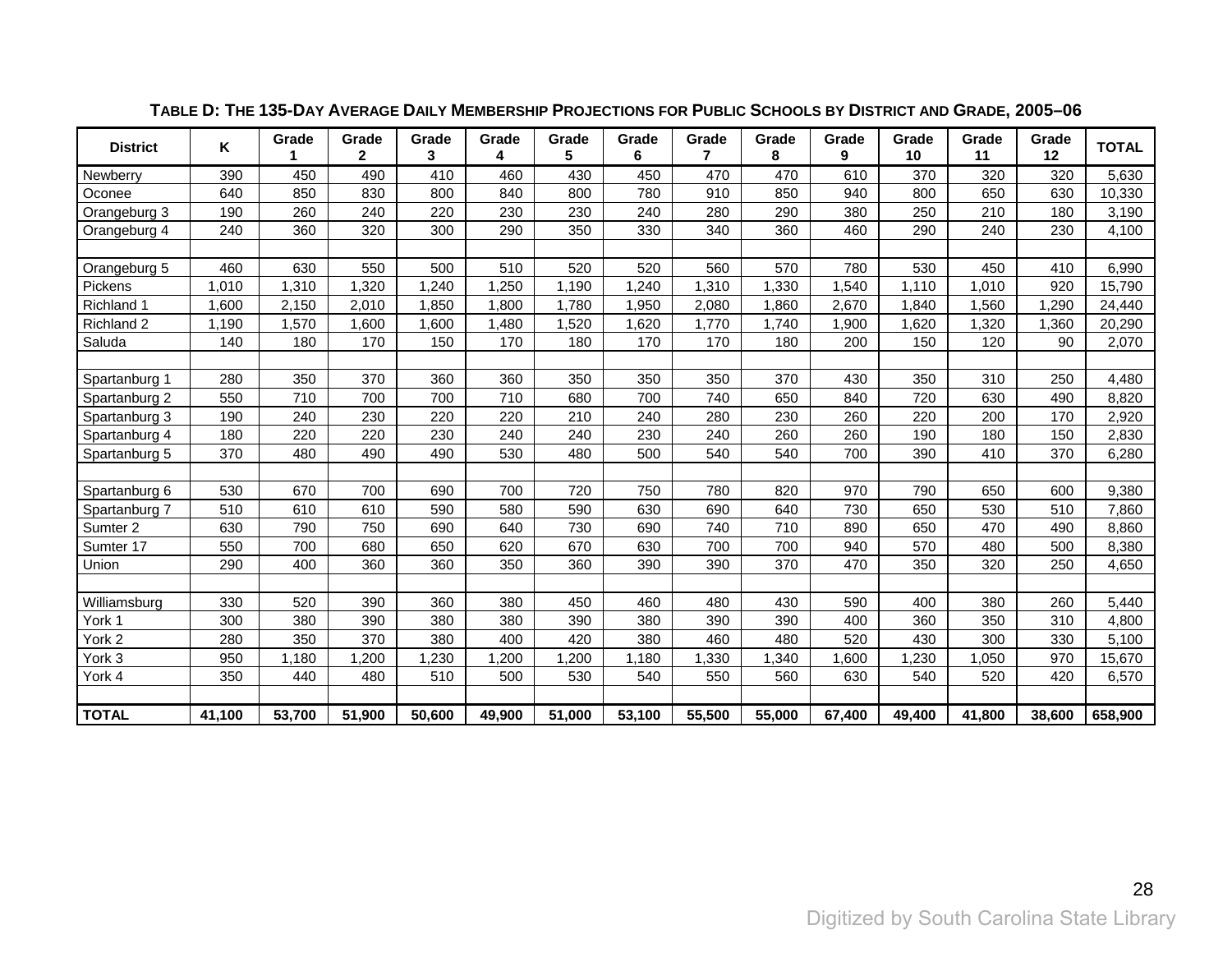<span id="page-32-1"></span><span id="page-32-0"></span>

| <b>District</b> | Κ     | Grade<br>1 | Grade<br>$\mathbf{2}$ | Grade<br>3 | Grade<br>4 | Grade<br>5 | Grade<br>6 | Grade<br>$\overline{7}$ | Grade<br>8 | Grade<br>9 | Grade<br>10 | Grade<br>11 | Grade<br>12 | <b>TOTAL</b> |
|-----------------|-------|------------|-----------------------|------------|------------|------------|------------|-------------------------|------------|------------|-------------|-------------|-------------|--------------|
|                 |       |            |                       |            |            |            |            |                         |            |            |             |             |             |              |
| Abbeville       | 270   | 320        | 290                   | 310        | 270        | 260        | 270        | 290                     | 270        | 350        | 270         | 220         | 240         | 3,630        |
| Aiken           | 1,340 | 1,830      | 1,740                 | 1,750      | 1,830      | 1,780      | 1,870      | 1,930                   | 1,970      | 2,490      | 1,910       | 1,570       | 1,360       | 23,370       |
| Allendale       | 130   | 160        | 140                   | 140        | 120        | 120        | 100        | 130                     | 130        | 190        | 140         | 90          | 60          | 1,630        |
| Anderson 1      | 480   | 600        | 600                   | 620        | 630        | 680        | 670        | 720                     | 680        | 780        | 720         | 540         | 500         | 8,200        |
| Anderson 2      | 250   | 330        | 300                   | 300        | 290        | 290        | 310        | 300                     | 290        | 340        | 280         | 170         | 220         | 3,670        |
|                 |       |            |                       |            |            |            |            |                         |            |            |             |             |             |              |
| Anderson 3      | 160   | 210        | 200                   | 210        | 220        | 190        | 210        | 210                     | 200        | 250        | 180         | 150         | 100         | 2,500        |
| Anderson 4      | 180   | 220        | 220                   | 220        | 220        | 230        | 240        | 210                     | 220        | 270        | 200         | 170         | 170         | 2,760        |
| Anderson 5      | 720   | 960        | 940                   | 910        | 920        | 940        | 940        | 930                     | 920        | 1,180      | 860         | 710         | 660         | 11,600       |
| Bamberg 1       | 80    | 130        | 110                   | 100        | 100        | 120        | 110        | 130                     | 140        | 150        | 130         | 100         | 100         | 1,510        |
| Bamberg 2       | 50    | 80         | 80                    | 60         | 60         | 80         | 80         | 80                      | 70         | 100        | 80          | 50          | 50          | 920          |
|                 |       |            |                       |            |            |            |            |                         |            |            |             |             |             |              |
| Barnwell 19     | 50    | 60         | 50                    | 50         | 60         | 50         | 70         | 60                      | 70         | 80         | 60          | 60          | 50          | 780          |
| Barnwell 29     | 50    | 70         | 60                    | 60         | 60         | 60         | 80         | 80                      | 100        | 100        | 70          | 60          | 60          | 920          |
| Barnwell 45     | 150   | 200        | 190                   | 180        | 180        | 180        | 190        | 220                     | 200        | 270        | 230         | 140         | 180         | 2,500        |
| <b>Beaufort</b> | 1,310 | 1,660      | 1,520                 | 1,480      | 1,410      | 1,390      | 1,430      | 1,540                   | 1,540      | 1,990      | 1,450       | 950         | 1,040       | 18,720       |
| Berkeley        | 1,530 | 2,210      | 2,210                 | 2,090      | 2,080      | 1,880      | 2,210      | 2,250                   | 2,140      | 2,690      | 1,980       | 1,490       | 1,630       | 26,370       |
|                 |       |            |                       |            |            |            |            |                         |            |            |             |             |             |              |
| Calhoun         | 120   | 170        | 150                   | 140        | 130        | 140        | 110        | 150                     | 160        | 150        | 120         | 100         | 100         | 1,740        |
| Charleston      | 2,860 | 3,840      | 3,590                 | 3,420      | 3,090      | 3,020      | 3,040      | 3,090                   | 3,230      | 4,200      | 3,020       | 2,220       | 2,430       | 41,040       |
| Cherokee        | 520   | 740        | 680                   | 640        | 680        | 680        | 680        | 720                     | 740        | 910        | 700         | 490         | 510         | 8,700        |
| Chester         | 360   | 510        | 430                   | 440        | 430        | 410        | 470        | 450                     | 470        | 650        | 400         | 280         | 290         | 5,590        |
| Chesterfield    | 470   | 630        | 580                   | 570        | 590        | 600        | 610        | 650                     | 700        | 810        | 550         | 460         | 470         | 7,690        |
|                 |       |            |                       |            |            |            |            |                         |            |            |             |             |             |              |
| Clarendon 1     | 50    | 70         | 70                    | 60         | 60         | 70         | 80         | 70                      | 90         | 140        | 110         | 90          | 70          | 1,020        |
| Clarendon 2     | 220   | 280        | 280                   | 260        | 230        | 220        | 290        | 250                     | 260        | 330        | 270         | 200         | 180         | 3,280        |
| Clarendon 3     | 110   | 130        | 120                   | 120        | 120        | 90         | 100        | 110                     | 110        | 150        | 120         | 80          | 70          | 1,440        |
| Colleton        | 430   | 570        | 500                   | 470        | 470        | 430        | 530        | 520                     | 450        | 760        | 450         | 330         | 250         | 6,160        |
| Darlington      | 660   | 920        | 880                   | 850        | 880        | 860        | 920        | 980                     | 1,010      | 1,250      | 900         | 700         | 570         | 11,370       |
|                 |       |            |                       |            |            |            |            |                         |            |            |             |             |             |              |
| Dillon 1        | 40    | 60         | 50                    | 50         | 50         | 70         | 80         | 50                      | 70         | 90         | 80          | 60          | 70          | 810          |
| Dillon 2        | 250   | 340        | 290                   | 310        | 300        | 270        | 280        | 290                     | 260        | 340        | 270         | 160         | 190         | 3,530        |
| Dillon 3        | 90    | 130        | 110                   | 120        | 110        | 120        | 140        | 120                     | 110        | 150        | 120         | 90          | 80          | 1,510        |
| Dorchester 2    | 890   | 1,240      | 1,200                 | 1,320      | 1,400      | 1,420      | 1,500      | 1,520                   | 1,550      | 1,750      | 1,510       | 1,130       | 1,200       | 17,620       |
| Dorchester 4    | 130   | 170        | 150                   | 160        | 160        | 170        | 190        | 180                     | 180        | 280        | 210         | 120         | 150         | 2,240        |
|                 |       |            |                       |            |            |            |            |                         |            |            |             |             |             |              |

### **TABLE E: THE 135-DAY AVERAGE DAILY MEMBERSHIP PROJECTIONS FOR PUBLIC SCHOOLS BY DISTRICT AND GRADE, 2006–07**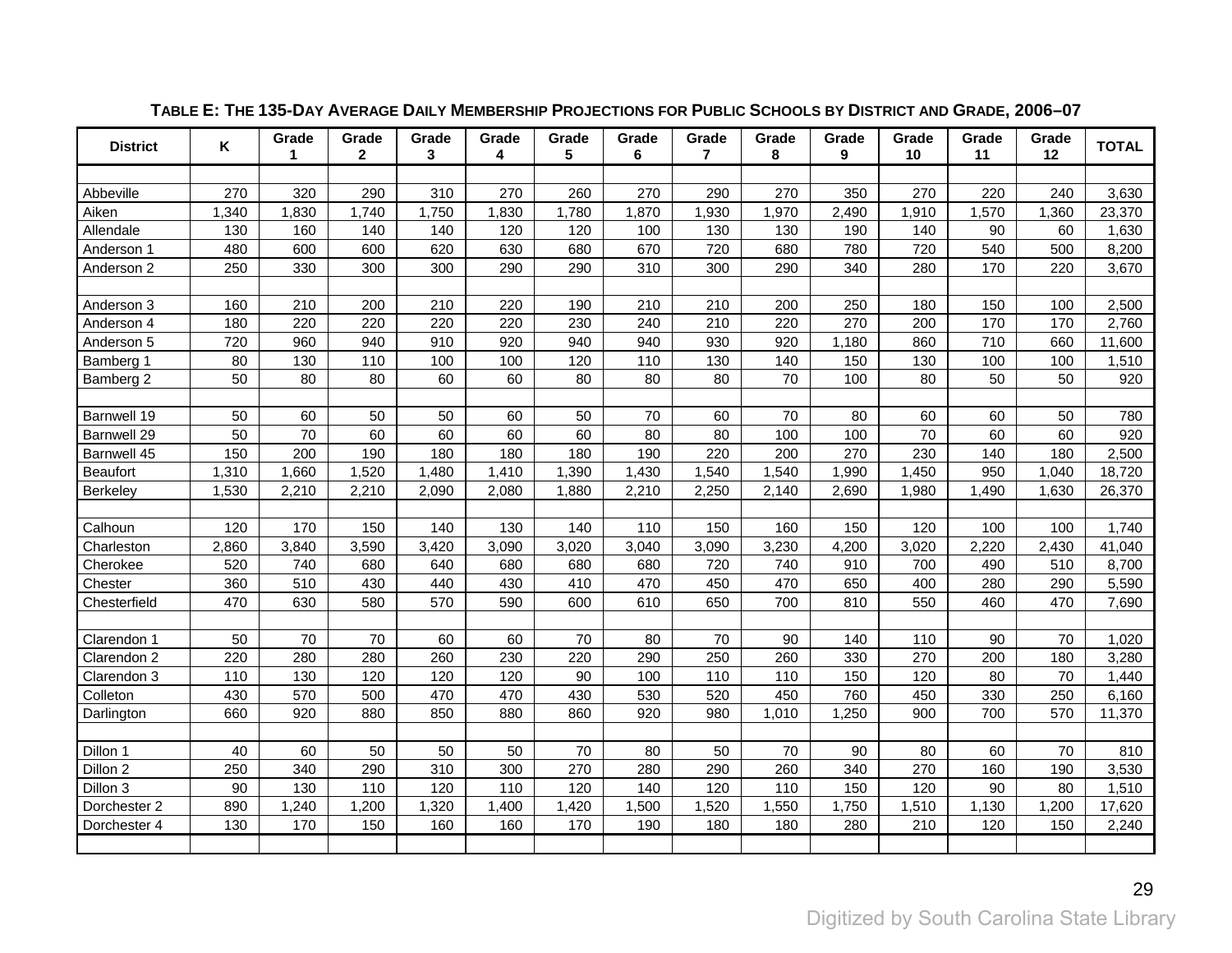| <b>District</b> | Κ     | Grade<br>1 | Grade<br>$\mathbf{2}$ | Grade<br>3 | Grade<br>4 | Grade<br>5 | Grade<br>6 | Grade<br>7 | Grade<br>8 | Grade<br>9 | Grade<br>10 | Grade<br>11 | Grade<br>12 | <b>TOTAL</b> |
|-----------------|-------|------------|-----------------------|------------|------------|------------|------------|------------|------------|------------|-------------|-------------|-------------|--------------|
| Edgefield       | 220   | 320        | 330                   | 280        | 300        | 290        | 280        | 310        | 310        | 360        | 260         | 180         | 190         | 3,620        |
| Fairfield       | 210   | 290        | 240                   | 250        | 230        | 240        | 240        | 300        | 280        | 360        | 250         | 200         | 180         | 3,250        |
| Florence 1      | 860   | 1,130      | 1,150                 | 1,110      | 1,050      | 980        | 1,100      | 1,270      | 1,210      | 1,580      | 1,100       | 750         | 940         | 14,240       |
| Florence 2      | 90    | 110        | 110                   | 100        | 90         | 90         | 90         | 80         | 100        | 110        | 80          | 60          | 60          | 1,180        |
| Florence 3      | 270   | 330        | 310                   | 320        | 270        | 260        | 260        | 280        | 300        | 380        | 280         | 180         | 220         | 3,660        |
|                 |       |            |                       |            |            |            |            |            |            |            |             |             |             |              |
| Florence 4      | 60    | 80         | 80                    | 80         | 70         | 80         | 80         | 90         | 90         | 100        | 70          | 50          | 70          | 1,000        |
| Florence 5      | 90    | 120        | 110                   | 110        | 110        | 100        | 120        | 110        | 100        | 160        | 120         | 90          | 80          | 1,430        |
| Georgetown      | 570   | 710        | 750                   | 660        | 680        | 730        | 790        | 820        | 790        | 870        | 830         | 650         | 540         | 9,390        |
| Greenville      | 3,960 | 5,510      | 5,330                 | 5,200      | 5,020      | 4,780      | 4,930      | 5,050      | 5,060      | 6,190      | 4,960       | 4,100       | 3,730       | 63,820       |
| Greenwood 50    | 520   | 750        | 690                   | 730        | 700        | 710        | 760        | 750        | 730        | 830        | 740         | 550         | 530         | 8,990        |
|                 |       |            |                       |            |            |            |            |            |            |            |             |             |             |              |
| Greenwood 51    | 70    | 100        | 80                    | 100        | 90         | 80         | 80         | 100        | 100        | 140        | 90          | 80          | 80          | 1,210        |
| Greenwood 52    | 100   | 140        | 130                   | 150        | 140        | 150        | 130        | 130        | 140        | 150        | 160         | 110         | 140         | 1,780        |
| Hampton 1       | 180   | 220        | 210                   | 220        | 210        | 200        | 200        | 210        | 210        | 270        | 220         | 140         | 150         | 2,650        |
| Hampton 2       | 80    | 110        | 100                   | 100        | 100        | 100        | 100        | 100        | 150        | 180        | 100         | 90          | 60          | 1,370        |
| Horry           | 2,110 | 2,740      | 2,540                 | 2,620      | 2,420      | 2,540      | 2,550      | 2,650      | 2,590      | 3,240      | 2,610       | 1,990       | 1,790       | 32,390       |
|                 |       |            |                       |            |            |            |            |            |            |            |             |             |             |              |
| Jasper          | 230   | 260        | 240                   | 240        | 250        | 220        | 250        | 270        | 240        | 300        | 210         | 160         | 160         | 3,030        |
| Kershaw         | 580   | 780        | 760                   | 720        | 750        | 770        | 770        | 810        | 900        | 1,000      | 820         | 540         | 550         | 9,750        |
| Lancaster       | 630   | 850        | 800                   | 820        | 780        | 750        | 860        | 830        | 830        | 1,110      | 910         | 570         | 690         | 10,440       |
| Laurens 55      | 420   | 500        | 480                   | 480        | 440        | 430        | 400        | 400        | 460        | 530        | 360         | 240         | 280         | 5,400        |
| Laurens 56      | 200   | 240        | 240                   | 240        | 220        | 210        | 230        | 240        | 270        | 360        | 250         | 220         | 220         | 3,130        |
|                 |       |            |                       |            |            |            |            |            |            |            |             |             |             |              |
| Lee             | 190   | 240        | 210                   | 210        | 190        | 170        | 200        | 210        | 180        | 280        | 210         | 140         | 140         | 2,560        |
| Lexington 1     | 1,020 | 1,390      | 1,390                 | 1,480      | 1,520      | 1,500      | 1,450      | 1,580      | 1,580      | 1,860      | 1,510       | 1,240       | 1,210       | 18,750       |
| Lexington 2     | 520   | 700        | 680                   | 700        | 690        | 620        | 640        | 680        | 670        | 830        | 650         | 510         | 540         | 8,420        |
| Lexington 3     | 110   | 140        | 130                   | 150        | 150        | 160        | 170        | 160        | 180        | 270        | 140         | 130         | 120         | 2,020        |
| Lexington 4     | 200   | 270        | 260                   | 280        | 280        | 290        | 270        | 270        | 290        | 420        | 240         | 180         | 150         | 3,400        |
|                 |       |            |                       |            |            |            |            |            |            |            |             |             |             |              |
| Lexington 5     | 750   | 1,050      | 1,090                 | 1,160      | 1,210      | 1,290      | 1,310      | 1,300      | 1,320      | 1,490      | 1,380       | 1,170       | 1,080       | 15,620       |
| McCormick       | 60    | 80         | 50                    | 60         | 60         | 60         | 70         | 70         | 70         | 80         | 70          | 60          | 50          | 840          |
| Marion 1        | 200   | 290        | 250                   | 250        | 250        | 230        | 270        | 280        | 250        | 330        | 210         | 150         | 150         | 3,110        |
| Marion 2        | 120   | 150        | 140                   | 120        | 130        | 160        | 170        | 150        | 150        | 190        | 160         | 120         | 120         | 1,900        |
| Marion 7        | 40    | 60         | 50                    | 50         | 50         | 50         | 70         | 80         | 60         | 90         | 60          | 60          | 50          | 770          |
|                 |       |            |                       |            |            |            |            |            |            |            |             |             |             |              |
| Marlboro        | 260   | 390        | 370                   | 350        | 320        | 340        | 370        | 370        | 420        | 460        | 350         | 260         | 230         | 4,490        |

### **TABLE E: THE 135-DAY AVERAGE DAILY MEMBERSHIP PROJECTIONS FOR PUBLIC SCHOOLS BY DISTRICT AND GRADE, 2006–07**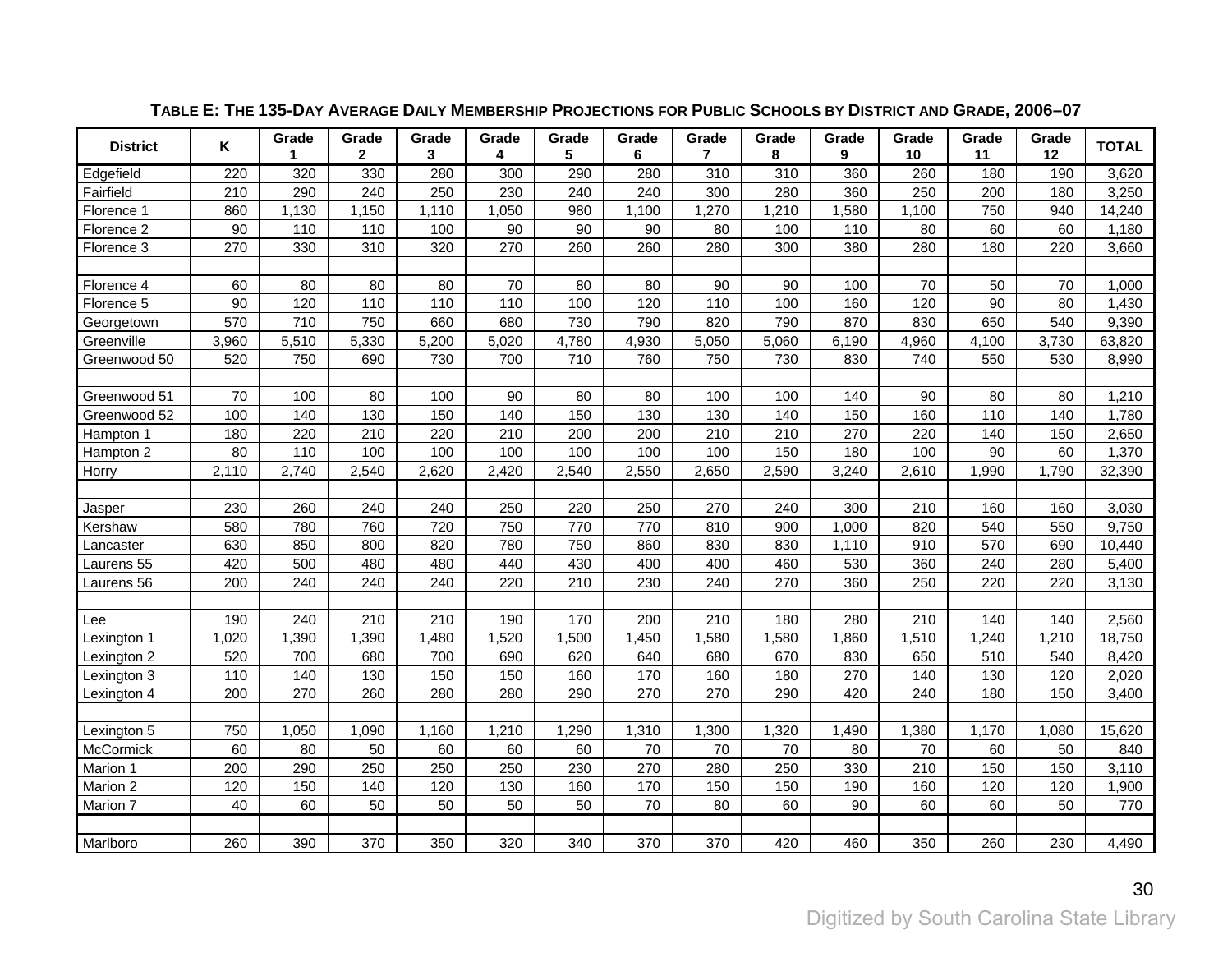| <b>District</b> | ĸ      | Grade  | Grade<br>$\mathbf{2}$ | Grade<br>3 | Grade<br>4 | Grade<br>5 | Grade<br>6 | Grade<br>7 | Grade<br>8 | Grade<br>9 | Grade<br>10 | Grade<br>11 | Grade<br>12 | <b>TOTAL</b> |
|-----------------|--------|--------|-----------------------|------------|------------|------------|------------|------------|------------|------------|-------------|-------------|-------------|--------------|
| Newberry        | 400    | 470    | 450                   | 490        | 400        | 460        | 450        | 440        | 470        | 580        | 440         | 290         | 320         | 5,650        |
| Oconee          | 650    | 820    | 830                   | 840        | 800        | 870        | 840        | 790        | 860        | 980        | 760         | 690         | 580         | 10,310       |
| Orangeburg 3    | 190    | 250    | 260                   | 240        | 220        | 220        | 240        | 240        | 280        | 370        | 270         | 170         | 210         | 3,150        |
| Orangeburg 4    | 240    | 340    | 350                   | 330        | 300        | 300        | 350        | 330        | 330        | 480        | 330         | 210         | 240         | 4,140        |
|                 |        |        |                       |            |            |            |            |            |            |            |             |             |             |              |
| Orangeburg 5    | 460    | 600    | 600                   | 540        | 500        | 480        | 520        | 520        | 540        | 780        | 570         | 430         | 400         | 6,950        |
| Pickens         | 1,030  | 1,290  | 1,300                 | ,320       | 1,240      | 1,230      | 1,230      | 1,230      | 1,310      | 1,530      | 1,170       | 940         | 950         | 15,780       |
| Richland 1      | 1,550  | 2,230  | 2,090                 | 1,980      | 1,820      | 1.740      | 1,810      | 1,900      | 1,950      | 2,560      | 1,840       | 1,490       | 1,320       | 24,280       |
| Richland 2      | 1,140  | 1,630  | 1,660                 | 1,700      | 1,660      | 1,550      | 1,620      | 1,800      | 1,790      | 2,060      | 1,670       | 1,340       | 1,280       | 20,920       |
| Saluda          | 150    | 180    | 180                   | 170        | 150        | 170        | 180        | 170        | 160        | 220        | 150         | 120         | 100         | 2,110        |
|                 |        |        |                       |            |            |            |            |            |            |            |             |             |             |              |
| Spartanburg 1   | 290    | 360    | 370                   | 370        | 370        | 370        | 350        | 370        | 350        | 420        | 350         | 310         | 280         | 4,550        |
| Spartanburg 2   | 560    | 730    | 690                   | 710        | 730        | 720        | 710        | 710        | 760        | 750        | 750         | 620         | 570         | 9,010        |
| Spartanburg 3   | 200    | 240    | 230                   | 230        | 220        | 220        | 220        | 240        | 270        | 250        | 220         | 170         | 200         | 2,910        |
| Spartanburg 4   | 190    | 220    | 220                   | 230        | 220        | 240        | 240        | 220        | 240        | 280        | 220         | 150         | 160         | 2,830        |
| Spartanburg 5   | 380    | 490    | 490                   | 500        | 500        | 540        | 500        | 520        | 550        | 650        | 560         | 320         | 410         | 6,410        |
|                 |        |        |                       |            |            |            |            |            |            |            |             |             |             |              |
| Spartanburg 6   | 540    | 690    | 690                   | 710        | 710        | 720        | 730        | 760        | 790        | 1,000      | 840         | 590         | 680         | 9,460        |
| Spartanburg 7   | 520    | 630    | 600                   | 600        | 580        | 580        | 570        | 610        | 660        | 670        | 660         | 500         | 500         | 7,680        |
| Sumter 2        | 580    | 830    | 750                   | 730        | 680        | 620        | 780        | 660        | 690        | 880        | 630         | 460         | 510         | 8,810        |
| Sumter 17       | 510    | 730    | 680                   | 680        | 640        | 610        | 680        | 610        | 690        | 900        | 630         | 420         | 540         | 8,330        |
| Union           | 290    | 380    | 380                   | 350        | 340        | 350        | 360        | 410        | 370        | 430        | 360         | 280         | 290         | 4,600        |
|                 |        |        |                       |            |            |            |            |            |            |            |             |             |             |              |
| Williamsburg    | 330    | 510    | 440                   | 370        | 360        | 380        | 450        | 490        | 420        | 550        | 410         | 340         | 300         | 5,350        |
| York 1          | 310    | 400    | 390                   | 380        | 390        | 390        | 380        | 370        | 390        | 390        | 370         | 310         | 320         | 4,800        |
| York 2          | 290    | 370    | 370                   | 380        | 400        | 420        | 430        | 410        | 440        | 580        | 440         | 350         | 290         | 5.160        |
| York 3          | 960    | ,260   | ,200                  | ,220       | ,260       | ,220       | ,260       | ,220       | ,340       | 1,590      | ,360        | 1,040       | 920         | 15,840       |
| York 4          | 360    | 470    | 480                   | 510        | 550        | 530        | 570        | 560        | 580        | 660        | 570         | 520         | 470         | 6,810        |
|                 |        |        |                       |            |            |            |            |            |            |            |             |             |             |              |
| <b>TOTAL</b>    | 41,000 | 55,000 | 52,700                | 52,400     | 51.000     | 50,400     | 52,500     | 53,800     | 54,600     | 67,300     | 52,300      | 40,000      | 39,400      | 662,300      |

### **TABLE E: THE 135-DAY AVERAGE DAILY MEMBERSHIP PROJECTIONS FOR PUBLIC SCHOOLS BY DISTRICT AND GRADE, 2006–07**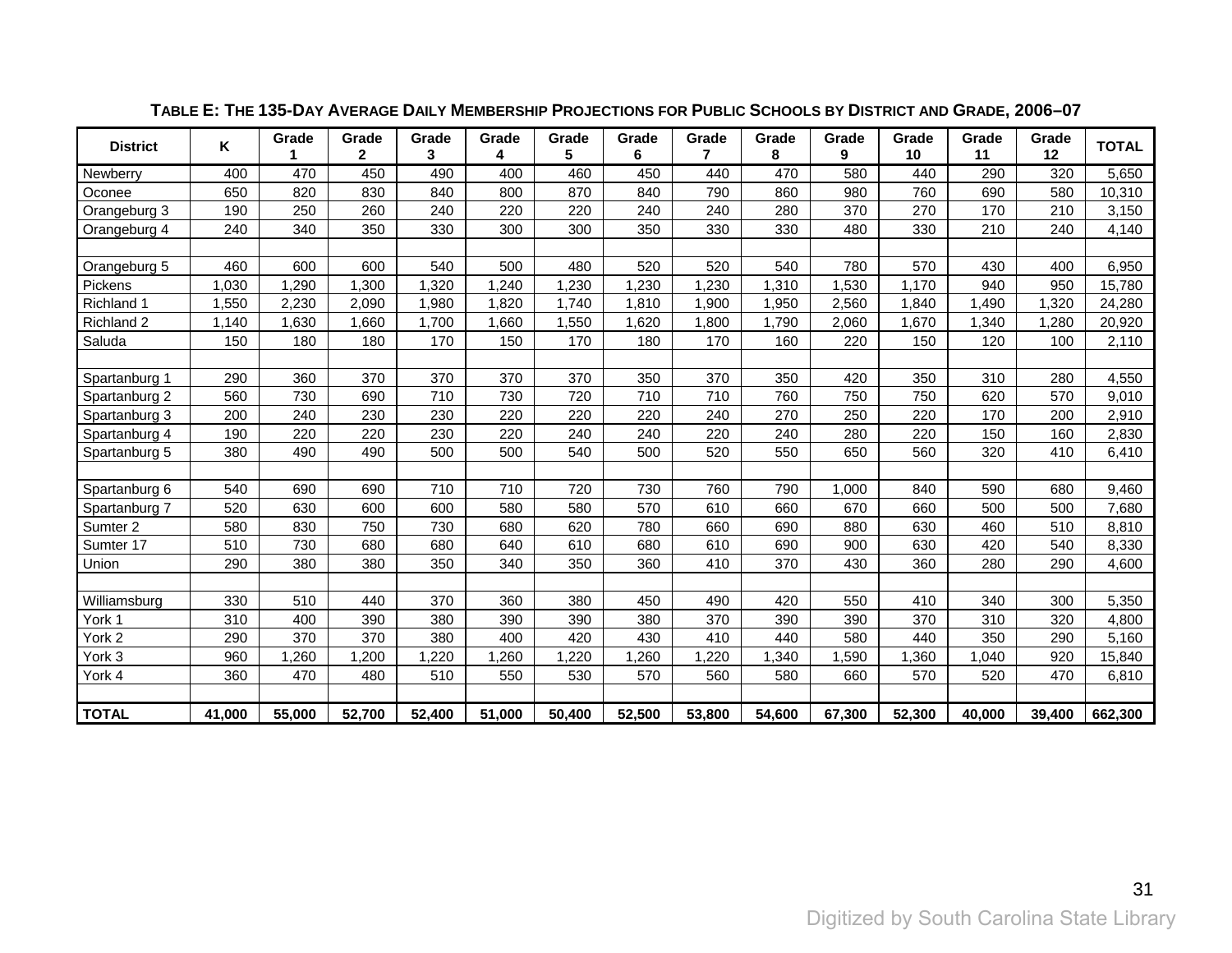<span id="page-35-1"></span><span id="page-35-0"></span>

| <b>District</b> | Κ     | Grade<br>1 | Grade<br>$\mathbf{2}$ | Grade<br>3 | Grade<br>4 | Grade<br>5 | Grade<br>6 | Grade<br>$\overline{7}$ | Grade<br>8 | Grade<br>9 | Grade<br>10 | Grade<br>11 | Grade<br>12 | <b>TOTAL</b> |
|-----------------|-------|------------|-----------------------|------------|------------|------------|------------|-------------------------|------------|------------|-------------|-------------|-------------|--------------|
|                 |       |            |                       |            |            |            |            |                         |            |            |             |             |             |              |
| Abbeville       | 240   | 350        | 290                   | 290        | 300        | 270        | 270        | 270                     | 290        | 320        | 270         | 220         | 210         | 3,590        |
| Aiken           | 1,270 | 1,870      | 1,770                 | 1,780      | 1,770      | 1,840      | 1,830      | 1,860                   | 1,870      | 2,400      | 2,020       | 1,600       | 1,380       | 23,260       |
| Allendale       | 130   | 160        | 150                   | 130        | 130        | 120        | 110        | 100                     | 120        | 200        | 110         | 120         | 70          | 1,640        |
| Anderson 1      | 460   | 610        | 600                   | 630        | 640        | 650        | 700        | 700                     | 750        | 780        | 680         | 620         | 490         | 8,300        |
| Anderson 2      | 230   | 330        | 300                   | 300        | 300        | 300        | 300        | 320                     | 300        | 340        | 270         | 220         | 170         | 3,660        |
|                 |       |            |                       |            |            |            |            |                         |            |            |             |             |             |              |
| Anderson 3      | 160   | 220        | 200                   | 210        | 220        | 210        | 200        | 200                     | 210        | 230        | 190         | 140         | 110         | 2,510        |
| Anderson 4      | 170   | 230        | 220                   | 220        | 220        | 220        | 230        | 240                     | 200        | 280        | 210         | 170         | 150         | 2,770        |
| Anderson 5      | 680   | 970        | 950                   | 920        | 930        | 930        | 950        | 950                     | 930        | 1,200      | 810         | 750         | 650         | 11,650       |
| Bamberg 1       | 80    | 120        | 110                   | 110        | 100        | 100        | 120        | 110                     | 120        | 160        | 130         | 90          | 120         | 1,480        |
| Bamberg 2       | 50    | 70         | 80                    | 70         | 60         | 60         | 80         | 80                      | 70         | 100        | 70          | 50          | 40          | 900          |
|                 |       |            |                       |            |            |            |            |                         |            |            |             |             |             |              |
| Barnwell 19     | 50    | 60         | 50                    | 50         | 60         | 50         | 50         | 70                      | 60         | 90         | 60          | 40          | 60          | 760          |
| Barnwell 29     | 50    | 70         | 60                    | 60         | 60         | 60         | 60         | 80                      | 80         | 120        | 80          | 60          | 60          | 910          |
| Barnwell 45     | 160   | 200        | 190                   | 180        | 180        | 190        | 180        | 190                     | 220        | 230        | 220         | 170         | 150         | 2,450        |
| <b>Beaufort</b> | 1,340 | 1,730      | 1,660                 | 1,570      | 1,510      | 1,440      | 1,440      | 1,520                   | 1,540      | 1,990      | 1,570       | 1,020       | 940         | 19,290       |
| <b>Berkeley</b> | 1,470 | 2,280      | 2,120                 | 2,260      | 2,120      | 2,110      | 1,990      | 2,210                   | 2,170      | 2,610      | 2,070       | 1,460       | 1,580       | 26,450       |
|                 |       |            |                       |            |            |            |            |                         |            |            |             |             |             |              |
| Calhoun         | 130   | 150        | 170                   | 140        | 130        | 130        | 140        | 110                     | 150        | 180        | 110         | 100         | 90          | 1,710        |
| Charleston      | 2,880 | 3,880      | 3,730                 | 3,590      | 3,400      | 3,080      | 2,960      | 2,950                   | 3,010      | 4,050      | 2,990       | 2,280       | 2,290       | 41,090       |
| Cherokee        | 550   | 660        | 740                   | 680        | 630        | 690        | 680        | 700                     | 720        | 920        | 720         | 510         | 450         | 8,650        |
| Chester         | 370   | 430        | 490                   | 410        | 430        | 420        | 430        | 450                     | 420        | 610        | 380         | 300         | 270         | 5,410        |
| Chesterfield    | 430   | 590        | 620                   | 590        | 570        | 600        | 620        | 610                     | 650        | 850        | 590         | 460         | 430         | 7,600        |
|                 |       |            |                       |            |            |            |            |                         |            |            |             |             |             |              |
| Clarendon 1     | 50    | 70         | 70                    | 60         | 60         | 50         | 70         | 70                      | 80         | 120        | 100         | 90          | 80          | 980          |
| Clarendon 2     | 200   | 290        | 290                   | 260        | 250        | 240        | 250        | 280                     | 240        | 360        | 230         | 210         | 190         | 3,290        |
| Clarendon 3     | 100   | 130        | 130                   | 120        | 130        | 130        | 90         | 110                     | 120        | 130        | 130         | 90          | 80          | 1,490        |
| Colleton        | 350   | 590        | 540                   | 490        | 460        | 460        | 470        | 530                     | 440        | 700        | 490         | 330         | 240         | 6,080        |
| Darlington      | 630   | 910        | 880                   | 900        | 840        | 910        | 850        | 1,000                   | 940        | 1,270      | 940         | 710         | 580         | 11,370       |
|                 |       |            |                       |            |            |            |            |                         |            |            |             |             |             |              |
| Dillon 1        | 40    | 60         | 60                    | 40         | 60         | 50         | 70         | 80                      | 50         | 80         | 80          | 70          | 50          | 800          |
| Dillon 2        | 280   | 310        | 330                   | 280        | 310        | 280        | 270        | 290                     | 270        | 310        | 260         | 170         | 170         | 3,530        |
| Dillon 3        | 90    | 120        | 120                   | 110        | 120        | 120        | 130        | 130                     | 120        | 120        | 120         | 100         | 80          | 1,500        |
| Dorchester 2    | 900   | 1,230      | 1,300                 | 1,250      | 1,370      | 1,450      | 1,530      | 1,520                   | 1,570      | 1,720      | 1,480       | 1,220       | 1,110       | 17,680       |
| Dorchester 4    | 130   | 170        | 160                   | 150        | 160        | 170        | 180        | 180                     | 180        | 210        | 210         | 160         | 110         | 2,180        |
|                 |       |            |                       |            |            |            |            |                         |            |            |             |             |             |              |

### **TABLE F: THE 135-DAY AVERAGE DAILY MEMBERSHIP PROJECTIONS FOR PUBLIC SCHOOLS BY DISTRICT AND GRADE, 2007–08**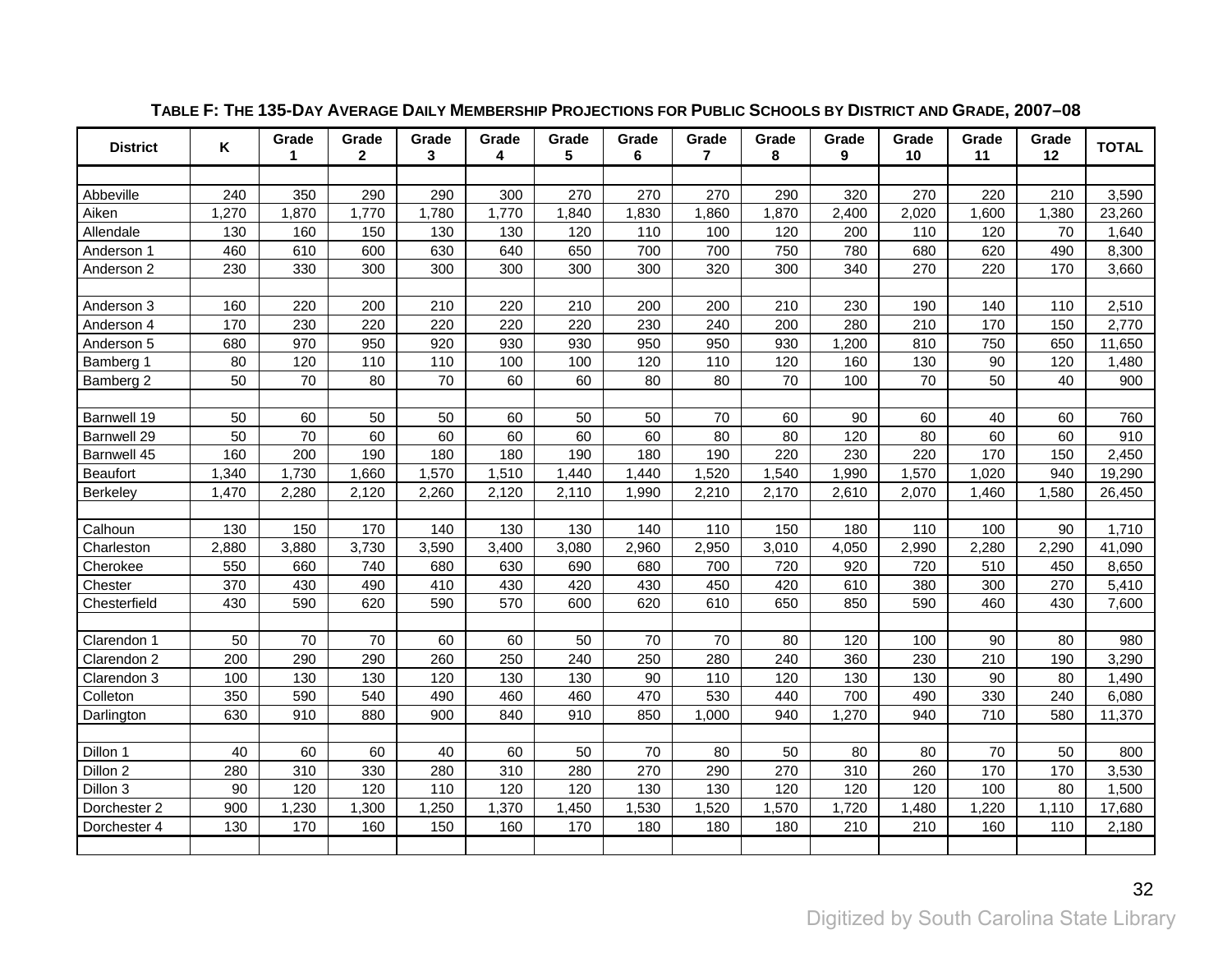| <b>District</b> | Κ     | Grade<br>1       | Grade<br>$\mathbf{2}$ | Grade<br>3 | Grade<br>4 | Grade<br>5 | Grade<br>6 | Grade<br>$\overline{7}$ | Grade<br>8 | Grade<br>9       | Grade<br>10 | Grade<br>11 | Grade<br>12 | <b>TOTAL</b> |
|-----------------|-------|------------------|-----------------------|------------|------------|------------|------------|-------------------------|------------|------------------|-------------|-------------|-------------|--------------|
| Edgefield       | 210   | $\overline{310}$ | 300                   | 320        | 280        | 300        | 290        | 280                     | 290        | $\overline{340}$ | 270         | 190         | 180         | 3,550        |
| Fairfield       | 190   | 270              | 270                   | 230        | 250        | 220        | 240        | 240                     | 290        | 380              | 220         | 200         | 180         | 3,200        |
| Florence 1      | 840   | 1,160            | 1,140                 | 1,130      | 1,160      | 1,050      | 980        | 1,250                   | 1,290      | 1,470            | 1,110       | 840         | 800         | 14,220       |
| Florence 2      | 80    | 110              | 110                   | 110        | 100        | 90         | 90         | 90                      | 80         | 120              | 90          | 60          | 60          | 1,190        |
| Florence 3      | 260   | 330              | 310                   | 330        | 300        | 270        | 240        | 260                     | 280        | 370              | 270         | 200         | 190         | 3,620        |
|                 |       |                  |                       |            |            |            |            |                         |            |                  |             |             |             |              |
| Florence 4      | 60    | 80               | 80                    | 80         | 80         | 70         | 80         | 80                      | 80         | 130              | 70          | 50          | 70          | 1,000        |
| Florence 5      | 90    | 120              | 110                   | 120        | 110        | 100        | 110        | 130                     | 120        | 120              | 130         | 90          | 80          | 1,420        |
| Georgetown      | 500   | 750              | 700                   | 740        | 660        | 690        | 750        | 820                     | 770        | 890              | 730         | 720         | 500         | 9,220        |
| Greenville      | 3,860 | 5,640            | 5,350                 | 5,370      | 5,250      | 5,050      | 4,920      | 4,940                   | 5,050      | 6,220            | 4,990       | 4,260       | 3,670       | 64,570       |
| Greenwood 50    | 480   | 720              | 710                   | 700        | 730        | 710        | 730        | 770                     | 720        | 860              | 680         | 590         | 530         | 8,930        |
|                 |       |                  |                       |            |            |            |            |                         |            |                  |             |             |             |              |
| Greenwood 51    | 70    | 90               | 90                    | 90         | 100        | 90         | 80         | 90                      | 100        | 120              | 110         | 80          | 70          | 1,190        |
| Greenwood 52    | 90    | 130              | 140                   | 140        | 150        | 140        | 150        | 130                     | 130        | 170              | 140         | 130         | 100         | 1,760        |
| Hampton 1       | 150   | 230              | 210                   | 210        | 220        | 220        | 200        | 200                     | 210        | 250              | 200         | 180         | 140         | 2,610        |
| Hampton 2       | 70    | 120              | 100                   | 90         | 100        | 100        | 100        | 100                     | 120        | 180              | 110         | 90          | 60          | 1,350        |
| Horry           | 2,050 | 2,750            | 2,770                 | 2,620      | 2,690      | 2,490      | 2,700      | 2,610                   | 2,630      | 3,220            | 2,610       | 2,190       | 1,840       | 33,190       |
|                 |       |                  |                       |            |            |            |            |                         |            |                  |             |             |             |              |
| Jasper          | 210   | 310              | 260                   | 230        | 240        | 250        | 250        | 240                     | 250        | 320              | 210         | 160         | 170         | 3,100        |
| Kershaw         | 570   | 740              | 770                   | 770        | 720        | 760        | 800        | 790                     | 830        | 1,120            | 760         | 650         | 490         | 9,770        |
| Lancaster       | 610   | 830              | 820                   | 810        | 820        | 770        | 770        | 860                     | 820        | 1,010            | 850         | 700         | 570         | 10,250       |
| Laurens 55      | 420   | 490              | 460                   | 490        | 460        | 430        | 430        | 400                     | 390        | 610              | 330         | 260         | 230         | 5,390        |
| Laurens 56      | 200   | 240              | 230                   | 240        | 230        | 220        | 220        | 230                     | 230        | 350              | 240         | 220         | 220         | 3,070        |
|                 |       |                  |                       |            |            |            |            |                         |            |                  |             |             |             |              |
| Lee             | 160   | 260              | 220                   | 210        | 200        | 180        | 180        | 200                     | 180        | 250              | 200         | 150         | 120         | 2,510        |
| Lexington 1     | 1,040 | 1,340            | 1,390                 | 1,420      | 1,530      | 1,570      | 1,560      | 1,490                   | 1,610      | 1,800            | 1,620       | 1,330       | 1,160       | 18,860       |
| Lexington 2     | 520   | 680              | 680                   | 670        | 690        | 690        | 640        | 630                     | 660        | 810              | 650         | 490         | 550         | 8,350        |
| Lexington 3     | 110   | 140              | 130                   | 140        | 150        | 150        | 160        | 170                     | 160        | 240              | 150         | 140         | 130         | 1,970        |
| Lexington 4     | 210   | 260              | 260                   | 270        | 280        | 280        | 290        | 270                     | 260        | 430              | 240         | 200         | 150         | 3,410        |
|                 |       |                  |                       |            |            |            |            |                         |            |                  |             |             |             |              |
| Lexington 5     | 770   | 1,010            | 1,090                 | 1,120      | 1,210      | 1,270      | 1,350      | 1,350                   | 1,300      | 1,480            | 1,370       | 1,270       | 1,060       | 15,640       |
| McCormick       | 60    | 70               | 70                    | 50         | 60         | 60         | 60         | 60                      | 60         | 90               | 60          | 60          | 60          | 820          |
| Marion 1        | 190   | 270              | 270                   | 260        | 240        | 250        | 250        | 260                     | 270        | 320              | 230         | 150         | 170         | 3,130        |
| Marion 2        | 110   | 140              | 150                   | 130        | 130        | 130        | 160        | 170                     | 150        | 170              | 130         | 140         | 110         | 1,830        |
| Marion 7        | 40    | 60               | 50                    | 50         | 50         | 50         | 50         | 80                      | 80         | 70               | 60          | 50          | 50          | 740          |
|                 |       |                  |                       |            |            |            |            |                         |            |                  |             |             |             |              |
| Marlboro        | 230   | 360              | 370                   | 360        | 340        | 320        | 350        | 350                     | 360        | 470              | 360         | 290         | 210         | 4,390        |

**TABLE F: THE 135-DAY AVERAGE DAILY MEMBERSHIP PROJECTIONS FOR PUBLIC SCHOOLS BY DISTRICT AND GRADE, 2007–08**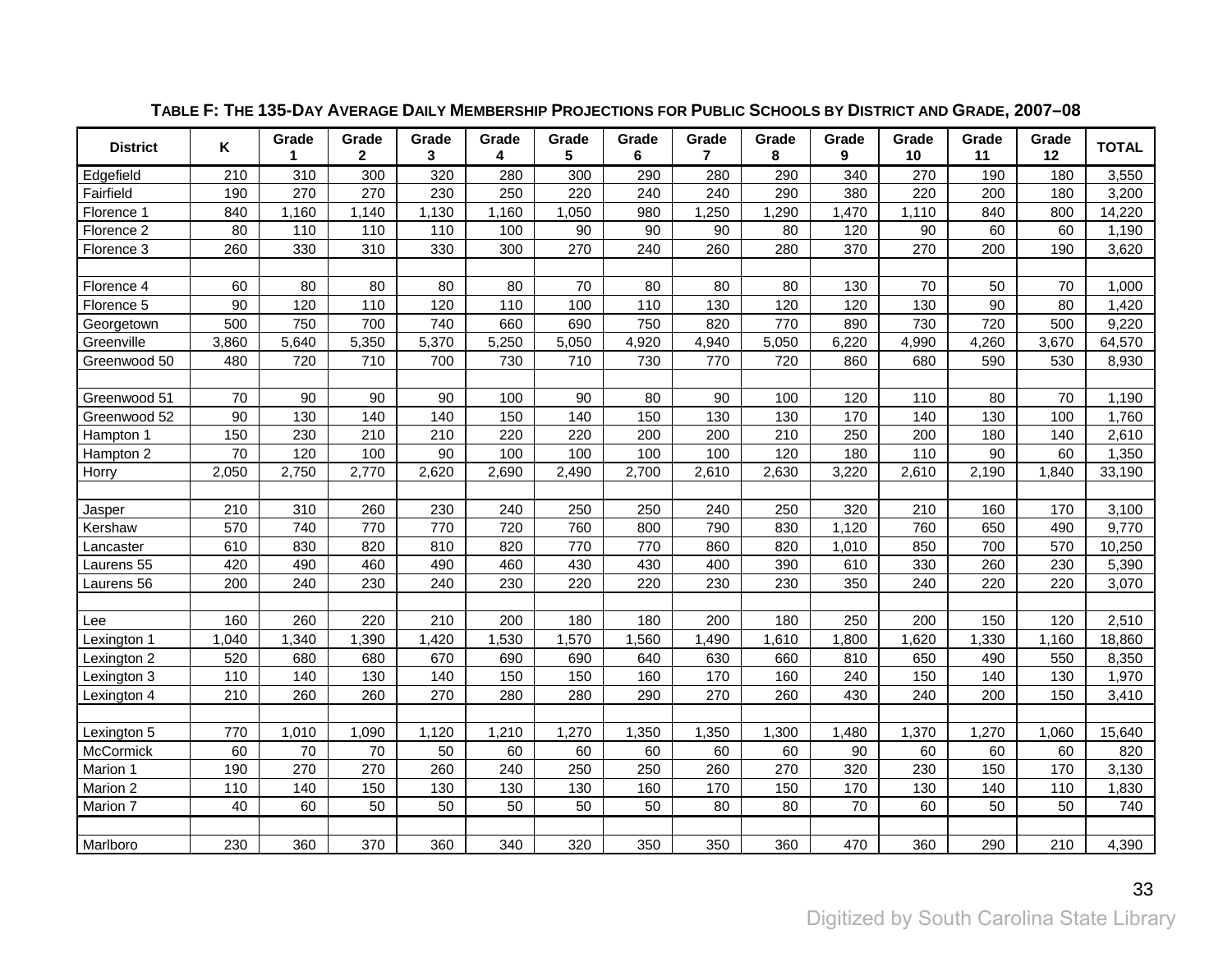| <b>District</b> | ĸ      | Grade  | Grade<br>$\mathbf{2}$ | Grade<br>3 | Grade<br>4 | Grade<br>5 | Grade<br>6 | Grade<br>$\overline{7}$ | Grade<br>8 | Grade<br>9 | Grade<br>10 | Grade<br>11 | Grade<br>12 | <b>TOTAL</b> |
|-----------------|--------|--------|-----------------------|------------|------------|------------|------------|-------------------------|------------|------------|-------------|-------------|-------------|--------------|
| Newberry        | 370    | 490    | 470                   | 450        | 480        | 400        | 480        | 440                     | 440        | 580        | 410         | 340         | 300         | 5,640        |
| Oconee          | 640    | 830    | 800                   | 830        | 840        | 830        | 910        | 840                     | 740        | 1,000      | 800         | 660         | 620         | 10,340       |
| Orangeburg 3    | 190    | 250    | 250                   | 250        | 230        | 210        | 230        | 230                     | 230        | 360        | 270         | 190         | 170         | 3,070        |
| Orangeburg 4    | 230    | 330    | 330                   | 360        | 330        | 320        | 300        | 340                     | 320        | 440        | 350         | 240         | 220         | 4,120        |
|                 |        |        |                       |            |            |            |            |                         |            |            |             |             |             |              |
| Orangeburg 5    | 440    | 590    | 570                   | 600        | 540        | 470        | 490        | 530                     | 510        | 730        | 560         | 460         | 380         | 6,880        |
| Pickens         | 960    | ,320   | 1,280                 | ,300       | 1,320      | 1,230      | 1,270      | 1,210                   | 1,240      | 1,510      | 1,170       | 990         | 890         | 15,680       |
| Richland 1      | ,600   | 2,150  | 2,170                 | 2,060      | 1,950      | 1,750      | 1,770      | 1,760                   | 1,790      | 2,680      | 1,770       | 1,500       | 1,260       | 24,200       |
| Richland 2      | 1,190  | 1,570  | 1,730                 | 1,770      | 1,770      | 1,740      | ,650       | 1,800                   | 1,820      | 2,120      | 1,820       | 1,380       | 1,300       | 21,660       |
| Saluda          | 140    | 190    | 180                   | 180        | 170        | 140        | 170        | 180                     | 170        | 200        | 160         | 130         | 100         | 2,100        |
|                 |        |        |                       |            |            |            |            |                         |            |            |             |             |             |              |
| Spartanburg 1   | 290    | 370    | 380                   | 370        | 370        | 370        | 370        | 370                     | 370        | 400        | 340         | 310         | 280         | 4,590        |
| Spartanburg 2   | 560    | 750    | 710                   | 710        | 740        | 740        | 760        | 710                     | 720        | 880        | 670         | 640         | 560         | 9,160        |
| Spartanburg 3   | 200    | 250    | 230                   | 230        | 230        | 220        | 230        | 220                     | 230        | 290        | 210         | 170         | 180         | 2,880        |
| Spartanburg 4   | 190    | 230    | 220                   | 230        | 220        | 220        | 240        | 230                     | 220        | 250        | 240         | 180         | 130         | 2,810        |
| Spartanburg 5   | 380    | 500    | 500                   | 500        | 510        | 520        | 560        | 530                     | 530        | 660        | 520         | 460         | 320         | 6,470        |
|                 |        |        |                       |            |            |            |            |                         |            |            |             |             |             |              |
| Spartanburg 6   | 540    | 710    | 710                   | 700        | 720        | 730        | 740        | 750                     | 770        | 960        | 870         | 630         | 620         | 9,450        |
| Spartanburg 7   | 510    | 650    | 620                   | 590        | 590        | 570        | 560        | 560                     | 590        | 690        | 600         | 510         | 470         | 7,520        |
| Sumter 2        | 580    | 770    | 790                   | 730        | 720        | 660        | 660        | 740                     | 620        | 860        | 630         | 450         | 510         | 8,720        |
| Sumter 17       | 500    | 680    | 710                   | 690        | 680        | 630        | 620        | 660                     | 600        | 880        | 600         | 460         | 480         | 8,200        |
| Union           | 300    | 370    | 360                   | 370        | 330        | 340        | 350        | 380                     | 390        | 430        | 330         | 290         | 250         | 4,510        |
|                 |        |        |                       |            |            |            |            |                         |            |            |             |             |             |              |
| Williamsburg    | 290    | 510    | 440                   | 420        | 370        | 360        | 380        | 480                     | 420        | 540        | 380         | 340         | 270         | 5,190        |
| York 1          | 310    | 410    | 410                   | 380        | 390        | 400        | 380        | 380                     | 380        | 390        | 360         | 320         | 290         | 4,800        |
| York 2          | 280    | 380    | 390                   | 380        | 400        | 410        | 430        | 460                     | 400        | 540        | 490         | 350         | 340         | 5,240        |
| York 3          | 950    | ,270   | ,280                  | ,220       | ,250       | ,280       | ,280       | 1,300                   | 1,230      | 1,590      | 1,350       | 1,150       | 910         | 16,040       |
| York 4          | 350    | 480    | 510                   | 510        | 540        | 580        | 570        | 590                     | 580        | 680        | 590         | 550         | 480         | 7,000        |
|                 |        |        |                       |            |            |            |            |                         |            |            |             |             |             |              |
| <b>TOTAL</b>    | 40,100 | 54,900 | 54,000                | 53,200     | 52,800     | 51,500     | 51,800     | 53,100                  | 52,900     | 66,700     | 52,300      | 42,400      | 37,700      | 663,500      |

### **TABLE F: THE 135-DAY AVERAGE DAILY MEMBERSHIP PROJECTIONS FOR PUBLIC SCHOOLS BY DISTRICT AND GRADE, 2007–08**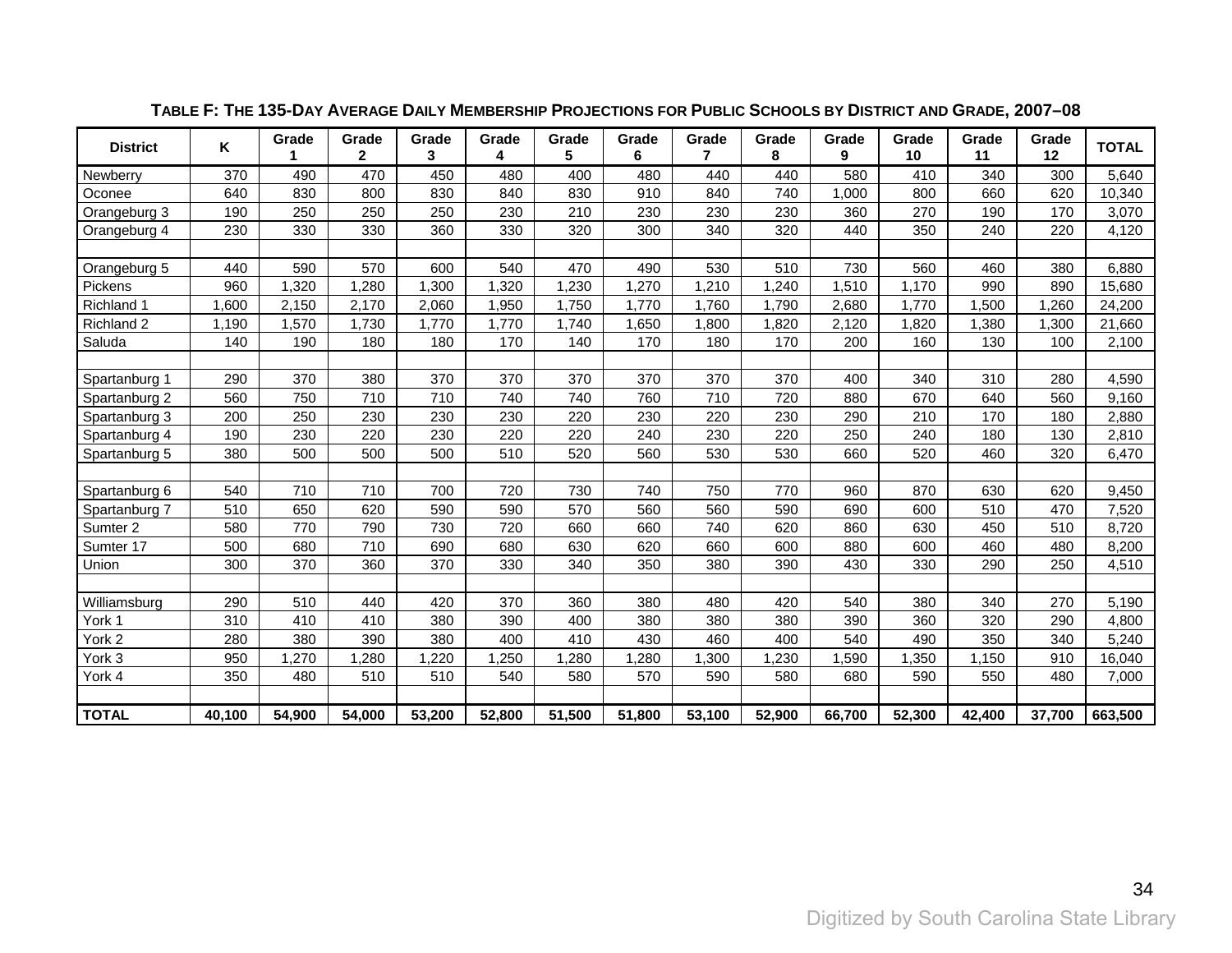<span id="page-38-1"></span><span id="page-38-0"></span>

| <b>District</b> | Κ     | Grade<br>1 | Grade<br>$\mathbf{2}$ | Grade<br>3 | Grade<br>4 | Grade<br>5 | Grade<br>6      | Grade<br>$\overline{7}$ | Grade<br>8 | Grade<br>9 | Grade<br>10 | Grade<br>11     | Grade<br>12 | <b>TOTAL</b> |
|-----------------|-------|------------|-----------------------|------------|------------|------------|-----------------|-------------------------|------------|------------|-------------|-----------------|-------------|--------------|
|                 |       |            |                       |            |            |            |                 |                         |            |            |             |                 |             |              |
| Abbeville       | 250   | 310        | 320                   | 290        | 290        | 300        | 270             | 270                     | 270        | 340        | 250         | 220             | 210         | 3,590        |
| Aiken           | 1,260 | 1,780      | 1,810                 | 1,810      | 1,800      | 1,770      | 1,890           | 1,820                   | 1,790      | 2,280      | 1,950       | 1,700           | 1,410       | 23,070       |
| Allendale       | 120   | 170        | 150                   | 140        | 120        | 130        | 100             | 110                     | 90         | 180        | 110         | 90              | 90          | 1,620        |
| Anderson 1      | 480   | 580        | 610                   | 630        | 650        | 660        | 680             | 740                     | 720        | 850        | 670         | 580             | 570         | 8,420        |
| Anderson 2      | 240   | 310        | 300                   | 310        | 300        | 310        | 310             | 300                     | 320        | 350        | 260         | 200             | 220         | 3,720        |
|                 |       |            |                       |            |            |            |                 |                         |            |            |             |                 |             |              |
| Anderson 3      | 160   | 210        | 210                   | 210        | 220        | 210        | 220             | 190                     | 200        | 240        | 180         | 150             | 100         | 2,500        |
| Anderson 4      | 180   | 210        | 230                   | 220        | 220        | 230        | 230             | 240                     | 230        | 250        | 210         | 180             | 150         | 2,780        |
| Anderson 5      | 710   | 920        | 960                   | 930        | 940        | 950        | 940             | 960                     | 950        | 1,220      | 830         | 720             | 690         | 11,720       |
| Bamberg 1       | 80    | 110        | 110                   | 110        | 110        | 100        | 110             | 120                     | 100        | 140        | 140         | 90              | 100         | 1,420        |
| Bamberg 2       | 50    | 70         | 70                    | 70         | 70         | 60         | 60              | 70                      | 70         | 110        | 70          | 50              | 40          | 880          |
|                 |       |            |                       |            |            |            |                 |                         |            |            |             |                 |             |              |
| Barnwell 19     | 50    | 60         | 50                    | 50         | 60         | 50         | 60              | 50                      | 60         | 70         | 70          | 40              | 40          | 730          |
| Barnwell 29     | 40    | 70         | 60                    | 60         | 60         | 60         | $\overline{70}$ | 60                      | 80         | 90         | 90          | $\overline{70}$ | 60          | 880          |
| Barnwell 45     | 150   | 210        | 190                   | 180        | 180        | 180        | 190             | 180                     | 190        | 260        | 190         | 160             | 170         | 2,430        |
| <b>Beaufort</b> | 1,450 | 1,770      | 1,730                 | 1,720      | 1,610      | 1,540      | 1,500           | 1,530                   | 1,520      | 1,980      | 1,570       | 1,110           | 1,020       | 20,050       |
| Berkeley        | 1,460 | 2,190      | 2,190                 | 2,170      | 2,290      | 2,150      | 2,240           | 2,000                   | 2,130      | 2,640      | 2,000       | 1,540           | 1,550       | 26,550       |
|                 |       |            |                       |            |            |            |                 |                         |            |            |             |                 |             |              |
| Calhoun         | 130   | 160        | 150                   | 160        | 130        | 130        | 130             | 130                     | 100        | 170        | 130         | 90              | 90          | 1,690        |
| Charleston      | 3,000 | 3,900      | 3,770                 | 3,720      | 3,570      | 3,390      | 3,020           | 2,880                   | 2,870      | 3,770      | 2,890       | 2,260           | 2,350       | 41,390       |
| Cherokee        | 540   | 690        | 660                   | 740        | 670        | 640        | 690             | 690                     | 690        | 890        | 730         | 520             | 470         | 8,630        |
| Chester         | 350   | 450        | 410                   | 470        | 400        | 420        | 430             | 410                     | 420        | 550        | 360         | 290             | 300         | 5,250        |
| Chesterfield    | 420   | 540        | 580                   | 630        | 590        | 580        | 610             | 620                     | 600        | 790        | 620         | 490             | 440         | 7,510        |
|                 |       |            |                       |            |            |            |                 |                         |            |            |             |                 |             |              |
| Clarendon 1     | 50    | 70         | 70                    | 60         | 60         | 60         | 60              | 70                      | 80         | 100        | 90          | 80              | 80          | 930          |
| Clarendon 2     | 200   | 260        | 300                   | 270        | 250        | 260        | 270             | 240                     | 270        | 330        | 250         | 180             | 200         | 3,270        |
| Clarendon 3     | 100   | 120        | 130                   | 130        | 130        | 130        | 130             | 100                     | 110        | 130        | 110         | 100             | 100         | 1,530        |
| Colleton        | 350   | 480        | 560                   | 530        | 490        | 460        | 500             | 470                     | 440        | 670        | 450         | 350             | 240         | 5,980        |
| Darlington      | 600   | 860        | 870                   | 900        | 890        | 870        | 900             | 930                     | 960        | 1,180      | 960         | 750             | 600         | 11,260       |
|                 |       |            |                       |            |            |            |                 |                         |            |            |             |                 |             |              |
| Dillon 1        | 40    | 60         | 60                    | 50         | 50         | 60         | 50              | 70                      | 80         | 60         | 70          | 80              | 70          | 790          |
| Dillon 2        | 260   | 340        | 300                   | 320        | 280        | 290        | 280             | 280                     | 280        | 330        | 240         | 160             | 180         | 3,540        |
| Dillon 3        | 90    | 130        | 110                   | 120        | 110        | 130        | 130             | 130                     | 130        | 130        | 100         | 110             | 90          | 1,520        |
| Dorchester 2    | 960   | 1,240      | 1,290                 | 1,360      | 1,300      | 1,430      | 1,570           | 1,560                   | 1,580      | 1,760      | 1,460       | 1,200           | 1,200       | 17,910       |
| Dorchester 4    | 140   | 180        | 160                   | 160        | 150        | 170        | 180             | 170                     | 180        | 220        | 160         | 160             | 150         | 2,190        |
|                 |       |            |                       |            |            |            |                 |                         |            |            |             |                 |             |              |

### **TABLE G: THE 135-DAY AVERAGE DAILY MEMBERSHIP PROJECTIONS FOR PUBLIC SCHOOLS BY DISTRICT AND GRADE, 2008–09**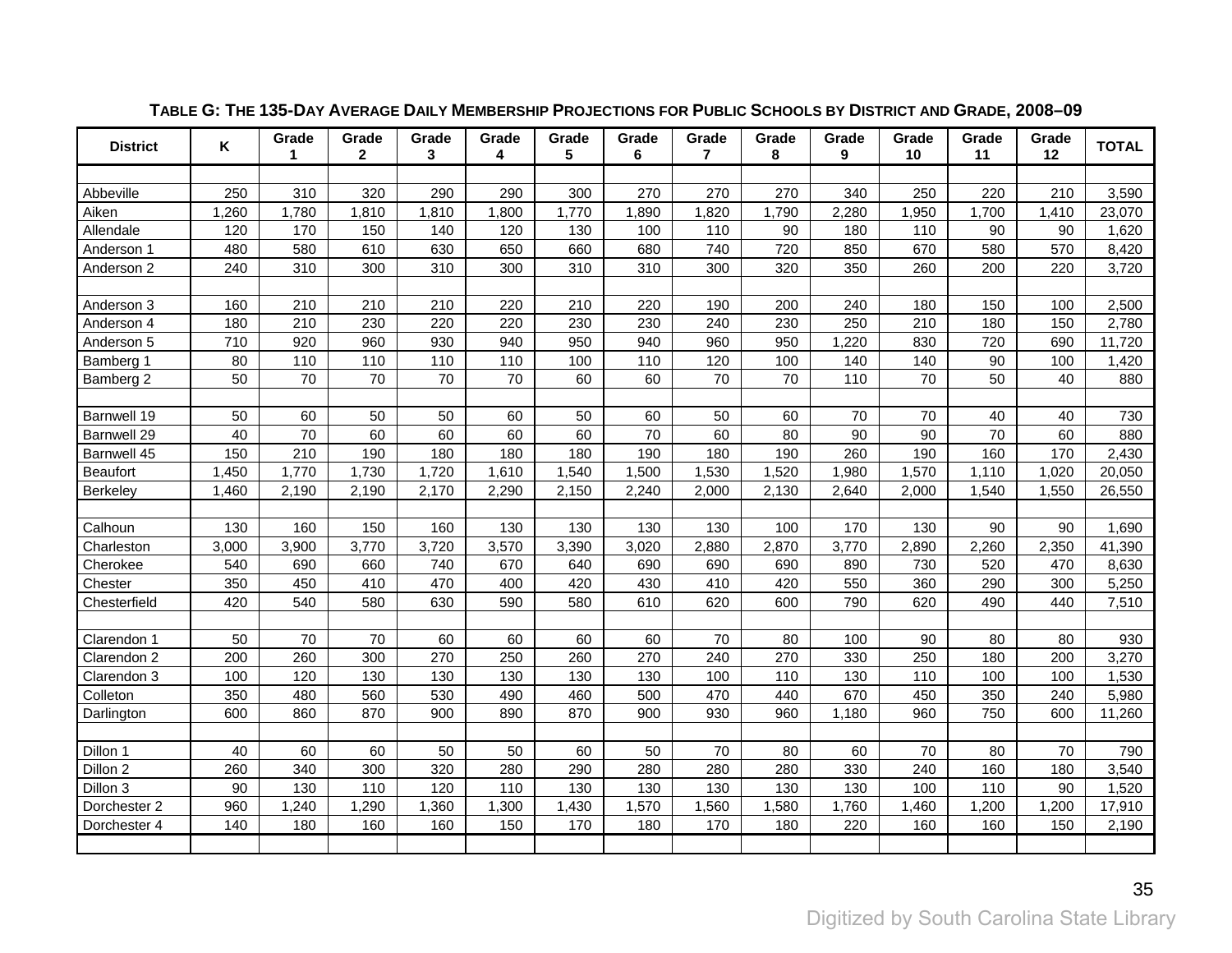| <b>District</b> | Κ               | Grade<br>1 | Grade<br>$\mathbf{2}$ | Grade<br>3 | Grade<br>4 | Grade<br>5 | Grade<br>6 | Grade<br>$\overline{7}$ | Grade<br>8 | Grade<br>9 | Grade<br>10 | Grade<br>11 | Grade<br>12 | <b>TOTAL</b> |
|-----------------|-----------------|------------|-----------------------|------------|------------|------------|------------|-------------------------|------------|------------|-------------|-------------|-------------|--------------|
| Edgefield       | 200             | 300        | 290                   | 300        | 320        | 280        | 290        | 290                     | 260        | 320        | 260         | 190         | 180         | 3,490        |
| Fairfield       | 210             | 250        | 260                   | 270        | 230        | 250        | 220        | 230                     | 240        | 410        | 240         | 180         | 190         | 3,170        |
| Florence 1      | 900             | 1,130      | 1,170                 | 1,120      | 1,180      | 1,150      | 1,050      | 1,110                   | 1,270      | 1,570      | 1,030       | 840         | 900         | 14,420       |
| Florence 2      | 90              | 100        | 110                   | 110        | 110        | 100        | 100        | 100                     | 80         | 90         | 100         | 70          | 60          | 1,210        |
| Florence 3      | 280             | 320        | 310                   | 330        | 310        | 300        | 250        | 240                     | 250        | 350        | 270         | 200         | 210         | 3,620        |
|                 |                 |            |                       |            |            |            |            |                         |            |            |             |             |             |              |
| Florence 4      | 70              | 80         | 80                    | 80         | 80         | 80         | 70         | 80                      | 70         | 120        | 90          | 50          | 60          | 1,010        |
| Florence 5      | 90              | 120        | 110                   | 120        | 120        | 100        | 100        | 110                     | 130        | 130        | 100         | 100         | 80          | 1,420        |
| Georgetown      | 530             | 660        | 740                   | 700        | 750        | 670        | 700        | 770                     | 770        | 870        | 750         | 630         | 550         | 9,090        |
| Greenville      | 3,950           | 5,500      | 5,470                 | 5,390      | 5,430      | 5,280      | 5,190      | 4,920                   | 4,940      | 6,210      | 5,010       | 4,290       | 3,820       | 65,410       |
| Greenwood 50    | 480             | 670        | 680                   | 720        | 700        | 740        | 720        | 730                     | 740        | 860        | 710         | 540         | 570         | 8,870        |
|                 |                 |            |                       |            |            |            |            |                         |            |            |             |             |             |              |
| Greenwood 51    | 70              | 90         | 80                    | 100        | 90         | 100        | 90         | 90                      | 90         | 120        | 100         | 90          | 70          | 1,190        |
| Greenwood 52    | $\overline{90}$ | 120        | 130                   | 150        | 140        | 150        | 150        | 160                     | 130        | 160        | 150         | 120         | 120         | 1,770        |
| Hampton 1       | 160             | 200        | 220                   | 210        | 210        | 230        | 220        | 200                     | 200        | 250        | 180         | 160         | 170         | 2,600        |
| Hampton 2       | 70              | 100        | 110                   | 90         | 90         | 110        | 100        | 100                     | 110        | 150        | 110         | 100         | 60          | 1,310        |
| Horry           | 2,160           | 2,670      | 2,780                 | 2,860      | 2,690      | 2,770      | 2,650      | 2,770                   | 2,600      | 3,270      | 2,600       | 2,190       | 2,030       | 34,050       |
|                 |                 |            |                       |            |            |            |            |                         |            |            |             |             |             |              |
| Jasper          | 210             | 280        | 310                   | 250        | 230        | 240        | 270        | 240                     | 220        | 330        | 220         | 160         | 170         | 3,140        |
| Kershaw         | 580             | 730        | 730                   | 780        | 770        | 740        | 790        | 820                     | 800        | 1,020      | 850         | 600         | 590         | 9,810        |
| Lancaster       | 590             | 800        | 800                   | 830        | 810        | 810        | 790        | 770                     | 850        | 1,000      | 780         | 650         | 690         | 10,190       |
| Laurens 55      | 440             | 490        | 450                   | 470        | 470        | 450        | 430        | 430                     | 380        | 510        | 380         | 240         | 250         | 5,400        |
| Laurens 56      | 200             | 240        | 230                   | 230        | 230        | 230        | 230        | 220                     | 220        | 300        | 240         | 200         | 220         | 2,990        |
|                 |                 |            |                       |            |            |            |            |                         |            |            |             |             |             |              |
| Lee             | 170             | 230        | 240                   | 210        | 200        | 200        | 180        | 170                     | 170        | 260        | 180         | 150         | 130         | 2,490        |
| Lexington 1     | 1,080           | 1,370      | 1,340                 | 1,420      | 1,460      | 1,570      | 1,630      | 1,600                   | 1,520      | 1,830      | 1,570       | 1,430       | 1,250       | 19,070       |
| Lexington 2     | 540             | 690        | 660                   | 670        | 670        | 690        | 700        | 620                     | 610        | 790        | 640         | 500         | 540         | 8,310        |
| Lexington 3     | 120             | 140        | 130                   | 140        | 140        | 150        | 150        | 160                     | 180        | 220        | 130         | 150         | 140         | 1,940        |
| Lexington 4     | 220             | 270        | 250                   | 270        | 270        | 280        | 290        | 290                     | 270        | 390        | 250         | 200         | 160         | 3,410        |
|                 |                 |            |                       |            |            |            |            |                         |            |            |             |             |             |              |
| Lexington 5     | 800             | 1,030      | 1,050                 | 1,120      | 1,170      | 1,270      | 1,330      | 1,390                   | 1,350      | 1,450      | 1,350       | 1,260       | 1,150       | 15,710       |
| McCormick       | 60              | 70         | 60                    | 70         | 50         | 60         | 50         | 60                      | 60         | 70         | 70          | 50          | 60          | 780          |
| Marion 1        | 200             | 260        | 250                   | 280        | 250        | 240        | 270        | 240                     | 250        | 350        | 220         | 160         | 170         | 3,150        |
| Marion 2        | 120             | 130        | 140                   | 140        | 140        | 130        | 130        | 150                     | 170        | 180        | 120         | 120         | 130         | 1,800        |
| Marion 7        | 40              | 50         | 50                    | 50         | 50         | 40         | 50         | 50                      | 70         | 90         | 50          | 50          | 40          | 700          |
|                 |                 |            |                       |            |            |            |            |                         |            |            |             |             |             |              |
| Marlboro        | 230             | 320        | 340                   | 360        | 350        | 330        | 330        | 340                     | 350        | 410        | 370         | 310         | 240         | 4,280        |

### **TABLE G: THE 135-DAY AVERAGE DAILY MEMBERSHIP PROJECTIONS FOR PUBLIC SCHOOLS BY DISTRICT AND GRADE, 2008–09**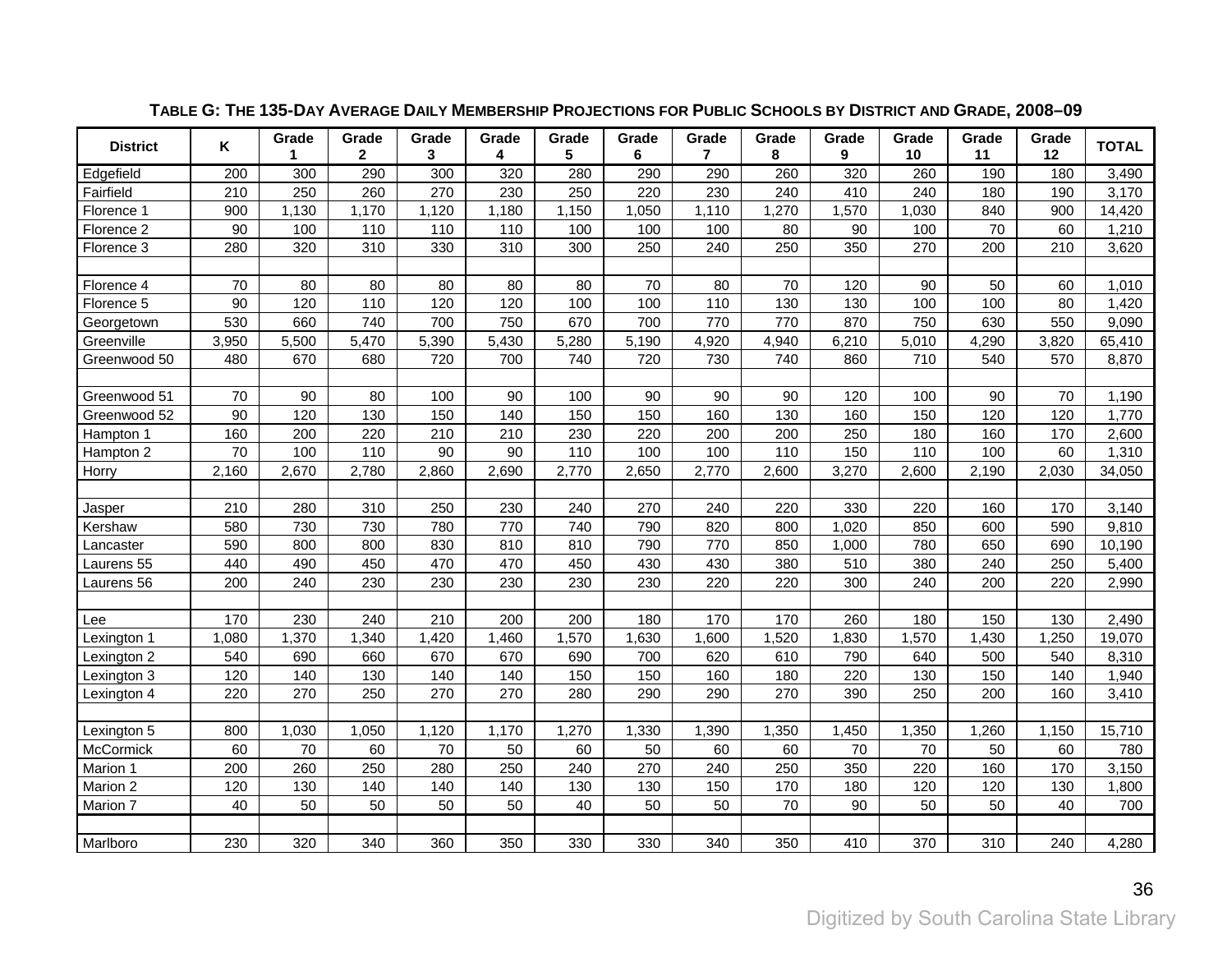| <b>District</b> | ĸ      | Grade  | Grade<br>$\mathbf{2}$ | Grade<br>3 | Grade<br>4 | Grade<br>5 | Grade<br>6 | Grade<br>7 | Grade<br>8 | Grade<br>9 | Grade<br>10 | Grade<br>11 | Grade<br>12 | <b>TOTAL</b> |
|-----------------|--------|--------|-----------------------|------------|------------|------------|------------|------------|------------|------------|-------------|-------------|-------------|--------------|
| Newberry        | 360    | 450    | 490                   | 470        | 440        | 480        | 410        | 470        | 440        | 540        | 420         | 320         | 350         | 5,630        |
| Oconee          | 660    | 810    | 810                   | 800        | 830        | 870        | 870        | 910        | 800        | 860        | 810         | 690         | 590         | 10,310       |
| Orangeburg 3    | 190    | 240    | 250                   | 240        | 250        | 230        | 220        | 220        | 230        | 300        | 260         | 180         | 190         | 3,010        |
| Orangeburg 4    | 240    | 320    | 320                   | 340        | 360        | 350        | 320        | 300        | 340        | 430        | 320         | 250         | 250         | 4,140        |
|                 |        |        |                       |            |            |            |            |            |            |            |             |             |             |              |
| Orangeburg 5    | 460    | 570    | 570                   | 570        | 590        | 510        | 480        | 490        | 510        | 680        | 540         | 460         | 410         | 6,840        |
| Pickens         | 960    | 1,230  | 1,310                 | 1,280      | 1,300      | 1,310      | 1,270      | 1,260      | 1,220      | 1,420      | 1,150       | 990         | 940         | 15,620       |
| Richland 1      | ,650   | 2,230  | 2,090                 | 2,130      | 2,020      | 1,870      | 1,780      | 1,720      | 1,660      | 2,450      | 1,850       | 1,440       | 1,270       | 24,170       |
| Richland 2      | ,220   | ,630   | 1,660                 | 1,840      | 1,840      | 1,850      | 1,850      | 1,830      | 1,810      | 2,160      | 1,870       | 1,500       | 1,340       | 22,410       |
| Saluda          | 120    | 180    | 190                   | 180        | 180        | 160        | 150        | 170        | 180        | 200        | 150         | 140         | 110         | 2,080        |
|                 |        |        |                       |            |            |            |            |            |            |            |             |             |             |              |
| Spartanburg 1   | 290    | 370    | 390                   | 380        | 370        | 380        | 370        | 390        | 370        | 420        | 320         | 300         | 290         | 4,640        |
| Spartanburg 2   | 560    | 750    | 730                   | 720        | 730        | 760        | 780        | 770        | 730        | 840        | 780         | 580         | 590         | 9,300        |
| Spartanburg 3   | 200    | 250    | 230                   | 230        | 230        | 220        | 220        | 230        | 210        | 250        | 250         | 170         | 170         | 2,860        |
| Spartanburg 4   | 190    | 230    | 230                   | 230        | 220        | 220        | 220        | 240        | 230        | 240        | 220         | 190         | 150         | 2,810        |
| Spartanburg 5   | 380    | 500    | 510                   | 510        | 510        | 520        | 530        | 590        | 530        | 640        | 530         | 430         | 450         | 6,630        |
|                 |        |        |                       |            |            |            |            |            |            |            |             |             |             |              |
| Spartanburg 6   | 540    | 700    | 730                   | 720        | 710        | 750        | 740        | 750        | 760        | 940        | 830         | 650         | 660         | 9,480        |
| Spartanburg 7   | 510    | 640    | 630                   | 610        | 580        | 590        | 560        | 550        | 540        | 620        | 620         | 460         | 480         | 7,390        |
| Sumter 2        | 610    | 760    | 740                   | 770        | 720        | 700        | 700        | 630        | 690        | 770        | 610         | 450         | 490         | 8,640        |
| Sumter 17       | 530    | 670    | 670                   | 720        | 690        | 670        | 640        | 610        | 650        | 770        | 580         | 440         | 530         | 8,160        |
| Union           | 250    | 390    | 350                   | 350        | 350        | 330        | 340        | 370        | 360        | 460        | 330         | 270         | 260         | 4,430        |
|                 |        |        |                       |            |            |            |            |            |            |            |             |             |             |              |
| Williamsburg    | 280    | 440    | 440                   | 410        | 410        | 370        | 360        | 400        | 410        | 550        | 370         | 320         | 270         | 5,040        |
| York 1          | 310    | 410    | 420                   | 400        | 390        | 400        | 390        | 380        | 380        | 370        | 360         | 310         | 290         | 4,830        |
| York 2          | 290    | 370    | 400                   | 400        | 400        | 410        | 420        | 470        | 450        | 480        | 450         | 400         | 340         | 5,280        |
| York 3          | 970    | ,260   | ,290                  | ,300       | ,250       | ,270       | ,350       | ,320       | ,300       | 1,450      | ,340        | 1,150       | 1,000       | 16,250       |
| York 4          | 360    | 470    | 520                   | 540        | 540        | 570        | 620        | 590        | 610        | 690        | 610         | 570         | 500         | 7,190        |
|                 |        |        |                       |            |            |            |            |            |            |            |             |             |             |              |
| <b>TOTAL</b>    | 41,000 | 53,700 | 53,900                | 54,600     | 53,700     | 53,300     | 52,900     | 52,500     | 52,300     | 64,700     | 51,900      | 42,400      | 39,900      | 666,700      |

### **TABLE G: THE 135-DAY AVERAGE DAILY MEMBERSHIP PROJECTIONS FOR PUBLIC SCHOOLS BY DISTRICT AND GRADE, 2008–09**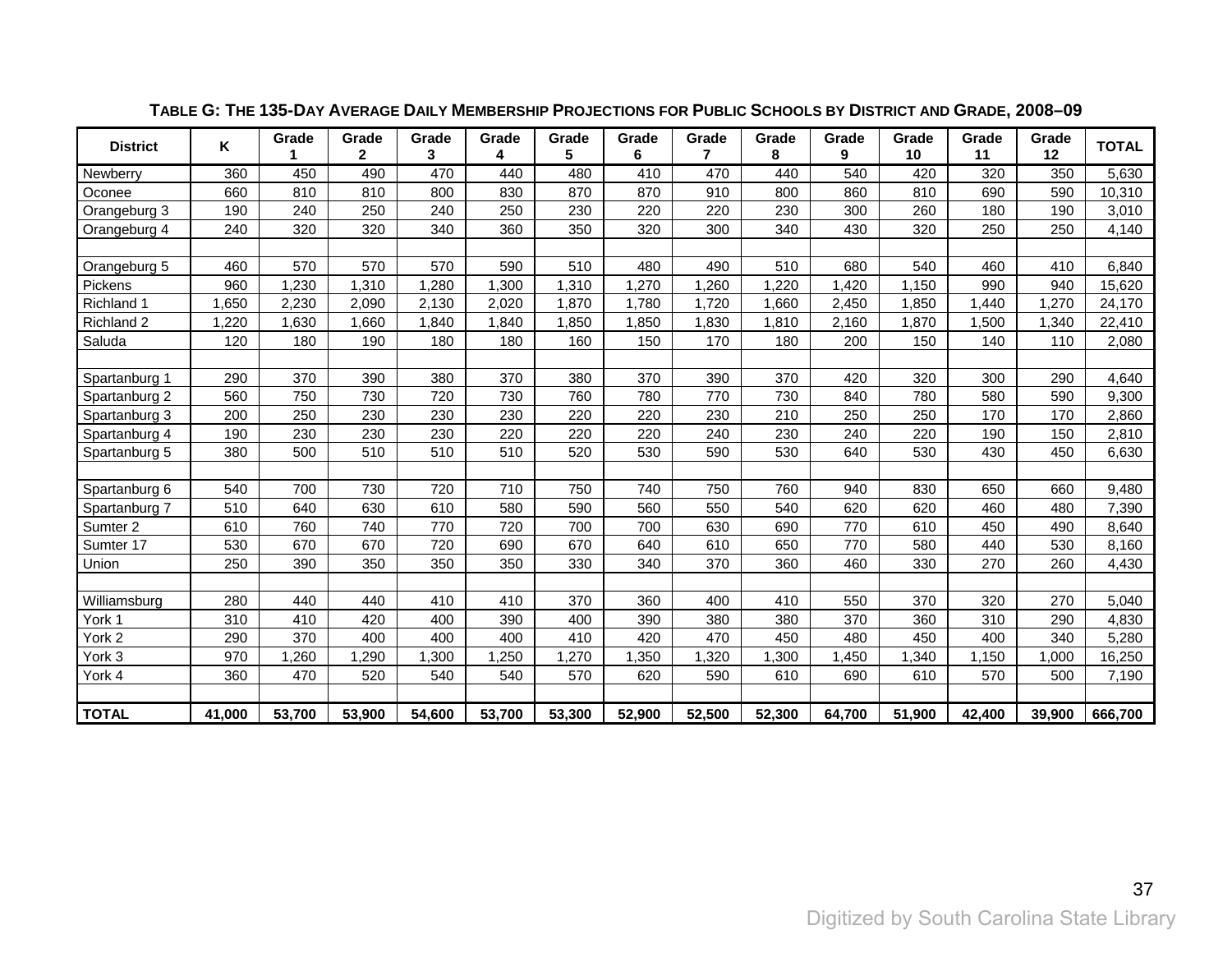<span id="page-41-1"></span><span id="page-41-0"></span>

| <b>District</b> | Κ     | Grade<br>1 | Grade<br>$\overline{2}$ | Grade<br>3 | Grade<br>4 | Grade<br>5 | Grade<br>6 | Grade<br>$\overline{7}$ | Grade<br>8 | Grade<br>9 | Grade<br>10 | Grade<br>11 | Grade<br>12 | <b>TOTAL</b> |
|-----------------|-------|------------|-------------------------|------------|------------|------------|------------|-------------------------|------------|------------|-------------|-------------|-------------|--------------|
|                 |       |            |                         |            |            |            |            |                         |            |            |             |             |             |              |
| Abbeville       | 250   | 320        | 280                     | 320        | 290        | 290        | 310        | 270                     | 260        | 310        | 270         | 200         | 210         | 3,580        |
| Aiken           | 1,260 | 1,760      | 1,720                   | 1,850      | 1,830      | 1,800      | 1,820      | 1,880                   | 1,760      | 2,190      | 1,850       | 1,630       | 1,500       | 22,860       |
| Allendale       | 120   | 150        | 160                     | 140        | 130        | 130        | 120        | 100                     | 110        | 140        | 100         | 100         | 70          | 1,570        |
| Anderson 1      | 480   | 600        | 580                     | 640        | 650        | 670        | 690        | 710                     | 760        | 820        | 740         | 580         | 540         | 8,460        |
| Anderson 2      | 240   | 320        | 290                     | 310        | 310        | 310        | 320        | 310                     | 300        | 370        | 270         | 200         | 200         | 3,740        |
|                 |       |            |                         |            |            |            |            |                         |            |            |             |             |             |              |
| Anderson 3      | 160   | 210        | 200                     | 220        | 220        | 210        | 220        | 210                     | 190        | 230        | 180         | 140         | 110         | 2,500        |
| Anderson 4      | 180   | 220        | 210                     | 230        | 220        | 230        | 230        | 230                     | 230        | 290        | 190         | 190         | 160         | 2,810        |
| Anderson 5      | 710   | 960        | 910                     | 940        | 950        | 960        | 950        | 950                     | 960        | 1,240      | 840         | 730         | 660         | 11,760       |
| Bamberg 1       | 80    | 110        | 100                     | 100        | 110        | 110        | 110        | 110                     | 120        | 120        | 120         | 100         | 100         | 1,380        |
| Bamberg 2       | 50    | 70         | 70                      | 60         | 70         | 70         | 60         | 60                      | 70         | 110        | 80          | 50          | 40          | 860          |
|                 |       |            |                         |            |            |            |            |                         |            |            |             |             |             |              |
| Barnwell 19     | 50    | 60         | 50                      | 50         | 60         | 50         | 60         | 60                      | 50         | 80         | 50          | 50          | 40          | 720          |
| Barnwell 29     | 40    | 60         | 60                      | 60         | 60         | 60         | 70         | 70                      | 60         | 90         | 70          | 80          | 70          | 860          |
| Barnwell 45     | 150   | 200        | 200                     | 180        | 180        | 180        | 180        | 190                     | 180        | 230        | 220         | 140         | 170         | 2,380        |
| <b>Beaufort</b> | 1,450 | 1,910      | 1,770                   | 1,790      | 1,750      | 1,640      | 1,600      | 1,590                   | 1,530      | 1,950      | 1,560       | 1,110       | 1,110       | 20,780       |
| Berkeley        | 1,460 | 2,180      | 2,100                   | 2,240      | 2,200      | 2,320      | 2,280      | 2,240                   | 1,920      | 2,600      | 2,030       | 1,490       | 1,630       | 26,700       |
|                 |       |            |                         |            |            |            |            |                         |            |            |             |             |             |              |
| Calhoun         | 130   | 160        | 160                     | 140        | 150        | 130        | 130        | 120                     | 130        | 120        | 120         | 100         | 80          | 1,660        |
| Charleston      | 3,000 | 4,060      | 3,790                   | 3,760      | 3,700      | 3,550      | 3,320      | 2,940                   | 2,800      | 3,600      | 2,690       | 2,180       | 2,330       | 41,730       |
| Cherokee        | 540   | 680        | 690                     | 660        | 730        | 680        | 640        | 700                     | 690        | 860        | 710         | 530         | 480         | 8,590        |
| Chester         | 350   | 420        | 430                     | 400        | 460        | 390        | 430        | 410                     | 380        | 550        | 320         | 270         | 280         | 5,090        |
| Chesterfield    | 420   | 530        | 530                     | 590        | 630        | 600        | 590        | 610                     | 610        | 730        | 580         | 520         | 470         | 7,410        |
|                 |       |            |                         |            |            |            |            |                         |            |            |             |             |             |              |
| Clarendon 1     | 50    | 60         | 70                      | 60         | 60         | 60         | 60         | 50                      | 70         | 110        | 80          | 70          | 70          | 880          |
| Clarendon 2     | 200   | 260        | 270                     | 280        | 260        | 260        | 290        | 260                     | 230        | 370        | 220         | 200         | 170         | 3,260        |
| Clarendon 3     | 100   | 120        | 120                     | 130        | 140        | 130        | 140        | 140                     | 100        | 120        | 120         | 90          | 110         | 1,570        |
| Colleton        | 350   | 490        | 460                     | 550        | 520        | 480        | 490        | 500                     | 390        | 680        | 430         | 330         | 260         | 5,930        |
| Darlington      | 600   | 820        | 830                     | 890        | 890        | 920        | 860        | 980                     | 890        | 1,200      | 890         | 760         | 630         | 11,160       |
|                 |       |            |                         |            |            |            |            |                         |            |            |             |             |             |              |
| Dillon 1        | 40    | 60         | 60                      | 50         | 60         | 50         | 60         | 50                      | 70         | 90         | 50          | 70          | 70          | 770          |
| Dillon 2        | 260   | 320        | 330                     | 290        | 320        | 270        | 300        | 290                     | 270        | 330        | 250         | 150         | 170         | 3,540        |
| Dillon 3        | 90    | 120        | 120                     | 110        | 120        | 120        | 140        | 130                     | 120        | 140        | 100         | 90          | 90          | 1,510        |
| Dorchester 2    | 960   | 1,320      | 1,300                   | 1,350      | 1,420      | 1,360      | 1,540      | 1,590                   | 1,620      | 1,760      | 1,490       | 1,180       | 1,180       | 18,070       |
| Dorchester 4    | 140   | 190        | 170                     | 160        | 160        | 160        | 180        | 170                     | 170        | 220        | 170         | 120         | 150         | 2,170        |
|                 |       |            |                         |            |            |            |            |                         |            |            |             |             |             |              |

### **TABLE H: THE 135-DAY AVERAGE DAILY MEMBERSHIP PROJECTIONS FOR PUBLIC SCHOOLS BY DISTRICT AND GRADE, 2009–10**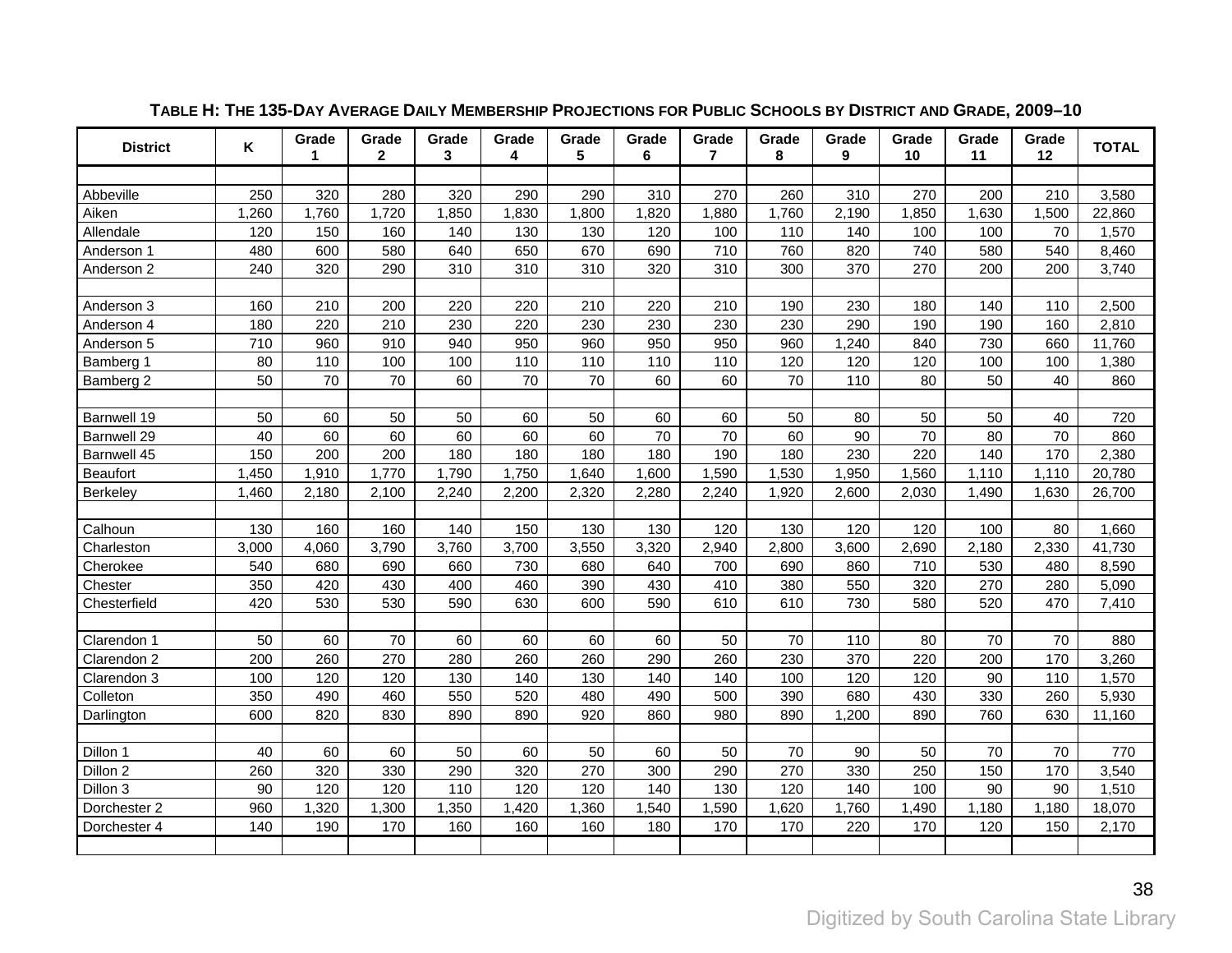| <b>District</b> | Κ     | Grade | Grade<br>$\mathbf{2}$ | Grade<br>3 | Grade<br>4 | Grade<br>5 | Grade<br>6 | Grade<br>$\overline{7}$ | Grade<br>8 | Grade<br>9 | Grade<br>10 | Grade<br>11 | Grade<br>12 | <b>TOTAL</b> |
|-----------------|-------|-------|-----------------------|------------|------------|------------|------------|-------------------------|------------|------------|-------------|-------------|-------------|--------------|
| Edgefield       | 200   | 280   | 280                   | 290        | 300        | 320        | 270        | 290                     | 270        | 290        | 240         | 190         | 190         | 3,410        |
| Fairfield       | 210   | 270   | 240                   | 250        | 270        | 230        | 250        | 220                     | 230        | 330        | 250         | 190         | 160         | 3,090        |
| Florence 1      | 900   | 1,210 | 1,140                 | 1,150      | 1,170      | 1,170      | 1,150      | 1,190                   | 1,130      | 1,540      | 1,100       | 780         | 900         | 14,540       |
| Florence 2      | 90    | 110   | 100                   | 110        | 110        | 110        | 100        | 100                     | 90         | 100        | 80          | 80          | 60          | 1,230        |
| Florence 3      | 280   | 350   | 300                   | 330        | 310        | 310        | 280        | 250                     | 240        | 320        | 250         | 200         | 200         | 3,620        |
|                 |       |       |                       |            |            |            |            |                         |            |            |             |             |             |              |
| Florence 4      | 70    | 90    | 80                    | 80         | 80         | 80         | 80         | 70                      | 80         | 100        | 80          | 60          | 60          | 1,010        |
| Florence 5      | 90    | 120   | 110                   | 120        | 120        | 110        | 110        | 110                     | 110        | 150        | 110         | 80          | 90          | 1,430        |
| Georgetown      | 530   | 700   | 650                   | 730        | 700        | 760        | 680        | 720                     | 730        | 870        | 730         | 650         | 490         | 8,940        |
| Greenville      | 3,950 | 5,630 | 5,340                 | 5,520      | 5,450      | 5,460      | 5,430      | 5,190                   | 4,920      | 6,070      | 5,000       | 4,310       | 3,840       | 66,120       |
| Greenwood 50    | 480   | 660   | 640                   | 690        | 720        | 710        | 750        | 730                     | 710        | 880        | 710         | 560         | 530         | 8,770        |
|                 |       |       |                       |            |            |            |            |                         |            |            |             |             |             |              |
| Greenwood 51    | 70    | 90    | 80                    | 90         | 100        | 90         | 100        | 100                     | 90         | 110        | 100         | 90          | 90          | 1,180        |
| Greenwood 52    | 90    | 120   | 120                   | 140        | 150        | 140        | 160        | 150                     | 150        | 160        | 140         | 130         | 110         | 1,760        |
| Hampton 1       | 160   | 210   | 190                   | 220        | 210        | 220        | 230        | 220                     | 200        | 240        | 180         | 140         | 150         | 2,570        |
| Hampton 2       | 70    | 110   | 90                    | 100        | 90         | 100        | 100        | 100                     | 110        | 140        | 90          | 100         | 70          | 1,280        |
| Horry           | 2,160 | 2,820 | 2,700                 | 2,880      | 2,940      | 2,770      | 2,940      | 2,720                   | 2,760      | 3,230      | 2,640       | 2,180       | 2,030       | 34,760       |
|                 |       |       |                       |            |            |            |            |                         |            |            |             |             |             |              |
| Jasper          | 210   | 280   | 280                   | 300        | 250        | 230        | 270        | 270                     | 220        | 300        | 230         | 170         | 170         | 3,170        |
| Kershaw         | 580   | 740   | 720                   | 740        | 780        | 790        | 770        | 820                     | 830        | 1,000      | 780         | 670         | 540         | 9,760        |
| Lancaster       | 590   | 780   | 770                   | 810        | 830        | 800        | 830        | 790                     | 760        | 1,040      | 770         | 600         | 650         | 10,030       |
| Laurens 55      | 440   | 510   | 450                   | 460        | 450        | 460        | 450        | 430                     | 420        | 510        | 320         | 270         | 230         | 5,410        |
| Laurens 56      | 200   | 250   | 230                   | 230        | 220        | 230        | 240        | 230                     | 210        | 290        | 200         | 200         | 210         | 2,940        |
|                 |       |       |                       |            |            |            |            |                         |            |            |             |             |             |              |
| Lee             | 170   | 240   | 210                   | 230        | 210        | 200        | 200        | 180                     | 150        | 240        | 190         | 130         | 130         | 2,470        |
| Lexington 1     | 1,080 | 1,420 | 1,370                 | 1,370      | 1,460      | 1,510      | 1,630      | 1,670                   | 1,630      | 1,730      | 1,600       | 1,390       | 1,340       | 19,190       |
| Lexington 2     | 540   | 710   | 670                   | 650        | 670        | 660        | 710        | 690                     | 610        | 740        | 620         | 490         | 540         | 8,280        |
| Lexington 3     | 120   | 150   | 130                   | 140        | 140        | 140        | 150        | 150                     | 160        | 240        | 120         | 130         | 150         | 1,910        |
| Lexington 4     | 220   | 280   | 260                   | 260        | 270        | 270        | 290        | 290                     | 280        | 400        | 230         | 200         | 160         | 3,410        |
|                 |       |       |                       |            |            |            |            |                         |            |            |             |             |             |              |
| Lexington 5     | 800   | 1,070 | 1,070                 | 1,080      | 1,170      | 1,220      | 1,330      | 1,370                   | 1,390      | 1,500      | 1,330       | 1,250       | 1,130       | 15,700       |
| McCormick       | 60    | 70    | 60                    | 60         | 70         | 50         | 50         | 50                      | 50         | 70         | 60          | 50          | 40          | 750          |
| Marion 1        | 200   | 270   | 240                   | 260        | 270        | 250        | 260        | 260                     | 230        | 320        | 240         | 150         | 190         | 3,150        |
| Marion 2        | 120   | 140   | 130                   | 130        | 150        | 140        | 130        | 130                     | 150        | 200        | 130         | 110         | 100         | 1,760        |
| Marion 7        | 40    | 60    | 50                    | 50         | 50         | 50         | 50         | 50                      | 50         | 80         | 60          | 40          | 40          | 690          |
|                 |       |       |                       |            |            |            |            |                         |            |            |             |             |             |              |
| Marlboro        | 230   | 310   | 300                   | 340        | 350        | 340        | 350        | 320                     | 330        | 390        | 320         | 310         | 250         | 4,150        |

### **TABLE H: THE 135-DAY AVERAGE DAILY MEMBERSHIP PROJECTIONS FOR PUBLIC SCHOOLS BY DISTRICT AND GRADE, 2009–10**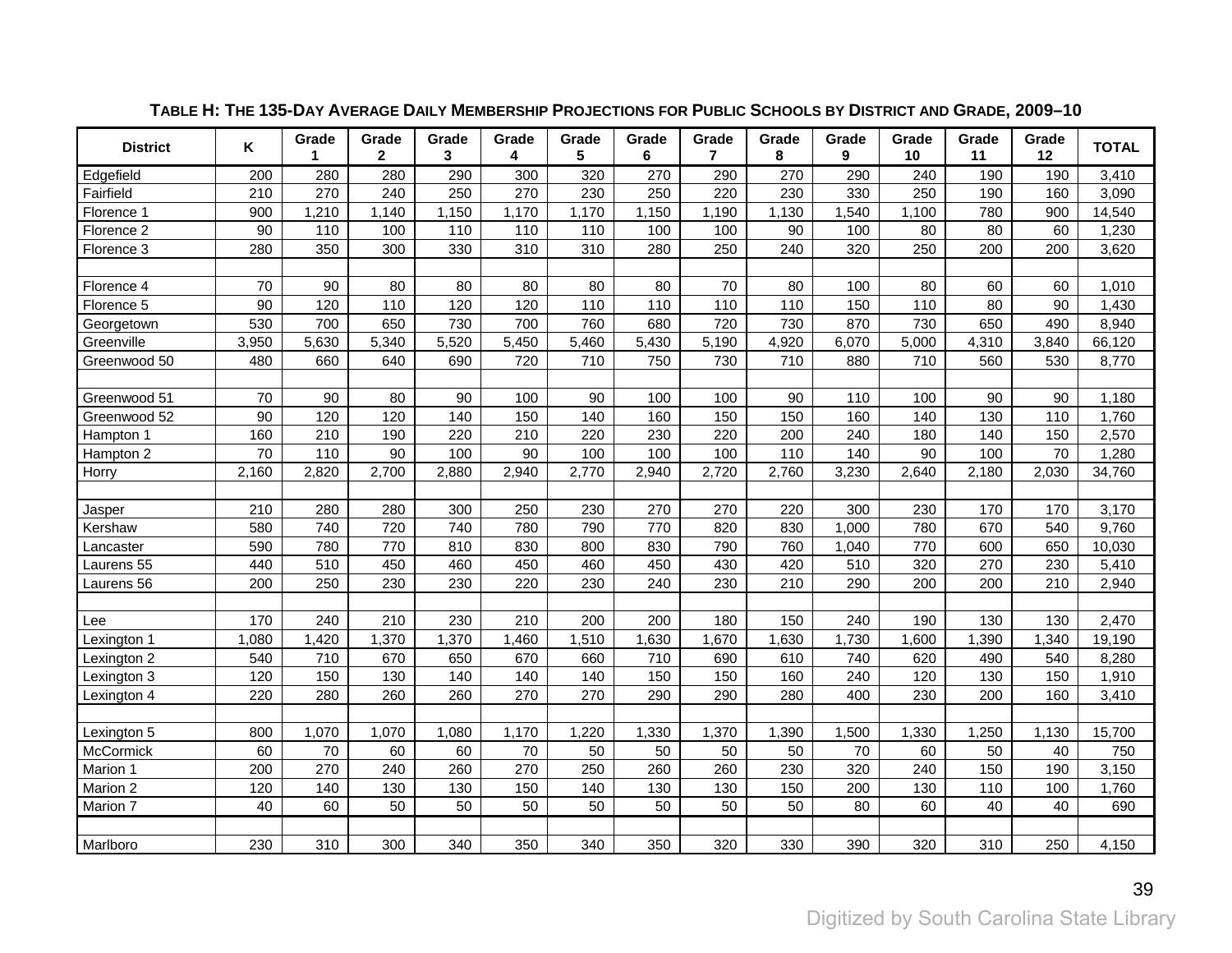| <b>District</b> | K      | Grade  | Grade<br>$\overline{2}$ | Grade<br>3 | Grade<br>4 | Grade<br>5 | Grade<br>6 | Grade<br>$\overline{7}$ | Grade<br>8 | Grade<br>9 | Grade<br>10 | Grade<br>11 | Grade<br>12 | <b>TOTAL</b> |
|-----------------|--------|--------|-------------------------|------------|------------|------------|------------|-------------------------|------------|------------|-------------|-------------|-------------|--------------|
| Newberry        | 360    | 440    | 450                     | 490        | 460        | 440        | 500        | 410                     | 470        | 540        | 380         | 320         | 330         | 5,580        |
| Oconee          | 660    | 840    | 790                     | 810        | 800        | 860        | 910        | 870                     | 860        | 920        | 700         | 710         | 620         | 10,350       |
| Orangeburg 3    | 190    | 250    | 240                     | 240        | 240        | 250        | 230        | 210                     | 220        | 300        | 220         | 180         | 190         | 2,970        |
| Orangeburg 4    | 240    | 340    | 310                     | 330        | 340        | 380        | 350        | 320                     | 290        | 450        | 310         | 230         | 260         | 4,150        |
|                 |        |        |                         |            |            |            |            |                         |            |            |             |             |             |              |
| Orangeburg 5    | 460    | 590    | 550                     | 560        | 560        | 560        | 520        | 480                     | 480        | 690        | 500         | 440         | 400         | 6,790        |
| Pickens         | 960    | 1,230  | 1,220                   | 1,310      | 1,280      | 1,290      | ,350       | 1,250                   | 1,260      | 1,400      | 1,080       | 970         | 930         | 15,530       |
| Richland 1      | ,650   | 2,290  | 2,170                   | 2,060      | 2,100      | 1,950      | 1,900      | 1.740                   | 1,620      | 2,280      | 1,690       | 1,510       | 1,210       | 24,160       |
| Richland 2      | ,220   | 1,670  | 1,730                   | 1,770      | 1,910      | 1,930      | 1,970      | 2,050                   | 1,850      | 2,150      | 1,900       | 1,550       | 1,460       | 23,160       |
| Saluda          | 120    | 160    | 180                     | 190        | 180        | 170        | 160        | 140                     | 160        | 210        | 150         | 120         | 120         | 2,060        |
|                 |        |        |                         |            |            |            |            |                         |            |            |             |             |             |              |
| Spartanburg 1   | 290    | 370    | 390                     | 390        | 380        | 380        | 380        | 390                     | 380        | 420        | 350         | 290         | 280         | 4,680        |
| Spartanburg 2   | 560    | 750    | 730                     | 740        | 750        | 750        | 790        | 780                     | 780        | 840        | 740         | 670         | 530         | 9,420        |
| Spartanburg 3   | 200    | 250    | 230                     | 240        | 230        | 220        | 230        | 220                     | 220        | 230        | 210         | 200         | 170         | 2,850        |
| Spartanburg 4   | 190    | 230    | 230                     | 240        | 220        | 220        | 230        | 220                     | 230        | 250        | 200         | 170         | 170         | 2,800        |
| Spartanburg 5   | 380    | 500    | 510                     | 520        | 520        | 520        | 540        | 560                     | 600        | 650        | 510         | 430         | 420         | 6,660        |
|                 |        |        |                         |            |            |            |            |                         |            |            |             |             |             |              |
| Spartanburg 6   | 540    | 700    | 720                     | 740        | 730        | 730        | 760        | 750                     | 760        | 920        | 810         | 630         | 690         | 9,480        |
| Spartanburg 7   | 510    | 640    | 630                     | 630        | 600        | 580        | 570        | 540                     | 530        | 560        | 560         | 480         | 440         | 7,260        |
| Sumter 2        | 610    | 810    | 730                     | 710        | 760        | 700        | 740        | 670                     | 590        | 860        | 550         | 440         | 490         | 8,660        |
| Sumter 17       | 530    | 710    | 660                     | 670        | 720        | 680        | 680        | 630                     | 600        | 830        | 510         | 430         | 500         | 8,140        |
| Union           | 250    | 320    | 370                     | 340        | 330        | 350        | 340        | 360                     | 360        | 420        | 350         | 270         | 240         | 4,310        |
|                 |        |        |                         |            |            |            |            |                         |            |            |             |             |             |              |
| Williamsburg    | 280    | 430    | 380                     | 410        | 410        | 420        | 370        | 380                     | 350        | 530        | 380         | 310         | 260         | 4,900        |
| York 1          | 310    | 410    | 420                     | 410        | 410        | 400        | 390        | 390                     | 390        | 380        | 340         | 310         | 280         | 4,850        |
| York 2          | 290    | 380    | 390                     | 410        | 420        | 410        | 420        | 460                     | 450        | 540        | 410         | 360         | 380         | 5,330        |
| York 3          | 970    | ,280   | 1,280                   | ,310       | ,330       | ,270       | ,330       | 1,380                   | ,330       | ,550       | ,230        | 1,140       | ,000        | 16,400       |
| York 4          | 360    | 480    | 510                     | 550        | 580        | 570        | 610        | 650                     | 610        | 720        | 620         | 590         | 520         | 7,360        |
|                 |        |        |                         |            |            |            |            |                         |            |            |             |             |             |              |
| <b>TOTAL</b>    | 41,000 | 54,900 | 52,800                  | 54,500     | 55,000     | 54,200     | 54,800     | 53,700                  | 51.700     | 63.900     | 50,400      | 42,100      | 39.900      | 668,700      |

**TABLE H: THE 135-DAY AVERAGE DAILY MEMBERSHIP PROJECTIONS FOR PUBLIC SCHOOLS BY DISTRICT AND GRADE, 2009–10**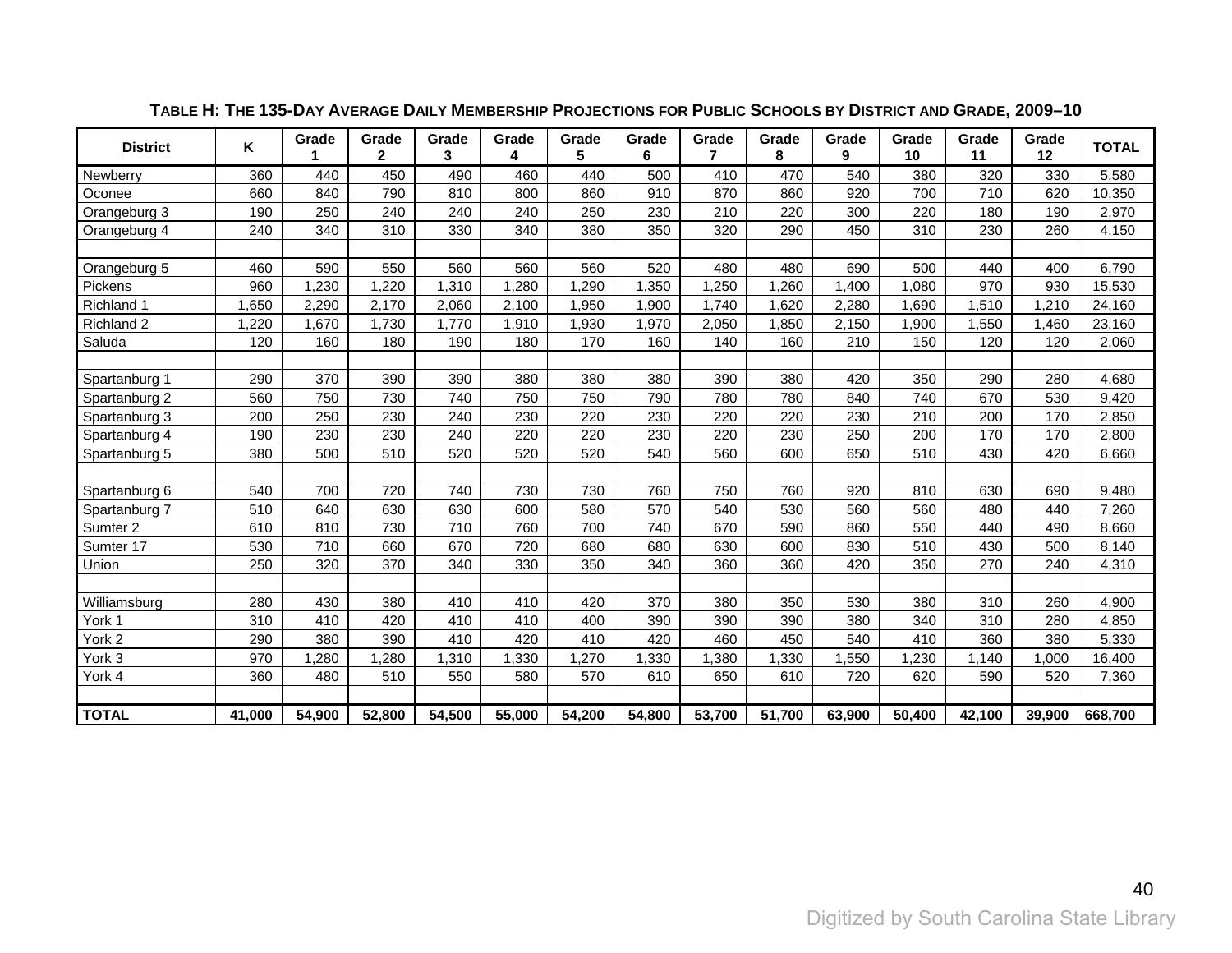<span id="page-44-1"></span>

| <b>COUNTY</b>   | 1999-2000   | 2000-01         | $2001 - 02$         | 2002-03         | 2003-04            |
|-----------------|-------------|-----------------|---------------------|-----------------|--------------------|
| Abbeville       | 35          | 105             | 104                 | 47              | 104                |
| Aiken           | 1,729       | 1,631           | 1,604               | 1,491           | 1,380              |
| Allendale       | 12          | $\Omega$        | $\Omega$            | $\Omega$        | $\Omega$           |
| Anderson        | 1,297       | 1,360           | 834                 | 1,306           | 1,213              |
| Bamberg         | 147         | $\frac{1}{131}$ | 136                 | 128             | 118                |
|                 |             |                 |                     |                 |                    |
| <b>Barnwell</b> | 189         | 270             | 287                 | 299             | 323                |
| <b>Beaufort</b> | 2,191       | 2,282           | 2,250               | 2,233           | 2,319              |
| Berkeley        | 1,887       | 2,070           | 1,950               | 1,978           | 2,043              |
| Calhoun         | 432         | 449             | 470                 | 478             | 493                |
| Charleston      | 7,726       | 7,728           | 7,527               | 7,130           | 7,083              |
| Cherokee        | 161         | 141             | 122                 | 179             | 181                |
| Chester         | $\mathbf 0$ | $\mathbf 0$     | $\mathbf 0$         | 170             | 203                |
| Chesterfield    | 504         | 519             | 529                 | 433             | 417                |
| Clarendon       | 897         | 890             | 902                 | 893             | 938                |
| Colleton        | 580         | 591             | 658                 | 698             | 785                |
| Darlington      | 868         | 703             | 621                 | 613             | 639                |
| Dillon          | 505         | 511             | 520                 | 451             | 425                |
| Dorchester      | 1,885       | 2,096           | 2,175               | 2,189           | $\overline{2,089}$ |
| Edgefield       | 202         | 218             | 206                 | 203             | 209                |
| Fairfield       | 404         | 346             | 351                 | 346             | 356                |
|                 |             |                 |                     |                 |                    |
| Florence        | 2,922       | 2,995           | 2,909               | 2,724           | 2,798              |
| Georgetown      | 331         | 378             | 392                 | 427             | 363                |
| Greenville      | 6,956       | 7,454           | 7,477               | 7,617           | 7,261              |
| Greenwood       | 1,175       | 1,037           | 967                 | 848             | 764                |
| Hampton         | 238         | 236             | 241                 | 286             | $\overline{271}$   |
| Horry           | 1,690       | 1,768           | 1,736               | 1,445           | 1,366              |
| Jasper          | 798         | 761             | 750                 | 758             | 686                |
| Kershaw         | 510         | 514             | 574                 | 621             | 489                |
| Lancaster       | 255         | 292             | 281                 | 316             | 300                |
| Laurens         | 522         | 600             | 614                 | 578             | 751                |
| Lee             | 599         | 593             | 548                 | 608             | 668                |
| Lexington       | 1,136       | 1,059           | 1,162               | 1,128           | 1,078              |
| McCormick       | 118         | 110             | 118                 | $\overline{87}$ | 90                 |
| Marion          | 483         | 488             | 493                 | 503             | 514                |
| Marlboro        | 313         | 308             | 459                 | 470             | 470                |
|                 |             |                 |                     |                 |                    |
| Newberry        | 260         | 226             | 245                 | 246             | 231                |
| Oconee          | 270         | 282             | 351                 | 314             | 296                |
| Orangeburg      | 1,442       | 1,596           | 1,647               | 1,625           | 1,579              |
| Pickens         | 455         | 593             | 740                 | 697             | 629                |
| Richland        | 5,367       | 5,169           | 5,321               | 4,977           | 4,946              |
| Saluda          | 252         | 244             | 0                   | 254             | 239                |
| Spartanburg     | 1,671       | 1,651           | 1,602               | 1,617           | 1,785              |
| Sumter          | 2,189       | 2,200           | 2,079               | 2,045           | 1,868              |
| Union           | 53          | 50              | 42                  | 63              | 94                 |
| Williamsburg    | 480         | 497             | 448                 | 434             | $\frac{1}{436}$    |
| York            | 1,850       | 1,694           | 1,557               | 1,461           | 1,434              |
|                 |             |                 |                     |                 |                    |
| <b>TOTAL</b>    | 53,986      | 54,836          | $\overline{53,999}$ | 53,414          | 52,724             |

### <span id="page-44-0"></span>**TABLE I: FALL MEMBERSHIP FOR PRIVATE SCHOOLS BY COUNTY, 1999–2000 THROUGH 2003–04**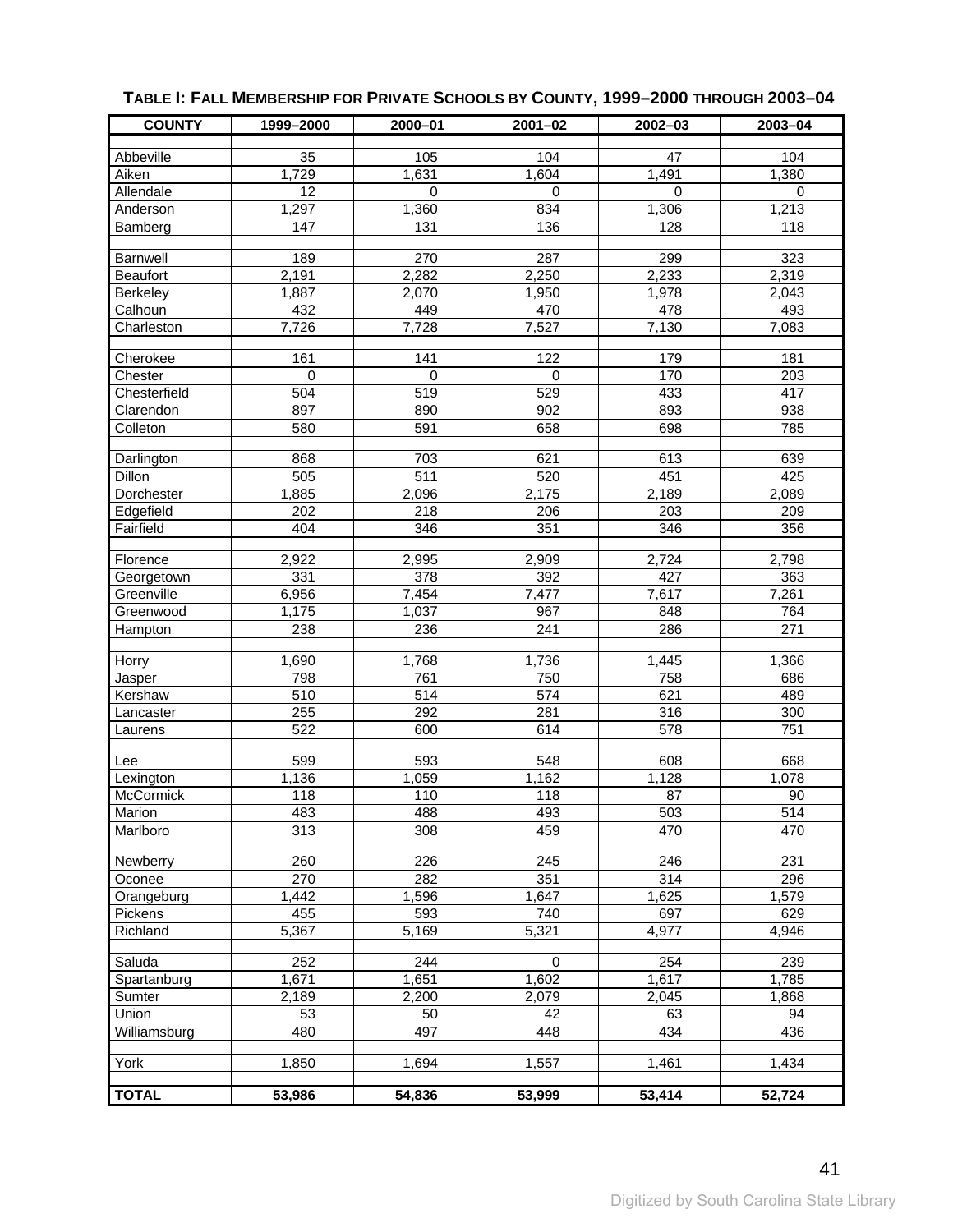#### <span id="page-45-1"></span><span id="page-45-0"></span>**TABLE J: PERCENT DIFFERENCE BETWEEN ACTUAL MEMBERSHIP FOR 2003–04 AS REPORTED IN JUNE 2004 AND MEMBERSHIP PROJECTED FOR THAT YEAR IN THE FIVE PREVIOUS ANNUAL EDITIONS**

| <b>DISTRICT</b> | One               | Two                | <b>Three</b>       | <b>Five</b>        | <b>Six</b>         |
|-----------------|-------------------|--------------------|--------------------|--------------------|--------------------|
|                 | <b>Year Ahead</b> | <b>Years Ahead</b> | <b>Years Ahead</b> | <b>Years Ahead</b> | <b>Years Ahead</b> |
|                 |                   |                    |                    |                    |                    |
| Abbeville       | $-1.1$            | $-2.2$             | 4.6                | 2.7                | 3.8                |
| Aiken           | $-2.4$            | $-4.1$             | $-4.9$             | $-3.1$             | $-7.0$             |
| Allendale       | $-1.7$            | 0.1                | $-4.0$             | 9.4                | 5.3                |
| Anderson 1      | $-1.6$            | $-4.6$             | $-5.4$             | $-8.3$             | $-7.3$             |
| Anderson 2      | $-1.2$            | $-1.\overline{2}$  | $-4.3$             | $-4.6$             | $-5.1$             |
| Anderson 3      | $-3.7$            | $-1.8$             | $-2.6$             | 8.6                | $-1.8$             |
| Anderson 4      | $-0.4$            | 4.1                | $-1.5$             | $-5.5$             | $-5.2$             |
| Anderson 5      | $-3.2$            | $-3.7$             | $-3.8$             | $-5.9$             | $-7.1$             |
| Bamberg 1       | $-0.5$            | $-1.8$             | 2.0                | $-1.2$             | $-0.5$             |
| Bamberg 2       | 2.1               | $-1.7$             | $-4.7$             | $-4.7$             | $-10.5$            |
|                 |                   |                    |                    |                    |                    |
| Barnwell 19     | $-3.8$            | 5.0                | 0.6                | $-6.0$             | 3.9                |
| Barnwell 29     | $-4.6$            | $-2.4$             | 6.0                | 15.6               | 10.3               |
| Barnwell 45     | $-0.2$            | $-5.8$             | 2.0                | 3.1                | 2.0                |
| <b>Beaufort</b> | $-1.2$            | $-2.1$             | $-1.9$             | $-0.9$             | $-2.2$             |
| Berkeley        | $-1.8$            | $-1.7$             | $-4.2$             | $-8.9$             | $-12.7$            |
|                 |                   |                    |                    |                    |                    |
| Calhoun         | 0.2               | 6.7                | 9.4                | 9.4                | 10.5               |
| Charleston      | $-2.5$            | $-2.8$             | $-4.9$             | $-3.8$             | $-6.0$             |
| Cherokee        | $-0.2$            | 0.1                | 2.9                | 1.2                | $-2.8$             |
| Chester         | 0.0               | $2.3\,$            | 4.4                | 7.9                | 3.6                |
| Chesterfield    | 0.0               | $-2.2$             | 0.4                | 5.7                | $-1.5$             |
|                 |                   |                    |                    |                    |                    |
| Clarendon 1     | 1.2               | 7.3                | 6.4                | 3.8                | 5.5                |
| Clarendon 2     | $-1.8$            | 4.1                | $-1.5$             | $-1.5$             | 2.1                |
| Clarendon 3     | $-4.4$            | $-11.5$            | $-6.7$             | $-9.1$             | $-15.4$            |
| Colleton        | $-1.3$            | 4.7                | 0.6                | 5.3                | 6.5                |
| Darlington      | 0.8               | 1.3                | 0.7                | $-4.5$             | $-4.3$             |
| Dillon 1        | 1.3               | 3.5                | $-4.4$             | $-2.1$             | 0.1                |
| Dillon 2        | $-2.1$            | $-3.7$             | $-1.8$             | 2.9                | 2.6                |
| Dillon 3        | $-2.3$            | $-2.3$             | $-3.0$             | $-14.2$            | $-11.6$            |
| Dorchester 2    | $-3.6$            | $-5.4$             | $-6.6$             | $-8.5$             | $-15.5$            |
| Dorchester 4    | $-3.2$            | $-1.5$             | 0.2                | $-4.9$             | $-11.3$            |
|                 |                   |                    |                    |                    |                    |
| Edgefield       | $-2.0$            | $-1.5$             | $-1.5$             | 1.1                | 1.1                |
| Fairfield       | 0.2               | 4.2                | 7.1                | $-0.1$             | $-1.0$             |
| Florence 1      | $-3.7$            | $-5.5$             | $-3.9$             | $-2.9$             | $-6.3$             |
| Florence 2      | 2.4               | $-4.8$             | 0.6                | 11.5               | 1.5                |
| Florence 3      | $-2.1$            | 1.0                | 1.8                | 3.3                | 2.6                |
|                 |                   |                    |                    |                    |                    |
| Florence 4      | 2.5               | $-3.2$             | 0.6                | $-9.0$             | 3.5                |
| Florence 5      | 1.1               | 1.1                | $-1.7$             | $-0.3$             | 0.4                |
| Georgetown      | $-0.8$            | $-3.0$             | $-4.7$             | $-1.9$             | $-1.1$             |
| Greenville      | $-2.4$            | $-3.1$             | $-2.5$             | $-2.5$             | $-3.9$             |
| Greenwood 50    | $-1.9$            | $-2.8$             | $-4.2$             | $-9.1$             | $-5.8$             |
|                 |                   |                    |                    |                    |                    |
| Greenwood 51    | $-4.9$            | $-6.6$             | $-2.5$             | 5.0                | $-6.6$             |
| Greenwood 52    | 0.6               | $-2.4$             | $-13.2$            | 0.6                | $-1.8$             |
| Hampton 1       | $-2.3$            | $-5.3$             | $-1.6$             | $-8.0$             | $-5.0$             |
| Hampton 2       | $-1.4$            | $-2.9$             | 0.0                | 1.4                | $-7.1$             |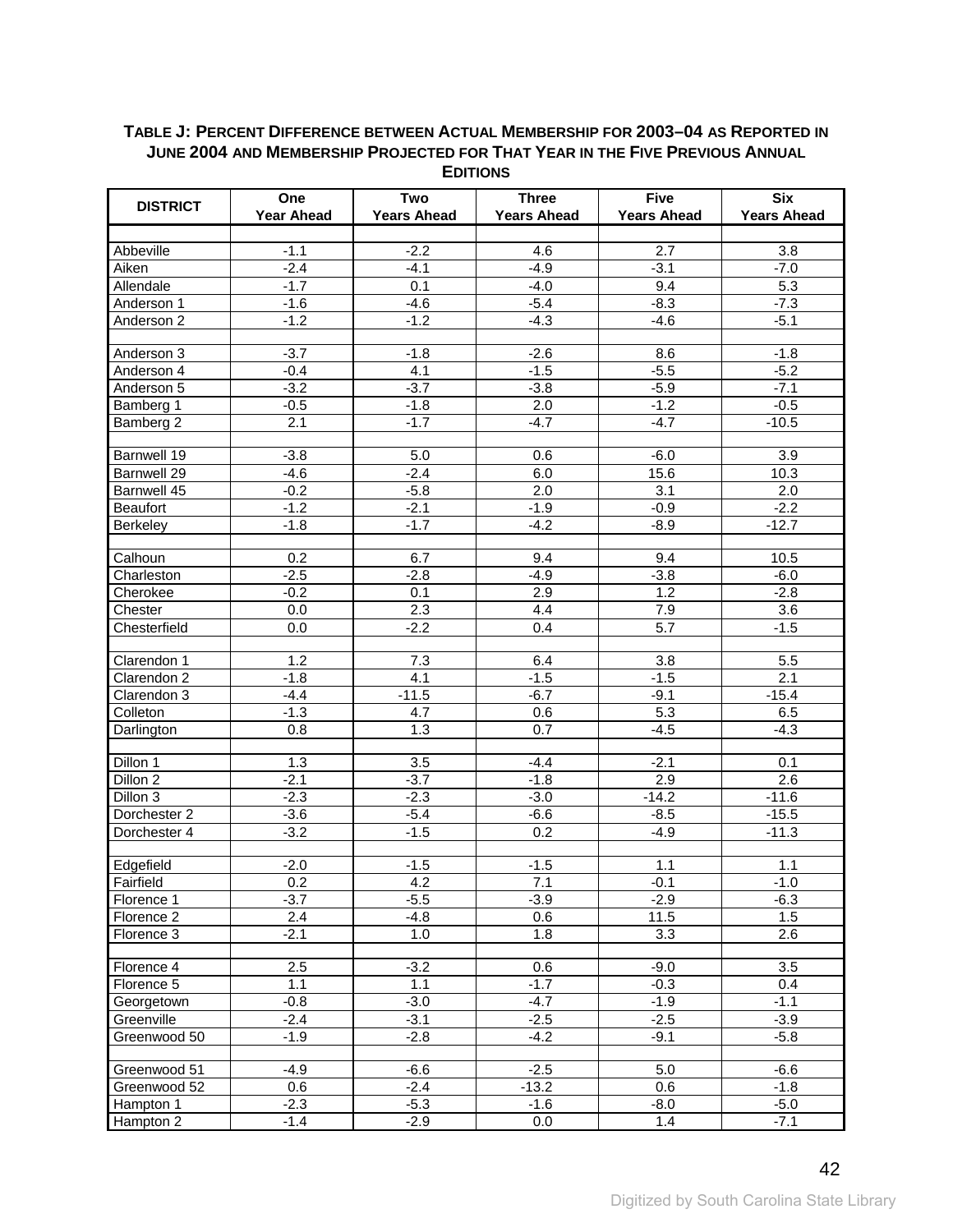#### **TABLE J: PERCENT DIFFERENCE BETWEEN ACTUAL MEMBERSHIP FOR 2003–04 AS REPORTED IN JUNE 2004 AND MEMBERSHIP PROJECTED FOR THAT YEAR IN THE FIVE PREVIOUS ANNUAL EDITIONS**

| <b>DISTRICT</b> | One<br><b>Year Ahead</b> | Two<br><b>Years Ahead</b> | <b>Three</b><br><b>Years Ahead</b> | <b>Five</b><br><b>Years Ahead</b> | <b>Six</b><br><b>Years Ahead</b> |
|-----------------|--------------------------|---------------------------|------------------------------------|-----------------------------------|----------------------------------|
| Horry           | $-2.9$                   | $-4.0$                    | 3.5                                | $-7.3$                            | $-8.5$                           |
|                 |                          |                           |                                    |                                   |                                  |
| Jasper          | $-2.7$                   | $0.0\,$                   | $-6.1$                             | $-6.8$                            | $-2.0$                           |
| Kershaw         | $-2.4$                   | $-3.6$                    | $-1.2$                             | $-3.1$                            | $-3.4$                           |
| Lancaster       | $-2.6$                   | $-0.3$                    | $-3.9$                             | $-3.7$                            | $-3.3$                           |
| Laurens 55      | $-1.1$                   | 1.4                       | 8.1                                | 6.7                               | 4.2                              |
| Laurens 56      | 0.9                      | $-0.6$                    | 5.8                                | 2.8                               | 10.1                             |
|                 |                          |                           |                                    |                                   |                                  |
| Lee             | 0.4                      | 1.1                       | $-1.5$                             | 2.6                               | $\overline{2.2}$                 |
| Lexington 1     | $-2.2$                   | $-3.6$                    | $-2.0$                             | $-0.9$                            | $-3.7$                           |
| Lexington 2     | $-4.5$                   | $-2.9$                    | $-4.6$                             | $-1.6$                            | $-2.4$                           |
| Lexington 3     | 0.2                      | 4.4                       | $1.2$                              | 1.2                               | $-3.9$                           |
| Lexington 4     | $\overline{2.8}$         | 2.8                       | 3.4                                | 6.4                               | 5.8                              |
|                 |                          |                           |                                    |                                   |                                  |
| Lexington 5     | $-2.6$                   | $-3.2$                    | $-3.6$                             | $-2.8$                            | $-2.3$                           |
| McCormick       | 2.1                      | 1.1                       | $-4.0$                             | 11.2                              | 21.3                             |
| Marion 1        | $-0.1$                   | 0.5                       | 2.7                                | $-0.8$                            | 2.7                              |
| Marion 2        | 1.7                      | 0.2                       | $-5.1$                             | $-8.0$                            | 1.7                              |
| Marion 7        | $-3.1$                   | 1.5                       | 4.8                                | 15.0                              | 13.9                             |
|                 |                          |                           |                                    |                                   |                                  |
| Marlboro        | $-2.7$                   | 5.1                       | 2.2                                | 1.6                               | 2.0                              |
| Newberry        | 0.8                      | $-1.5$                    | $-0.2$                             | 3.1                               | $-1.5$                           |
| Oconee          | $-3.2$                   | $-3.4$                    | $-3.9$                             | $-0.8$                            | $-2.9$                           |
| Orangeburg 3    | 2.1                      | 2.7                       | 2.1                                | 3.3                               | 2.7                              |
| Orangeburg 4    | 1.5                      | 1.5                       | 0.3                                | 0.3                               | $-3.3$                           |
|                 |                          |                           |                                    |                                   |                                  |
| Orangeburg 5    | $-1.4$                   | $-2.4$                    | $-0.6$                             | $-0.7$                            | $-2.9$                           |
| Pickens         | $-0.8$                   | $-1.2$                    | $-0.3$                             | 3.4                               | $-0.1$                           |
| Richland 1      | $-1.4$                   | 1.0                       | $-0.3$                             | 5.7                               | 9.3                              |
| Richland 2      | $-1.0$                   | $-8.7$                    | $-3.7$                             | $-3.9$                            | $-6.1$                           |
| Saluda          | 1.3                      | 2.7                       | 6.5                                | $\overline{3.2}$                  | $-1.6$                           |
|                 |                          |                           |                                    |                                   |                                  |
| Spartanburg 1   | $-1.9$                   | 2.9                       | 2.2                                | $-1.4$                            | $-1.4$                           |
| Spartanburg 2   | $-1.1$                   | $-3.1$                    | $-1.9$                             | $-11.4$                           | $-12.4$                          |
| Spartanburg 3   | $-1.1$                   | 0.6                       | 4.9                                | 4.2                               | 10.2                             |
| Spartanburg 4   | $-0.8$                   | 0.6                       | $-0.8$                             | 7.9                               | $-1.2$                           |
| Spartanburg 5   | $-1.3$                   | $-1.6$                    | $-3.5$                             | $-4.6$                            | $-4.0$                           |
|                 |                          |                           |                                    |                                   |                                  |
| Spartanburg 6   | $-1.7$                   | $-0.3$                    | $-3.3$                             | 1.5                               | $-4.7$                           |
| Spartanburg 7   | $-1.8$                   | $-4.1$                    | $-1.9$                             | 2.7                               | 5.5                              |
| Sumter 2        | $-1.3$                   | 1.1                       | $-2.3$                             | 4.0                               | 4.9                              |
| Sumter 17       | $-2.6$                   | $-1.9$                    | $-0.8$                             | 3.6                               | $\overline{0.3}$                 |
| Union           | $-1.9$                   | 0.6                       | $-2.5$                             | 0.0                               | 1.0                              |
|                 |                          |                           |                                    |                                   |                                  |
| Williamsburg    | $-0.4$                   | $-0.1$                    | 0.8                                | $-0.4$                            | $-2.0$                           |
| York 1          | $-1.8$                   | $-10.1$                   | $-1.2$                             | 4.1                               | $-2.0$                           |
| York 2          | $-3.2$                   | $-5.6$                    | $-3.8$                             | $-0.4$                            | $-9.4$                           |
| York 3          | $-2.2$                   | $-3.0$                    | $-5.6$                             | $-9.5$                            | $-9.8$                           |
| York 4          | $-2.6$                   | $-5.0$                    | $-2.6$                             | $-1.8$                            | $-8.5$                           |
| <b>TOTAL</b>    | $-1.8$                   | $-2.2$                    | $-2.2$                             | $-1.9$                            | $-3.4$                           |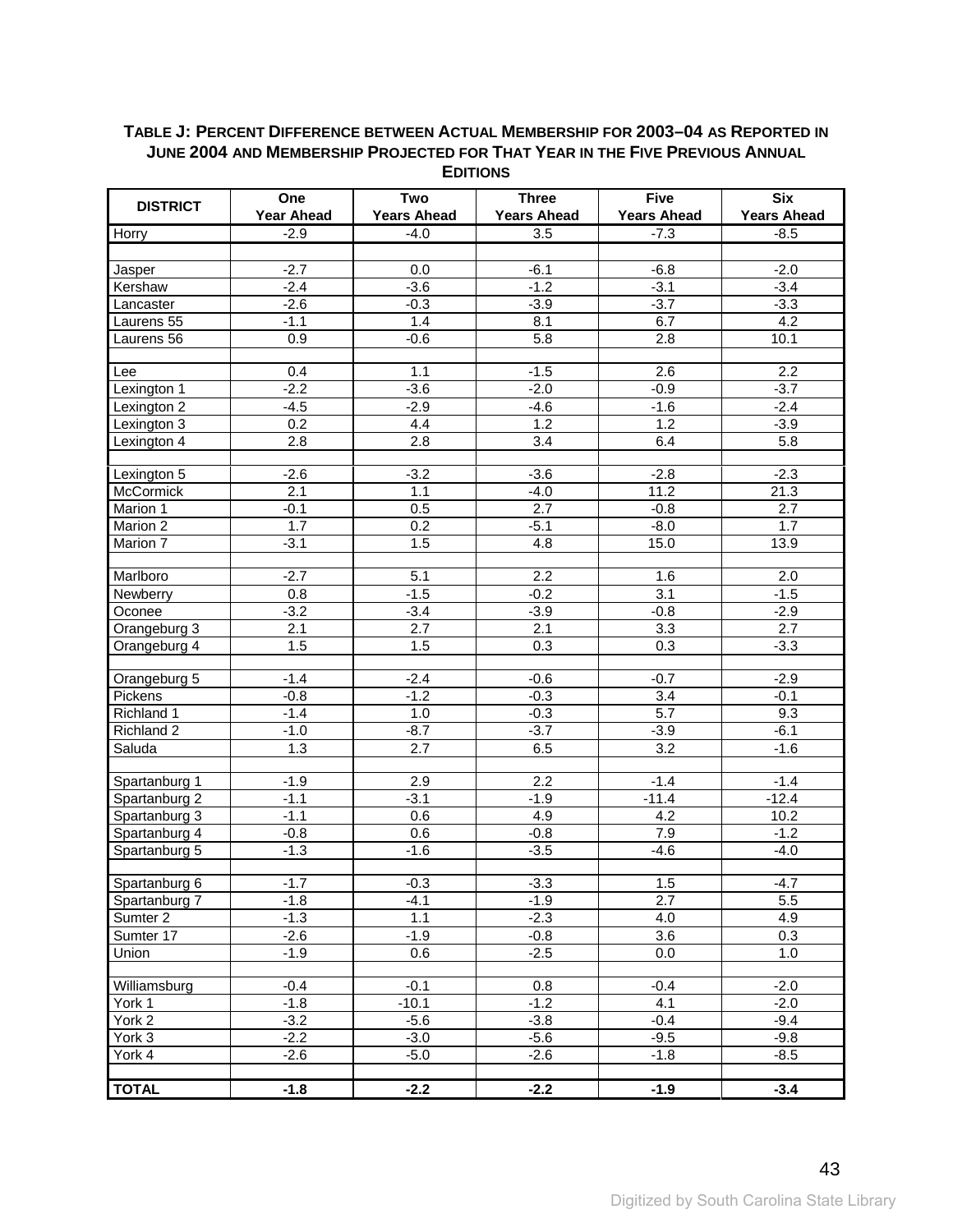# **Bibliography**

#### <span id="page-47-1"></span><span id="page-47-0"></span>**Birth Counts**

South Carolina Department of Health and Environmental Control. *South Carolina Vital and Morbidity Statistics.* Columbia, 1973 through 2003.

———. "South Carolina Vital and Morbidity Statistics" (preliminary report), 2003.

#### **Private Student Counts**

South Carolina Budget and Control Board. *Survey of Private Schools.* Columbia, 1994.

- South Carolina Department of Education. Office of Research. *Enrollment in Private and Parochial Schools.* Columbia, 1998–99 through 2003–04.
- ———. Office of Organizational Development. *Chapter 2 Private School Participation for FY 2000.* Columbia, 1999.
- ———. *Chapter 2 Private School Participation for FY 2001.* Columbia, 2000.
- ———. *Title VI Private School Participation for FY 2002.* Columbia, 2001.
- ———. *Title VI Private School Participation for FY 2003.* Columbia, 2002.
- ———. *Title VI Private School Participation for FY 2004.* Columbia, 2003.
- ———. Office of Curriculum and Standards. *Title VI Private School Participation for FY 2005*. Columbia, 2004.

#### **Public Student Counts by Grade**

———. Office of Research. *Average Daily Membership by Grade, by District, 135-Day Period.* Columbia, 1980–81 through 2003–04.

#### **Counts of High School Completers**

South Carolina Department of Education. *Annual Report of the State Superintendent of Education.* Columbia, 1990–91 through 1993–94.

———. Office of Research. "College Freshman Report," 1995–96 through 2002–03.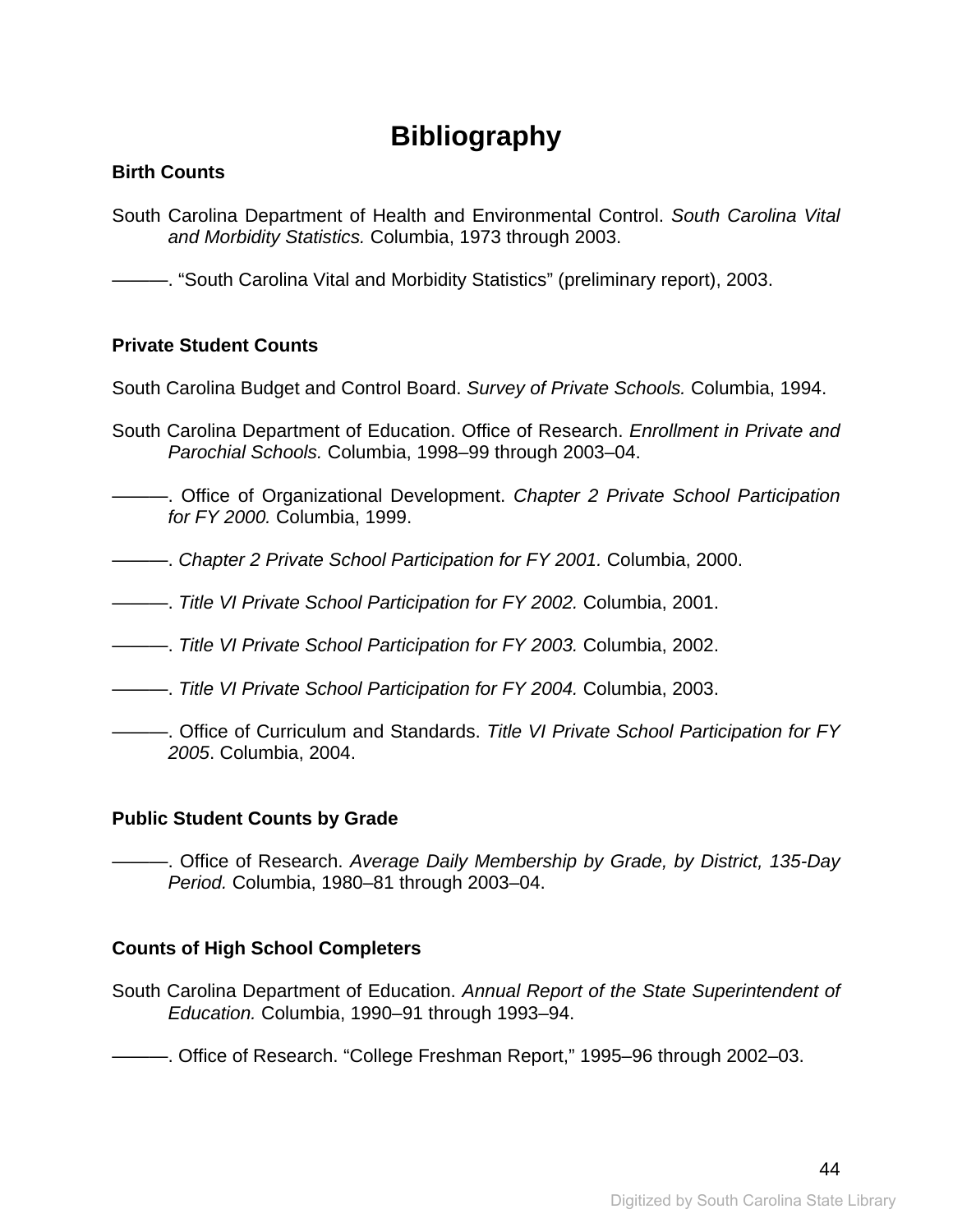#### **Home School Counts**

- South Carolina Association of Independent Home Schools. "Record of Growth, 1990– 95" (report to the Department of Education, Office of Research), 2003.
- South Carolina Budget and Control Board. *Survey of Home School Associations*, Columbia, 1997.
- South Carolina Department of Education. Office of Finance. "Home Instruction Report" (annual district reports on home-instructed pupils), 1990–91 through 2003–04.
- ———. Office of School Quality. "Standard Assurances" (annual reports of South Carolina home school associations), 1998–99.